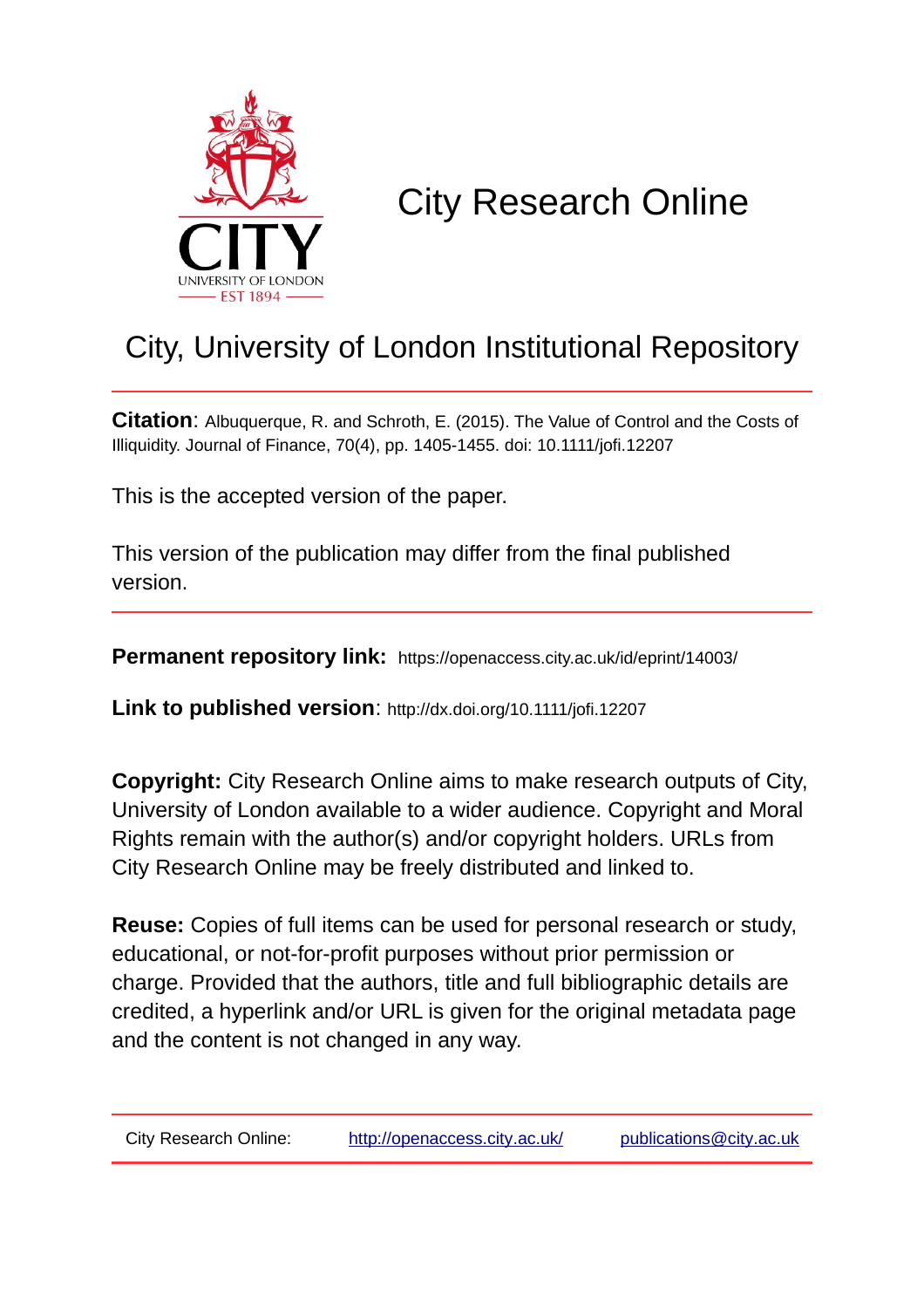### The Value of Control and the Costs of Illiquidity

Rui Albuquerque and Enrique Schroth

Forthcoming, Journal of Finance

#### ABSTRACT

We develop a search model of block trades that values the illiquidity of controlling stakes. The model considers several dimensions of illiquidity. First, following a liquidity shock, the controlling blockholder is forced to sell, possibly to a less efficient acquirer. Second, this sale may occur at a fire sale price. Third, absent a liquidity shock, a trade occurs only if a potential buyer arrives. Using a structural estimation approach and U.S. data on trades of controlling blocks of public corporations, we estimate the value of control, the blockholders' marketability discount and the dispersed shareholders' illiquidity-spillover discount.

<sup>\*</sup>Albuquerque is from Boston University School of Management and Católica-Lisbon School of Business and Economics. Schroth is from Cass Business School, City University London. The authors thank Fernando Anjos, Sugato Bhattacharyya, Giovanni Calice, Daniel Carvalho, João Cocco, Amy Dittmar, Joost Driessen, Darrell Duffie, Rene Garcia, Nicolae Gârleanu, Christopher Hennessy, Florencio Lopez de Silanes, Albert Menkveld, Luke Taylor, Christopher Tonetti, Dimitri Vayanos, the three anonymous referees, the Associate Editor, the Co-Editors, Michael Roberts and Kenneth Singleton, and the Editor, Bruno Biais for valuable suggestions that improved the paper. The authors also thank Gonçalo Pacheco Pereira for help with data collection. Albuquerque gratefully acknowledges the financial support from the European Union Seventh Framework Programme (FP7/2007-2013) under grant agreement PCOFUND-GA-2009-246542 and from the Foundation for Science and Technology of Portugal.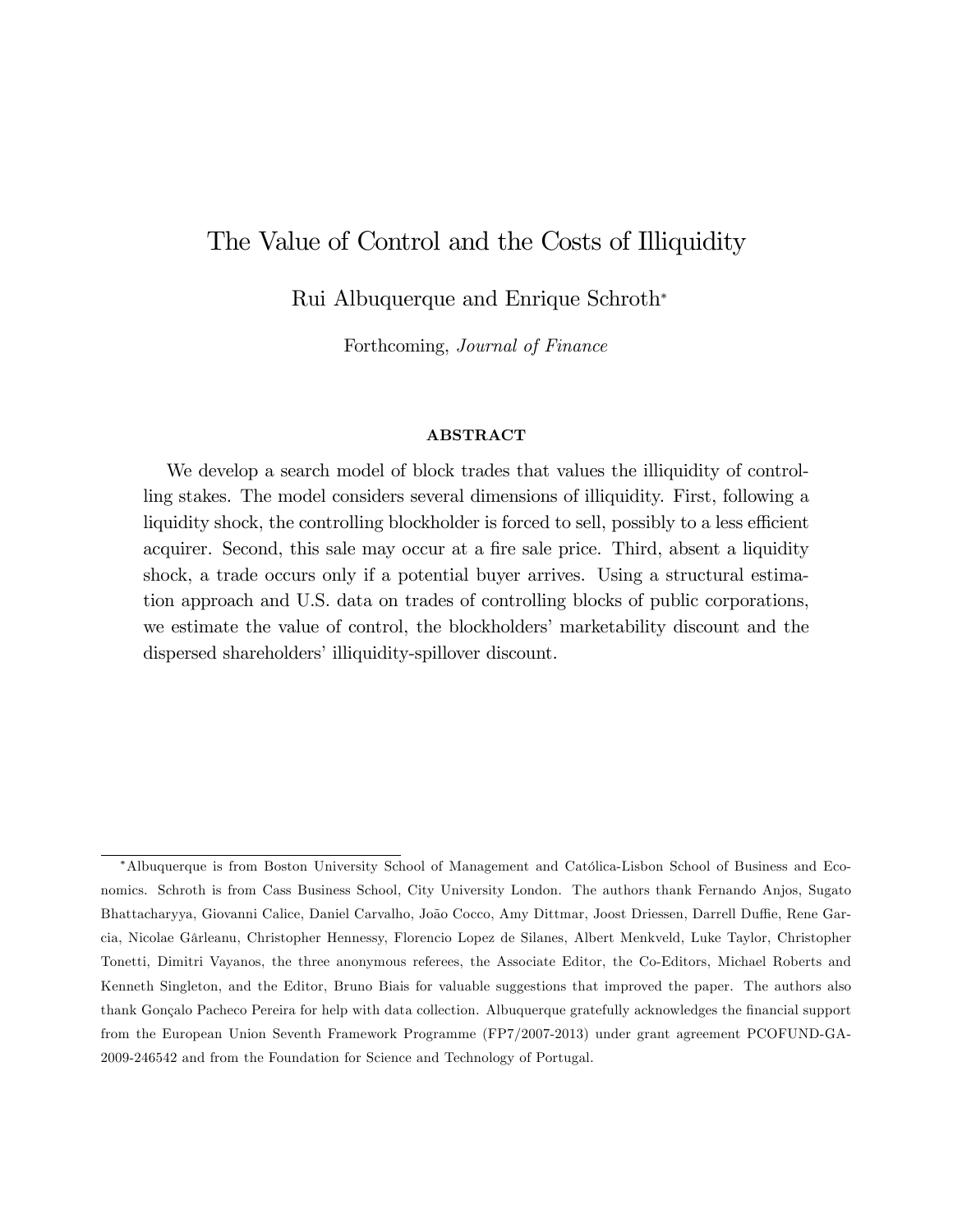High ownership concentration is a predominant phenomenon in the corporate world. In many countries, including the United States, evidence suggests that high ownership concentration is pervasive in public corporations.<sup>1</sup> By definition, ownership concentration is also an integral part of privately held corporations.<sup>2</sup> In this paper, we study the value of controlling blocks of shares in public corporations, contributing to the understanding of the costs and benefits of concentrated ownership. An inherent difficulty in valuing controlling blocks of shares is the illiquidity of the market. Theoretically, illiquidity in the market for controlling blocks is a cost that affects the block value, possibly in a nonlinear way. Empirically, illiquidity reduces the number of observations available to the econometrician and constrains the empirical strategy of estimating the block value. We provide a model of the trading and pricing of controlling blocks in an illiquid market with search frictions. We argue that block-trading events convey information that identifies the model parameters and allows the estimation of the value of control.

The model's main premise is that a controlling blockholder of a public corporation affects the value of the firm's assets (Holderness and Sheehan (1988); Barclay and Holderness (1989); and more recently Pérez-González  $(2004)$ ). Therefore, given the choice, the controlling blockholder will only sell to a bidder who can increase asset value. In addition, we assume that the controlling blockholder is forced to sell if hit by a liquidity shock, in which case he may sell to a party that creates less asset value and be paid a fire sale price. The potential absence of a bidder at any given time further increases the illiquidity of the block. These frictions give rise to a *marketability discount* on the value of the block. Additionally, the possibility that the new blockholder may decrease asset value introduces a discount on the dispersed shares traded in the stock market. We name this novel effect the *illiquidity-spillover discount*.

The estimation of the marketability and the illiquidity-spillover discounts is notoriously difficult because they require a counter-factual analysis: what should the price be absent search frictions? The structural estimation adopted in the paper uses the model's pricing equations to evaluate this counter-factual price. To meet that goal, the structural estimation must suc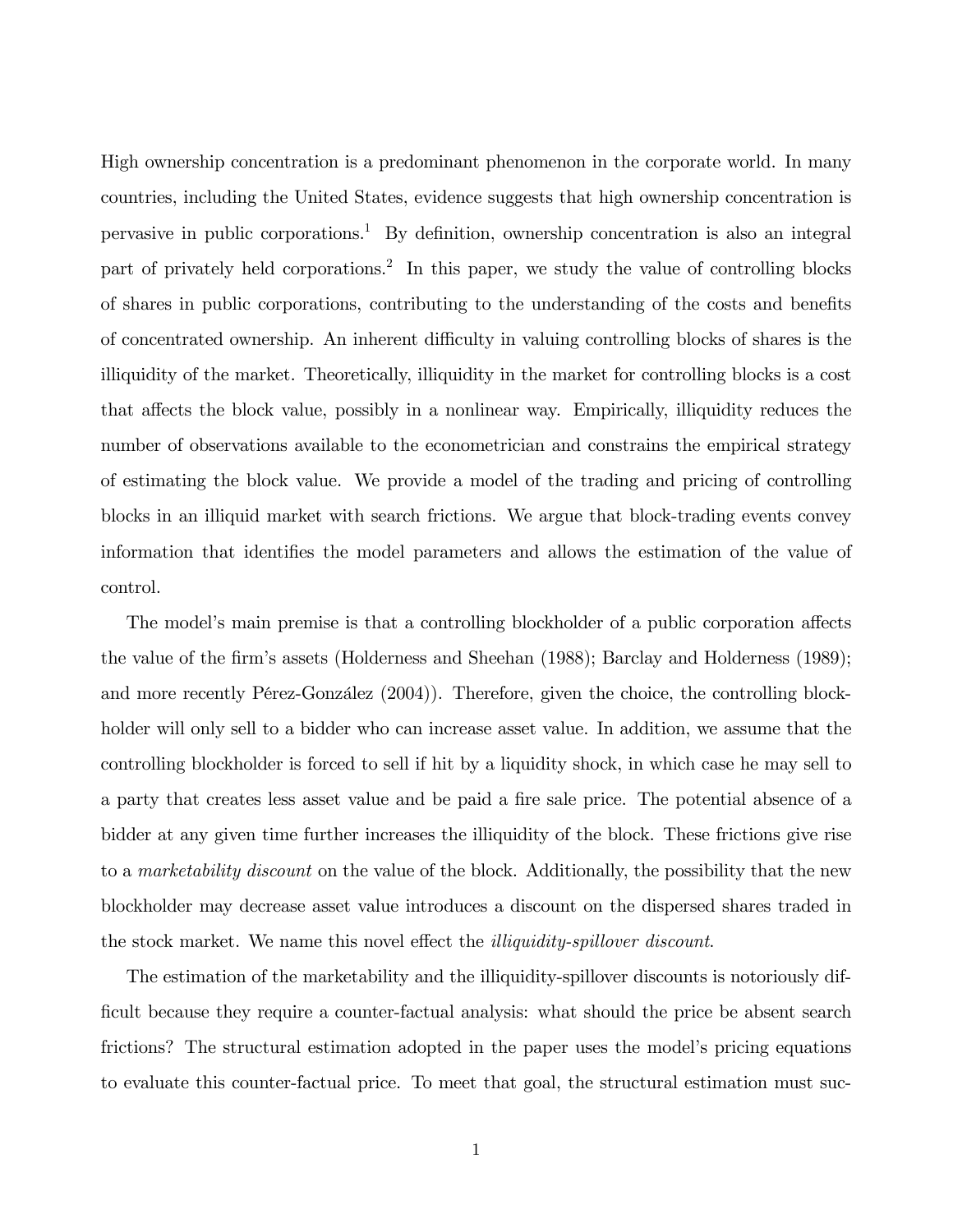cessfully identify the parameters of these pricing equations. In particular, since the pricing will differ depending on whether or not the trade was caused by liquidity shocks, the model must identify ex post the reasons for trading. These reasons are unobservable to the econometrician. One contribution of this paper is to show that it is possible to identify the modelís parameters by using the valuations of two different types of shareholders during a block trade: the blockholders' valuation implicit in the negotiated block price and the dispersed shareholders' valuation revealed in the exchange share price.

In the model, a liquidity shock is the realization of a random variable with a Bernoulli distribution that forces blockholder turnover. Following a liquidity shock, the block is sold at a fire sale price equal to a fraction of the buyer's valuation. In contrast, the dispersed shareholders only care about the discounted value of future cash flows under the new blockholder and not the fire sale price. This price difference allows us to identify fire sale discounts.

In the absence of a liquidity shock, the block changes hands only if a potential new blockholder arrives and can generate more cash flow. In this case, block and share prices differ partly because liquidity shocks penalize blockholders more than dispersed shareholders, who are una§ected by the lower expected Öre sale price in a future sale. In short, our model is able to fully exploit the data by identifying liquidity shock probabilities not only out of the frequency of trades with negative price reactions, but also the block vs. share price differences that exist whether or not liquidity shocks have occurred.

We estimate an average probability of getting a liquidity shock within one year of 20%, and, conditional on a liquidity shock, an average fire sale discount of  $8\%$  of the block value.<sup>3</sup> The estimated probability of meeting a potential buyer within one year is 43%. We find that the marketability discount, which is a non-linear function of these three estimates, is on average  $13\%$  of the block value, with a standard deviation of  $22\%$ . The spillover effect of the block's illiquidity on the dispersed shares is on average  $2.1\%$  of the share price.<sup>4</sup>

A selection bias in our estimates may arise if not all liquidity shocks lead to a fire sale. That is, blockholders may have a reservation value that is determined by the actions taken to avoid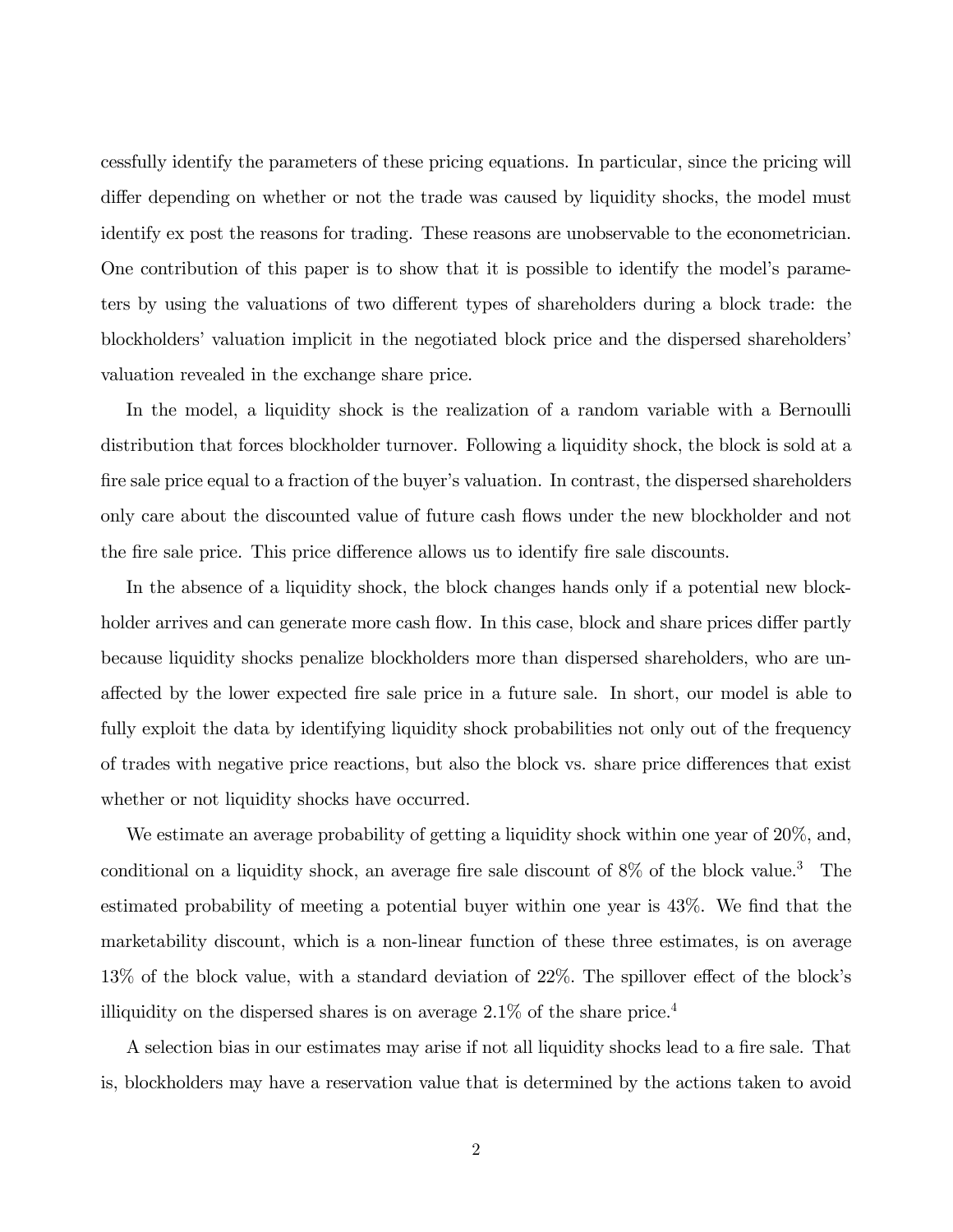a fire sale, for example, using the block as collateral for a loan. We argue that this selection bias leads to downward-biased estimates of the probability of a liquidity shock. In addition, our reduced form approach to fire sale prices may lead to upward-biased estimates of the fire sale price. That is, what we call a fire sale price is likely to be the maximum payout among many alternative ways of reacting to the liquidity shock, which include, for example, the arrival of a private equity Örm supplying liquidity. Because the marketability and the illiquidity-spillover discounts are decreasing in the fire sale price and increasing in the probability of a liquidity shock, these biases lead to the underestimation of the discounts. Our approach, therefore, gives a conservative estimate of the discounts we study.

We allow the probability of a liquidity shock and the fire sale price to vary across deals as a function of economy-wide and deal-specific determinants of liquidity in order to match the observed variation in the block and exchange share prices. Economy-wide determinants of liquidity appear to capture unobserved variation in the probability of a liquidity shock, whereas firm and industry characteristics appear to capture unobserved variation in fire sale values. We find that the probability of a liquidity shock is increasing in the Fontaine and Garcia (2012) measure of aggregate funding illiquidity, and decreasing in GDP growth and the stock market return. However, the probability of a liquidity shock is high when GDP growth and market returns are high and the yield curve is steep. Our interpretation is that macroeconomic expansions increase block holder liquidity via their balance sheet effects but may also trigger a preference for cash if they bring good investment opportunities when outside funding is costly. The block's fire sale value decreases with the degree of asset specificity of the target firm's industry and with the target firm's leverage relative to that of its industry. The evidence that the state of the aggregate economy determines firm-specific liquidity complements the work of Chordia, Roll, and Subrahmanyam (2000) and Bao, Pan, and Wang (2011), who find commonalities in asset-specific liquidity measures.

We discuss the robustness of our results to other possible motives for trading. Trading could arise if the block buyer derives more private benefits than the seller. If the buyer is also unable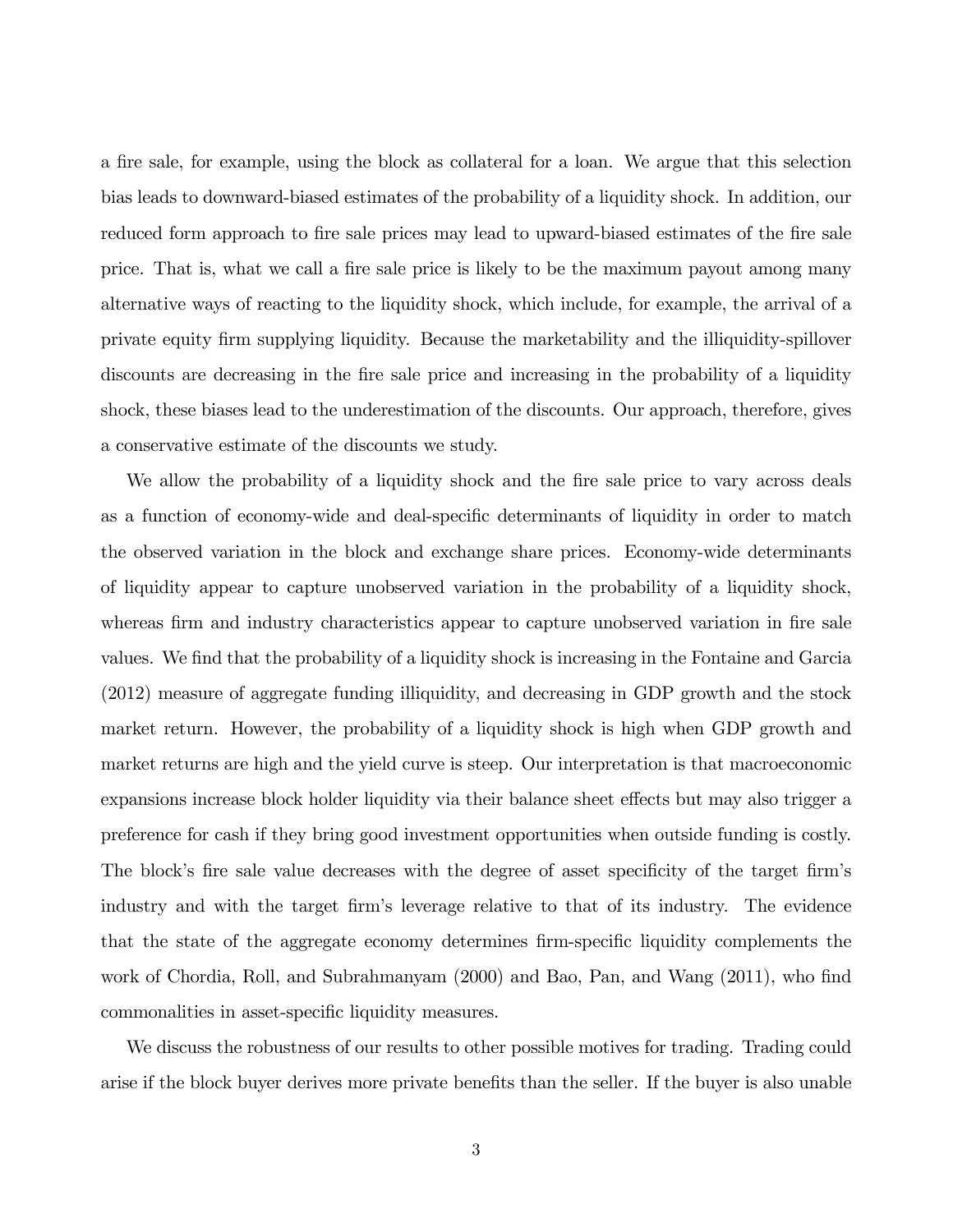to increase share value, the resulting drop in the dispersed shareholders' valuation could be misinterpreted as a the consequence of a liquidity trade. We show that the use of data on the blockholders' valuation, together with data on the dispersed shareholders' valuation, allows us to distinguish these two types of trades. Intuitively, liquidity trades are bad events for the block sellers whereas private benefits trades are good events. Therefore, the two trading reasons have opposite effects on the blockholder's valuation.

The literature has considered alternative ways of measuring the value of control. One approach is to look at the voting premium, measured directly as the price difference of shares with different voting rights (e.g., Masulis, Wang, and Xie  $(2009)$ ), or indirectly as deviations from put-call parity (Kalay, Karakas, and Pant  $(2012)$ ) and equity-loan values (Christoffersen et al. (2007)). By studying per share prices, these approaches measure the marginal value of control. Because in our data we have the total price of a block, we are able to comment on the total value of control. Moreover, our structural approach allows us to isolate the cost of illiquidity from the total effect of control, which also includes the increase in security benefits.

The paper that is closest to ours is Albuquerque and Schroth (2010). They estimate private benefits of control that result from diverting cash flow, whereas we are the first to estimate the costs of illiquidity embedded in the value of control. Albuquerque and Schroth (2010) focus on smaller controlling blocks as they expect that private benefits of control are more likely to have a first order effect on valuations and trading decisions in these blocks. Illiquidity has no role in their model. In contrast, our main premise is the opposite: for larger blocks, illiquidity is more likely to have a first order effect whereas incentive alignment between controlling and dispersed shareholders should imply zero private benefits of control derived from the firm's cash flows. The literature started by Barclay and Holderness (1989) also looks at the total value of control. These papers do not consider the costs of illiquidity associated with large blocks.

There is a vast literature on the pricing of illiquid assets (see Amihud, Mendelson, and Pedersen (2005) for a comprehensive survey). Longstaff (1995) measures the marketability discount associated with stocks with trading restrictions. Our paper considers search frictions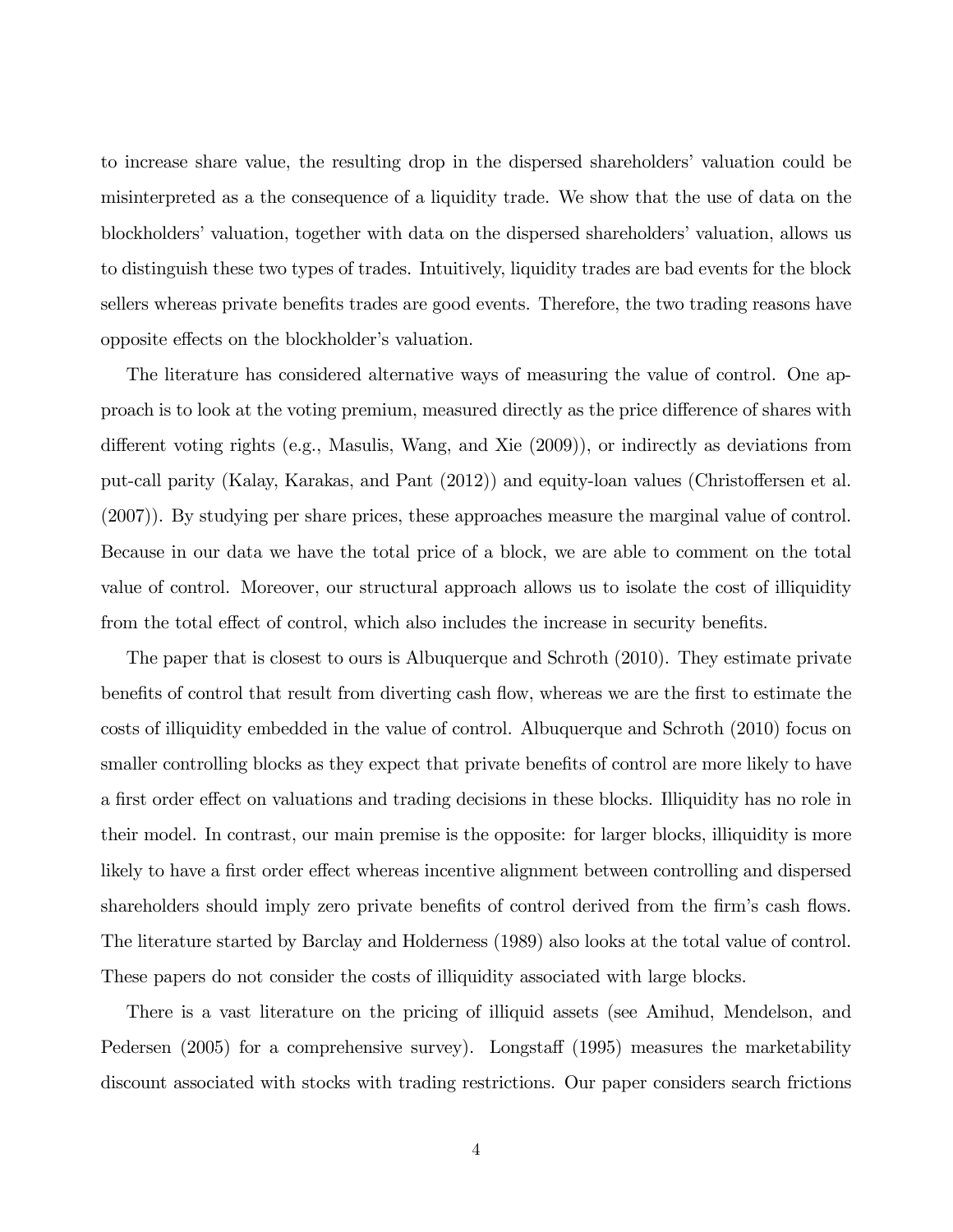as opposed to trading restrictions and allows the owner of the shares to have an influence over the cash flows of the firm. Duffie, Garleanu, and Pedersen (2005, 2007) present search models of over-the-counter markets with atomistic investors. In these papers there is no controlling shareholder that can affect the value of assets and discounts result from a pure search cost. In our paper, liquidity costs also arise from the possibility of having to sell the block at fire sale prices and to a less efficient buyer.

Related theoretical work shows that concentrated ownership induces illiquidity in the firm's exchange traded shares (see Demsetz (1968), Holmstrom and Tirole (1993), and Bolton and von Thadden  $(1998)$ <sup>5</sup>. This literature focuses on the price implications of a reduced float. Instead, by studying block-trading events where the float is unchanged, we are able to focus on the pricing implications of liquidity shocks to large blockholders. Kahn and Winton (1998) and Maug (1998) argue that, if blockholders obtain value-relevant information from their monitoring, then the resulting adverse selection problem when blockholders trade their shares lowers liquidity (see also Edmans and Manso (2011)). We believe that the size of the controlling blocks studied in this paper and the fact that blocks are not partitioned suggest that this cause for illiquidity is of second order in our exercise and should not affect our results.

Vayanos and Wang (2007) and Weill (2008) study illiquidity spillovers in search models with multiple securities. They find that search frictions can lead to higher prices in more liquid assets (i.e., with lower search times) despite the fact that the assets have identical cash flows. Chordia, Sarkar, and Subrahmanyam (2011) find evidence of liquidity spillovers across size portfolios by inspecting lead-lag cross-correlation patterns. Aragon and Strahan (2009) use the Lehman Brothers bankruptcy to show that stocks traded by hedge funds connected to Lehman experienced greater declines in market liquidity. The illiquidity spillover studied in this paper instead looks at how the liquidity shocks to the controlling blockholder spill over to the value of the shares held by dispersed investors of the same firm.

The paper proceeds as follows. Section [I](#page-7-0) presents preliminary evidence on controlling block trades, motivating some of our modeling assumptions and our identification strategy. Section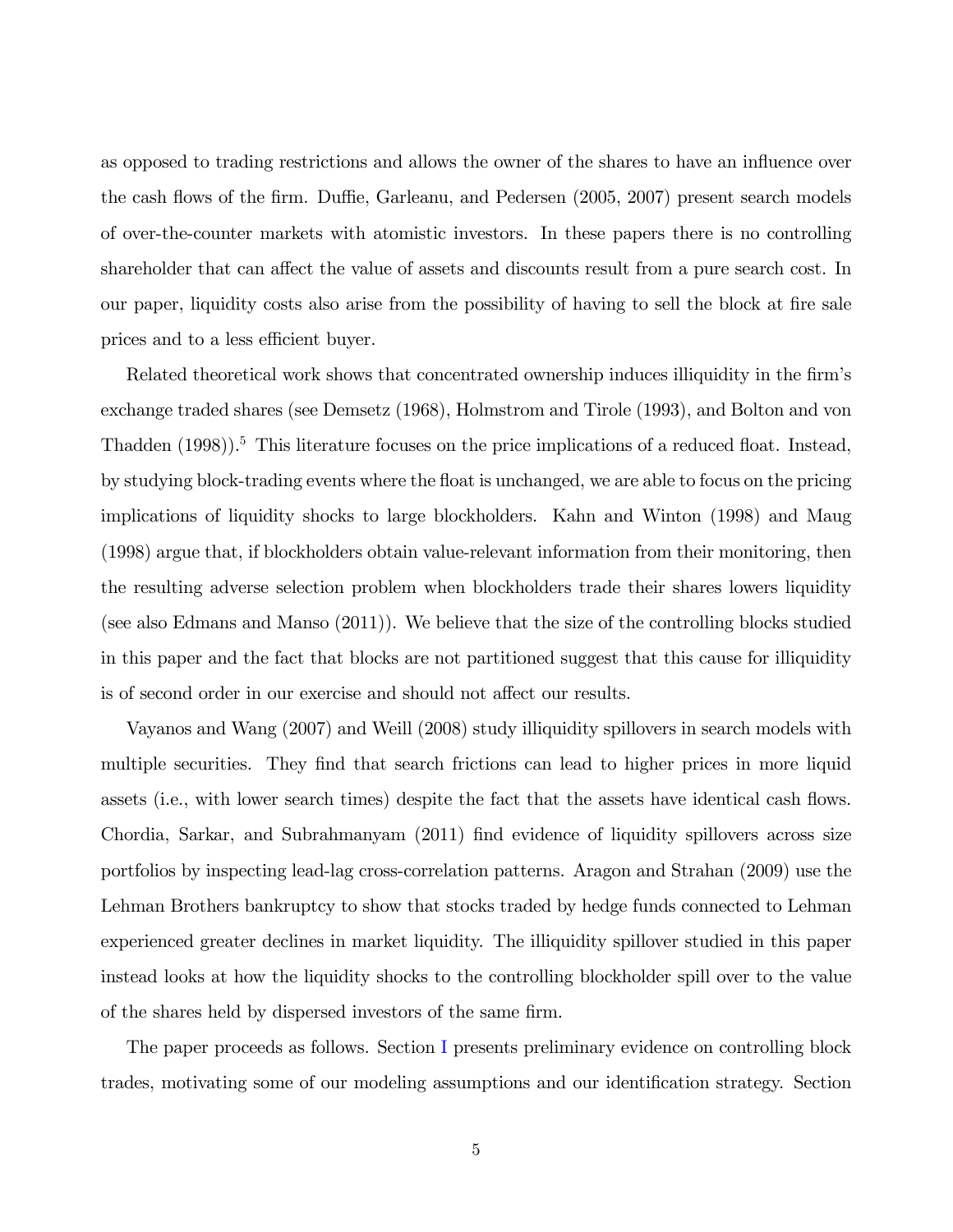<span id="page-7-0"></span>[II](#page-9-0) presents the search model that we use to price controlling blocks and dispersed shares. Section [III](#page-13-0) describes the empirical strategy. Section [IV](#page-19-0) summarizes the data used and Section [V](#page-23-0) presents the main results. Section [VI](#page-33-0) discusses additional tests and Section [VII](#page-38-0) concludes.

#### I. Preliminary Evidence on Controlling Block Trades

In a block trade, the incumbent holder of a block of shares on a target firm sells the entire block to a rival blockholder. Simultaneously, dispersed shareholders of the same target firm react to the news of the trade leading to a change in the price of the exchange-traded shares. This information is summarized respectively in the block premium (BP) paid by the acquirer of the block and in the cumulative abnormal (announcement) return  $(CAR)$  on the exchangetraded shares.

Our data comprise 114 U.S. disclosed-value acquisitions of blocks of more than 35% but less than 90% of the shares of a company between January 1, 1990, and December 31, 2010. These data are described in detail in Section [IV.](#page-19-0) We measure  $BP$  as the ratio of the unit block price to the exchange-traded share price 21 trading days before the block trade announcement. We measure CAR as the ratio of the exchange-traded share price 2 trading days after the block trade announcement to the exchange-traded share price 21 trading days before the announcement. This choice of event window follows Barclay and Holderness (1989) and others, and is meant to capture the full effect of market expectations about the unfolding block trade and the corresponding effect of the change of control on security benefits.

Figure [1](#page-65-0) shows the scatter plot of BP and CAR in our sample. There are several noteworthy features. First, the average  $BP$  in our sample is 6.8% and the average  $CAR$  is 9.6%. Despite these positive means, 47% of deals have negative  $BP$  and 42% of deals have negative  $CAR$ . Second,  $BP$  and  $CAR$  are positively correlated, with a correlation coefficient of 0.37. This strong association captures the fact that most trades are concentrated in two regions of the scatter plot, with 74% of the trades with positive CAR exhibiting a block premium and 75% of the trades with a negative  $CAR$  exhibiting a block discount. Therefore, this evidence suggests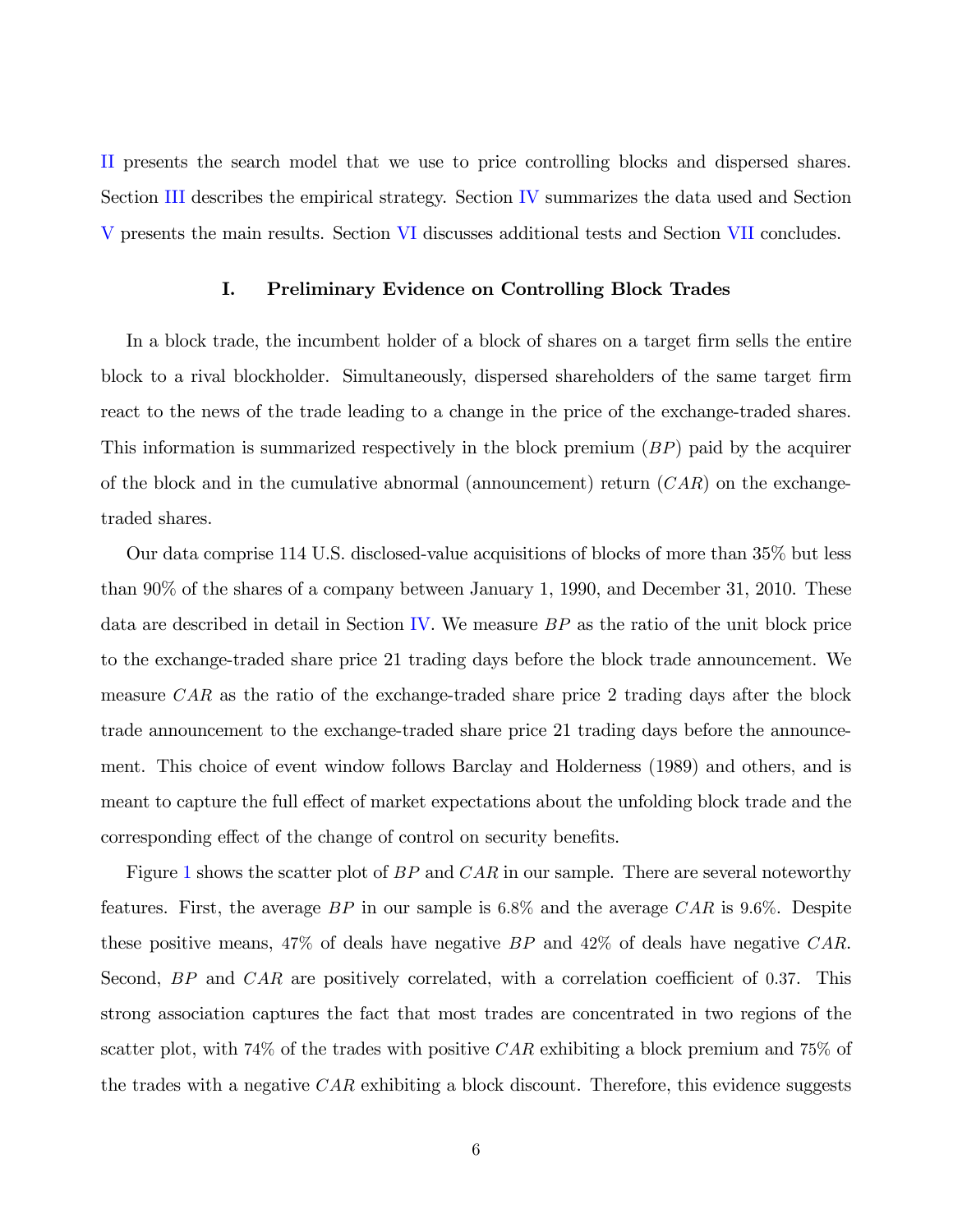that, for most majority-block trades, dispersed shareholders and blockholders either gain or lose simultaneously.

#### <INSERT FIGURE [1](#page-65-0) ABOUT HERE>

How are these data informative of liquidity shock probabilities? Consider the subsample of trades where dispersed shareholders respond negatively to the announcement (i.e.,  $CAR < 0$ ). For these deals, a decline in the shared security benefits may have been caused by either a liquidity shock that forced the incumbent blockholder to sell, implying also losses to the blockholder (i.e.,  $BP < 0$ ) or a gain in private benefits at the expense of the dispersed shareholders, so that  $BP > 0$ .

Based on this distinction, one approach to identify the probability of liquidity shocks would be to treat all deals with  $CAR < 0$  and  $BP < 0$  as having been caused by such shocks and then specify a reduced-form probabilistic regression model to explain the event that  $CAR < 0$ and  $BP < 0$ . However, this approach introduces biases by neglecting the fact that deals with  $CAR > 0$  can also be informative of liquidity shocks. First, the incumbent blockholder may have been hit by a liquidity shock but found a white knight that provided liquidity while increasing shared security benefits. Second, forward-looking block and share prices must incorporate the possibility of liquidity shocks in the future, even for deals that were not caused by liquidity shocks. Indeed, 30% of our sample contains deals where blockholders gain more than shareholders  $(BP > CAB > 0)$ . While these deals were most likely caused by an increase in security benefits, the transaction prices embedded in  $BP$  and  $CAR$  are likely to also reflect information about liquidity shocks.

We extract two conclusions from this discussion. First, because block trades by and large imply either simultaneous gains or losses to blockholders and dispersed shareholders, the main reasons for trading in our data must be increase in security benefits or sales forced by liquidity shocks. Second, a successful approach to identify the probability of liquidity shocks must recognize the different pricing scenarios that generate block premia or discounts, and positive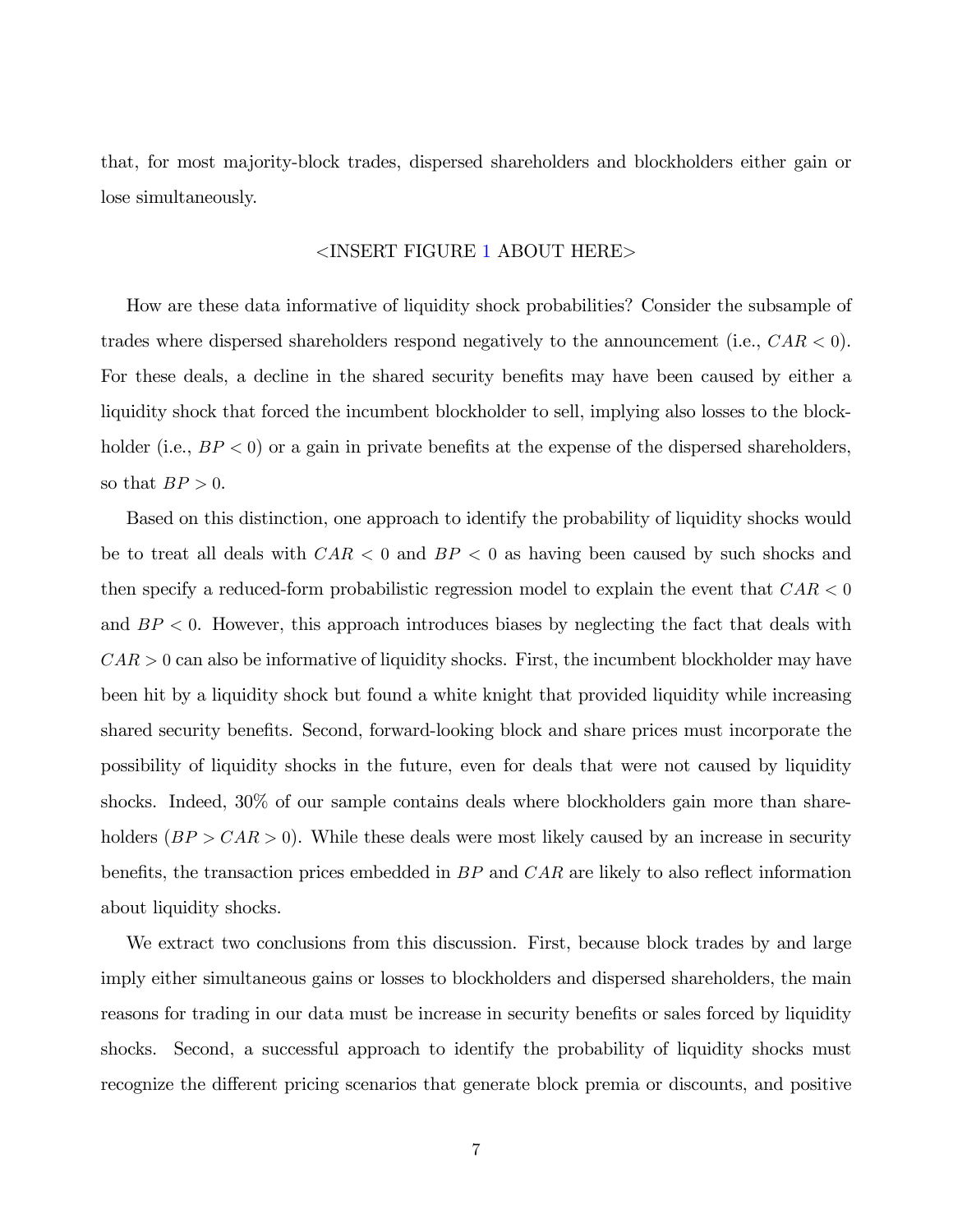or negative  $CAR$ . Moreover, due to their forward-looking nature, the prices in different scenarios will incorporate information about the same parameters. Essentially, any deal in the data can potentially be informative of liquidity shocks if structurally modeled.

The difficulties in identifying illiquidity-driven trades carry over to estimating the value of control. Because the block premium in deals with positive CAR incorporates both shared security benefits and illiquidity costs, estimation of illiquidity costs requires a way to disentangle these two opposing effects. The model developed in this paper proposes an economic mechanism whereby illiquidity costs have different effects on blockholder valuations and dispersed shareholder valuations. The structural estimation infers these illiquidity costs by matching the data on  $BP$  and  $CAR$  to the model's predictions of these prices.

#### II. A search theory of block trades

<span id="page-9-0"></span>This section presents an estimable model of the valuation of a controlling block that includes a proportion  $\alpha < 1$  of the shares of a firm, and the valuation of the  $1 - \alpha$  remaining shares held by dispersed shareholders. Time is discrete and investors have discount factor  $\delta < 1$ .

#### A. Blockholder's value

The current block owner is called the incumbent and is denoted by I. The firm's cash flow is a discrete random variable that takes values on a grid  $\{\pi_1, ..., \pi_N\}$ . Without loss of generality, we assume that  $\pi_m > \pi_l$  for any  $m > l$ . Let  $\pi_l^I$  denote the firm's cash flow in state  $\pi_l$  when I is in control. It evolves stochastically according to the conditional probability distribution  $Pr[\pi' = \pi_m | \pi = \pi_l] = q_{lm}$  with  $q_{lm} > 0$  and  $\sum_{m=1}^{N} q_{lm} = 1$  for every  $l = 1...$ , N, where the prime denotes next period values. We assume that the transition matrix induced by the conditional probabilities  $q_{lm}$  is monotone.

Denote by  $v(\pi_l^I)$  the incumbent's per share value of the block at  $\pi_l^I$ . This value includes the shared security benefits and illiquidity costs to the blockholder. The blockholder also obtains private benefits. We assume that these private benefits do not come from the firm's cash flows,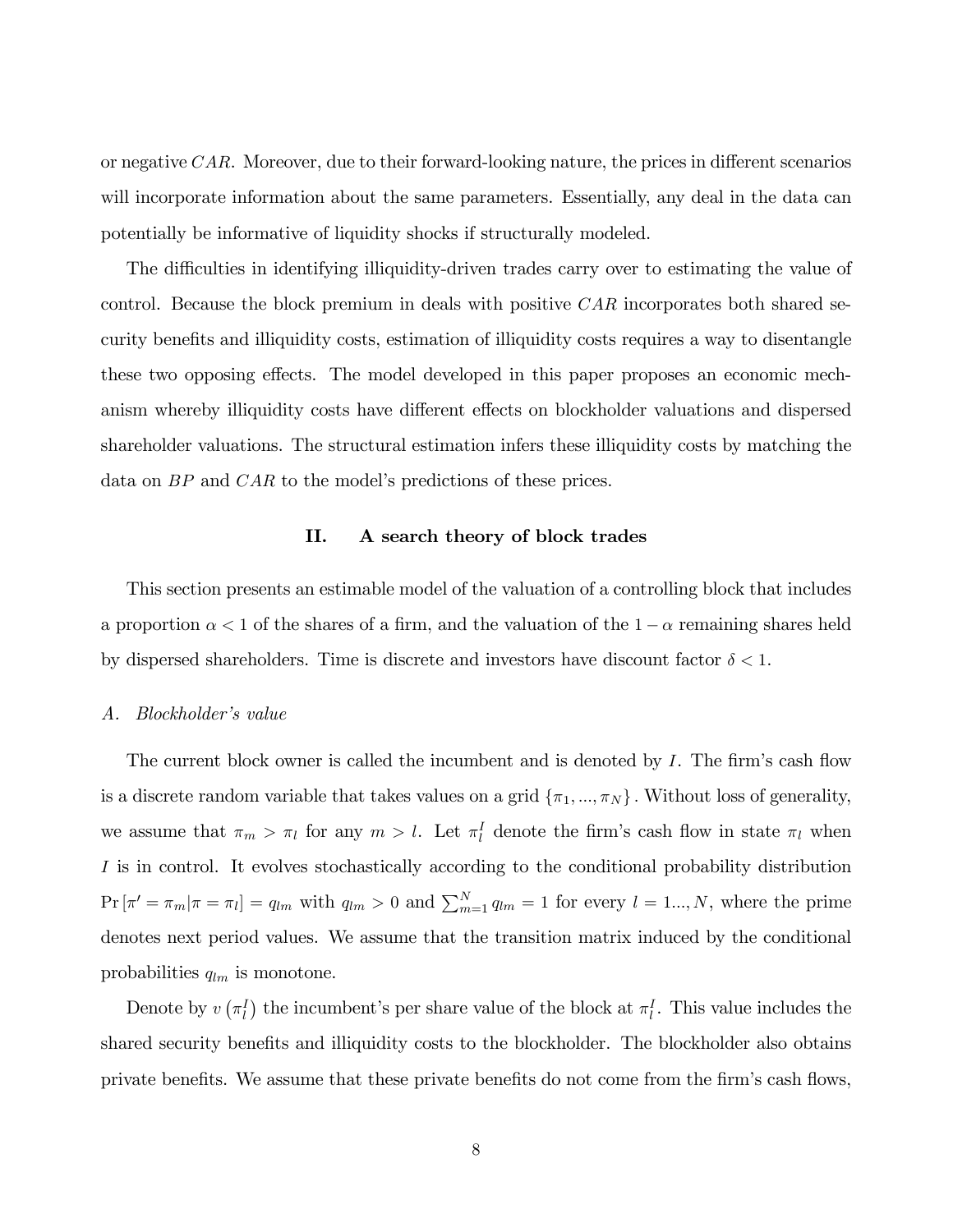but rather from social prestige and network building in the case of an individual blockholder or from valuable synergies in the case of a corporate blockholder. We assume per share private benefits are constant across incumbent and rival and equal to  $B$ .

At the beginning of every period, I may face a liquidity shock with probability  $\theta$ . If a liquidity shock occurs, then  $I$  is forced to sell at a fire sale price to a rival blockholder denoted by R. The firm's cash flow under the rival is denoted by  $\pi_m^R$  and is drawn from the same transition matrix induced by  $q_{lm}$  given the current state  $\pi_l$ . We do not model how the block trades following a liquidity shock. Instead, we specify the fire sale price in reduced form as  $\phi v(\pi_m^R)$ . The parameter  $\theta$  summarizes the owner's liquidity and the parameter  $\phi$  summarizes the asset's liquidity. Therefore, the ex ante block price upon a liquidity shock is

$$
L_l^v = \phi \sum_{k=1}^N q_{lk} v(\pi_k).
$$
 (1)

If a liquidity shock does not occur, the incumbent is matched with a potential buyer with probability  $\eta$ . The parameter  $\eta$  is a measure of market thinness. We assume trading is the result of Nash bargaining, where the seller's relative bargaining power is  $\psi \in [0, 1]$ . If bargaining is successful, R pays the price  $s(\pi_k^I, \pi_m^R)$  and gets  $v(\pi_m^R)$  plus the private benefits.

The value of the block to the incumbent, v, is the sum of the current cash flow,  $\pi_l^I$ , the continuation value in the absence of a liquidity shock,  $\tilde{v}$ , and the liquidation value,  $L_l^v$ , that is,

<span id="page-10-1"></span>
$$
v(\pi_l^I) = \pi_l^I + \delta \left[ (1 - \theta) \sum_{k=1}^N q_{lk} \tilde{v}_l (\pi_k^I) + \theta L_l^v \right]. \tag{2}
$$

The continuation value absent a liquidity shock plus private benefits equal

$$
\tilde{v}_l\left(\pi_k^I\right) + B = \eta \sum_{m=1}^N q_{lm} \max\left[s\left(\pi_k^I, \pi_m^R\right), v\left(\pi_k^I\right) + B\right] + (1 - \eta) \left[v\left(\pi_k^I\right) + B\right].\tag{3}
$$

The incumbent has an option to sell the block for  $s(\pi_k^I, \pi_m^R)$  to a higher valued blockholder. Under Nash bargaining,  $s\left(\pi_k^I, \pi_m^R\right)$  solves

$$
\max_{s}\left[s - \left(v\left(\pi_{k}^{I}\right) + B\right)\right]^{\psi}\left[\left(v\left(\pi_{m}^{R}\right) + B\right) - s\right]^{1-\psi}.
$$

When a there are gains from trade  $(v(\pi_k^I) < v(\pi_m^R))$ , the solution is

<span id="page-10-0"></span>
$$
s\left(\pi_k^I, \pi_m^R\right) = B + v\left(\pi_k^I\right) + \psi\left[v\left(\pi_m^R\right) - v\left(\pi_k^I\right)\right].\tag{4}
$$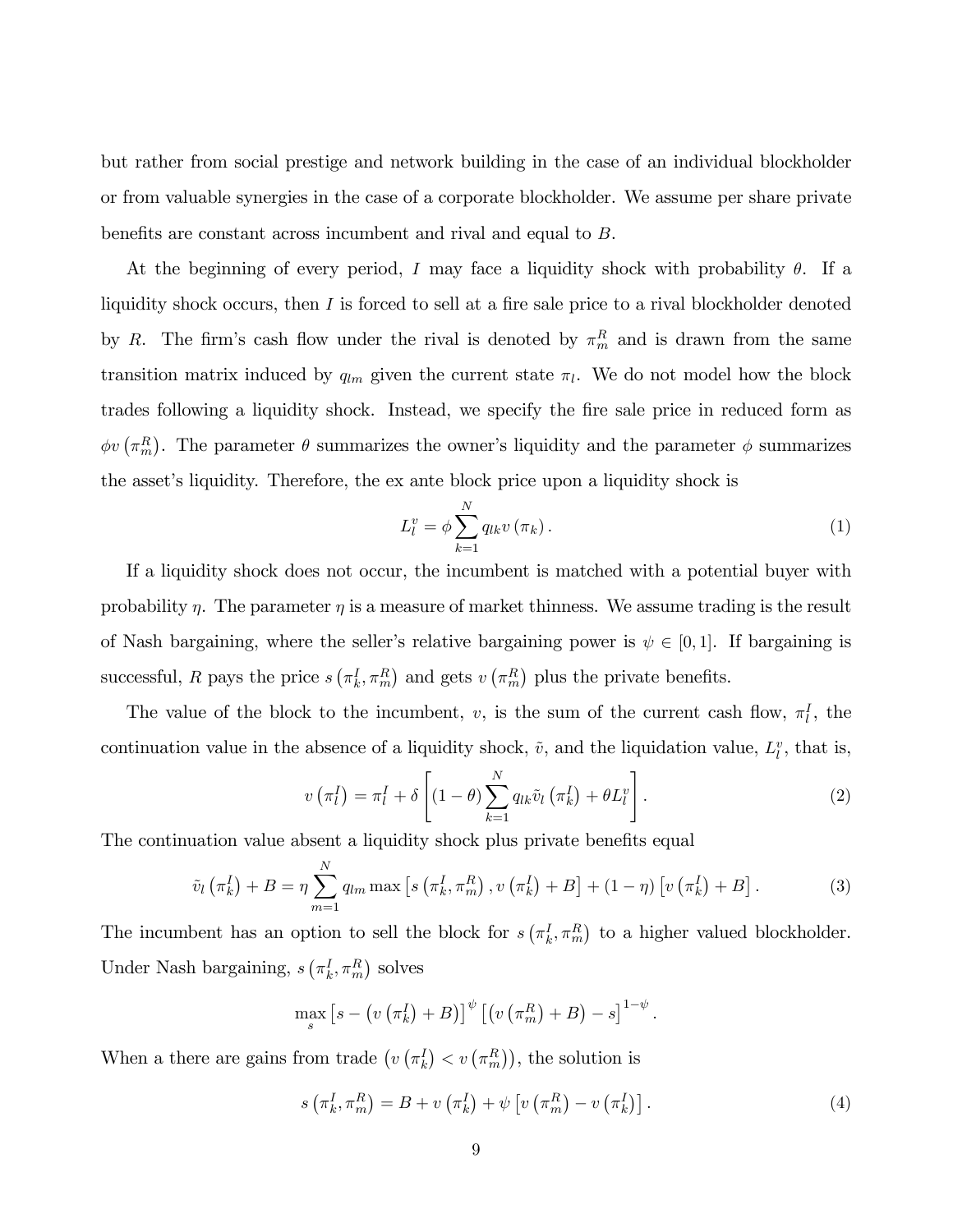Otherwise, no trade occurs and I remains the blockholder with valuation  $v(\pi_k^I) + B$ . From [\(4\)](#page-10-0), the block price must compensate I for the value attained by not selling plus I's fraction of the added surplus that results from R taking over.

<span id="page-11-1"></span>The next proposition characterizes the function  $v(\pi)$ . The proof is provided in the appendix.

#### **Proposition 1** The value function v exists, is unique, and is strictly increasing in  $\pi$ .

The property that  $v$  is strictly increasing implies that it is optimal to sell the block if and only if  $\pi_k^I < \pi_m^R$ . Therefore, we can simplify  $\tilde{v}$  as

<span id="page-11-0"></span>
$$
\tilde{v}_l\left(\pi_k^I\right) = v\left(\pi_k^I\right) + \eta\psi \sum_{m>k} q_{lm} \left[ v\left(\pi_m^R\right) - v\left(\pi_k^I\right) \right]. \tag{5}
$$

The last term on the right hand side of equation [\(5\)](#page-11-0) is the value of the option to sell. The fraction  $\psi$  of the option to sell accrues to I but can only be captured if a rival appears, which occurs with probability  $\eta$ . Note that it is worth selling to an incrementally better rival because all future increases in value that result from a sale by the rival are already properly valued in  $v$  and there are no fixed costs of selling.

The model's property that the block is sold if and only if  $\pi_k^I < \pi_m^R$  (rather than if and only if  $v(\pi_k^I) < v(\pi_m^R)$  is extremely useful. As we show in Appendix B, this property implies that we can solve the fixed point problem defining v (equations  $(2)$ ) and  $(5)$ ) via a perfectly identified system of linear equations that only requires inverting a matrix. Proposition [1](#page-11-1) guarantees that this matrix inverse exists. This property follows from the assumption that R and I are heterogeneous only with respect to the cash flow they generate. Any two blockholders generating the same cash flow have equal security benefits,  $v(\pi)$ . Without this property, we would have to solve the value function Öxed point problem simultaneously with the decision rule that  $v(\pi_k^I) < v(\pi_m^R)$  (see Afonso and Lagos (2012) for a similar result).

#### B. Dispersed shareholders' value

The model assumes complete information by all investors. Therefore, dispersed shareholders know the cash flow under current and rival management and trade the stock in a competitive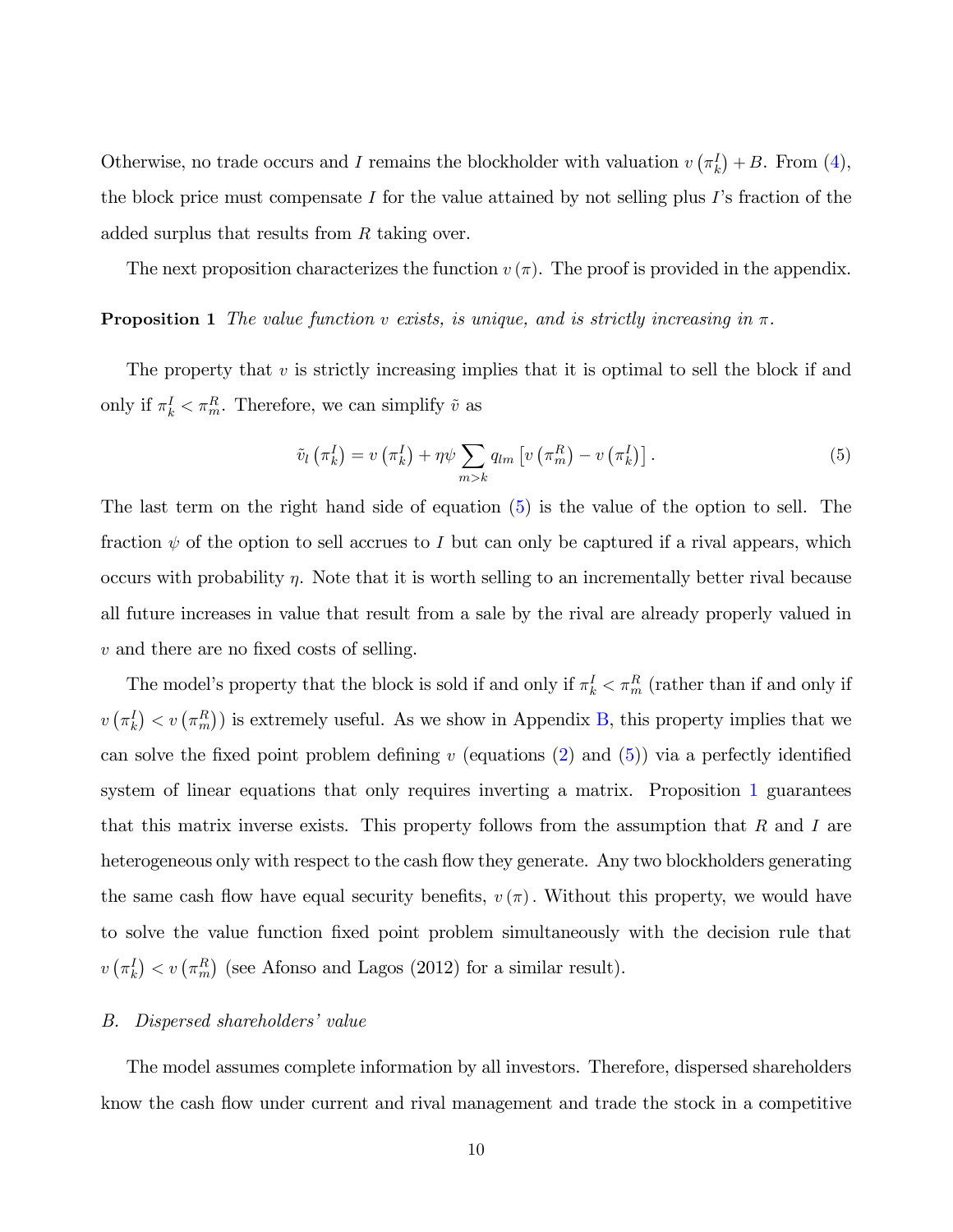stock market at the share price p such that

$$
p\left(\pi_l^I\right) = \pi_l^I + \delta \left[ \left(1 - \theta\right) \sum_{k=1}^N q_{lk} \tilde{p}_l \left(\pi_k^I\right) + \theta L_l^p \right]. \tag{6}
$$

Dispersed shareholders know that with probability  $1 - \theta$  there is no liquidity shock and the block is sold if and only if a rival is present and generates higher cash flows. The share price absent a liquidity shock,  $\tilde{p}$ , is given by

$$
\tilde{p}_{l}\left(\pi_{k}^{I}\right)=p\left(\pi_{k}^{I}\right)+\eta\sum_{m=1}^{N}q_{lm}\max\left[p\left(\pi_{m}^{R}\right)-p\left(\pi_{k}^{I}\right),0\right].
$$
\n(7)

Dispersed shareholders also benefit from I's option to sell. Further, we will show that  $p(\pi)$  is increasing in  $\pi$ , which implies that I's decision rule to sell is efficient. This result is appealing because it is consistent with the correlation between the block premium and announcement return documented in Section [I.](#page-7-0) The last component of the share price is the expected share price if a liquidity shock occurs,

$$
L_l^p = \sum_{k=1}^N q_{lk} p(\pi_k).
$$
\n(8)

Dispersed shareholders differ from blockholders in three ways. First, they do not receive any private benefits from holding the stock. Second, dispersed shareholders are able to extract all the value from the option to sell because they act in a competitive market. Indeed, they do not bargain over the gains from trade. Third, dispersed shareholders are not hit with liquidity shocks and are not forced to sell at a fire sale price. However, they lose if, upon a liquidity shock, the incumbent sells to a rival that generates lower cash flows. These differences are critical for the model to identify the illiquidity cost parameters.

<span id="page-12-0"></span>The next proposition characterizes the function  $p(\pi)$ .

**Proposition 2** The value function p exists, is unique, and is strictly increasing in  $\pi$ . Also,  $p(\pi) > v(\pi)$  for any  $\pi$  whenever  $\theta > 0$  and  $\phi < 1$ , or  $\eta > 0$  and  $\psi < 1$ .

As in Bolton and von Thadden (1998), dispersed shareholders value security benefits more than the blockholder. This discrepancy arises because the model imposes search frictions to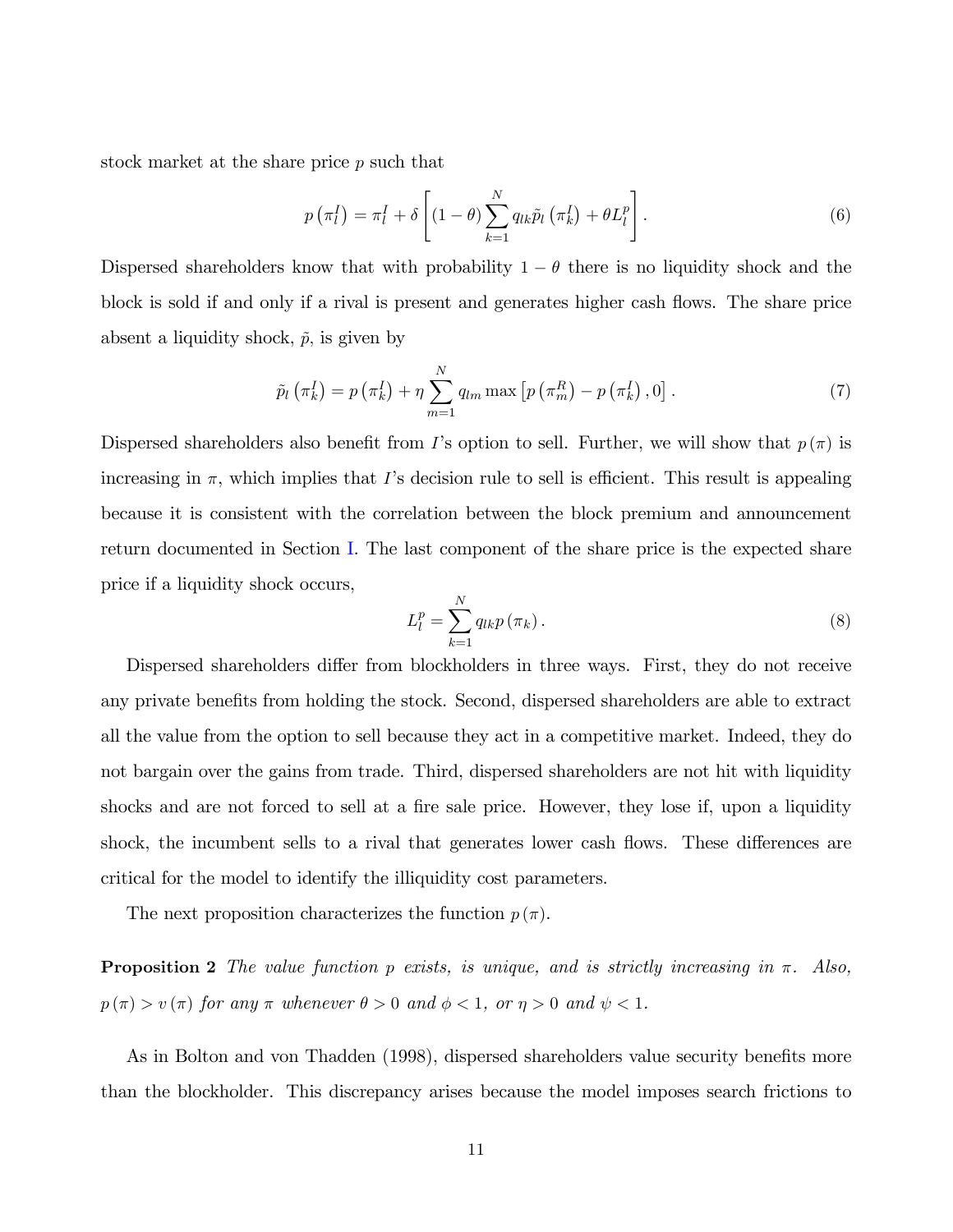blockholders that have less impact on dispersed shareholders. Specifically, when the probability of a liquidity shock is strictly positive, fire sale discounts affect blockholders more than they do dispersed shareholders if  $\phi < 1$ . Likewise, when  $\eta > 0$ , selling to a more efficient rival benefits the dispersed shareholders more because  $\psi < 1$ . The model therefore relies on private benefits to explain why blockholders may value shares of the target firm more than dispersed shareholders.

#### C. The block premium and the price reaction to the trade

Conditional on a trade, the block price is  $\phi v\left(\pi_m^R\right)$  if a liquidity shock occurs, and  $s\left(\pi_k^I, \pi_m^R\right)$ otherwise. The block premium is defined as the ratio of the per-share block price to the pershare pre-trade price:

$$
BP\left(\pi_k^I, \pi_m^R\right) \equiv \begin{cases} \frac{\phi v(\pi_m^R)}{p(\pi_k^I)} - 1, & \text{if a liquidity shock occurs,} \\ \frac{s(\pi_k^I, \pi_m^R)}{p(\pi_k^I)} - 1, & \text{else.} \end{cases}
$$
(9)

The price reaction to the block trade announcement is defined by:

$$
CAR\left(\pi_k^I, \pi_m^R\right) \equiv \frac{p\left(\pi_m^R\right)}{p\left(\pi_k^I\right)} - 1.
$$
\n(10)

Note that  $CAR < 0$  signals liquidity shocks: it only occurs if the block is traded after a liquidity shock and the new block owner generates lower cash flow. However, the converse is not true:  $CAR > 0$  occurs following a liquidity shock if the randomly matched rival produces a higher cash flow. The next section discusses how the probability of a liquidity shock is identified despite this difficulty.

#### III. Empirical strategy

<span id="page-13-0"></span>The unit of observation in our data is a block trade indexed by i. The dependent variables are  $CAR_i$  and  $BP_i$ . Our model allows us to construct theoretical counterparts to these for each deal as a function of the parameters of interest: the owner's liquidity shock probability,  $\theta$ , the asset's liquidity parameter,  $\phi$ , market thinness,  $\eta$ , the blockholder's private benefits, B, and the seller's bargaining power,  $\psi$ . This section starts by providing an intuitive description of how the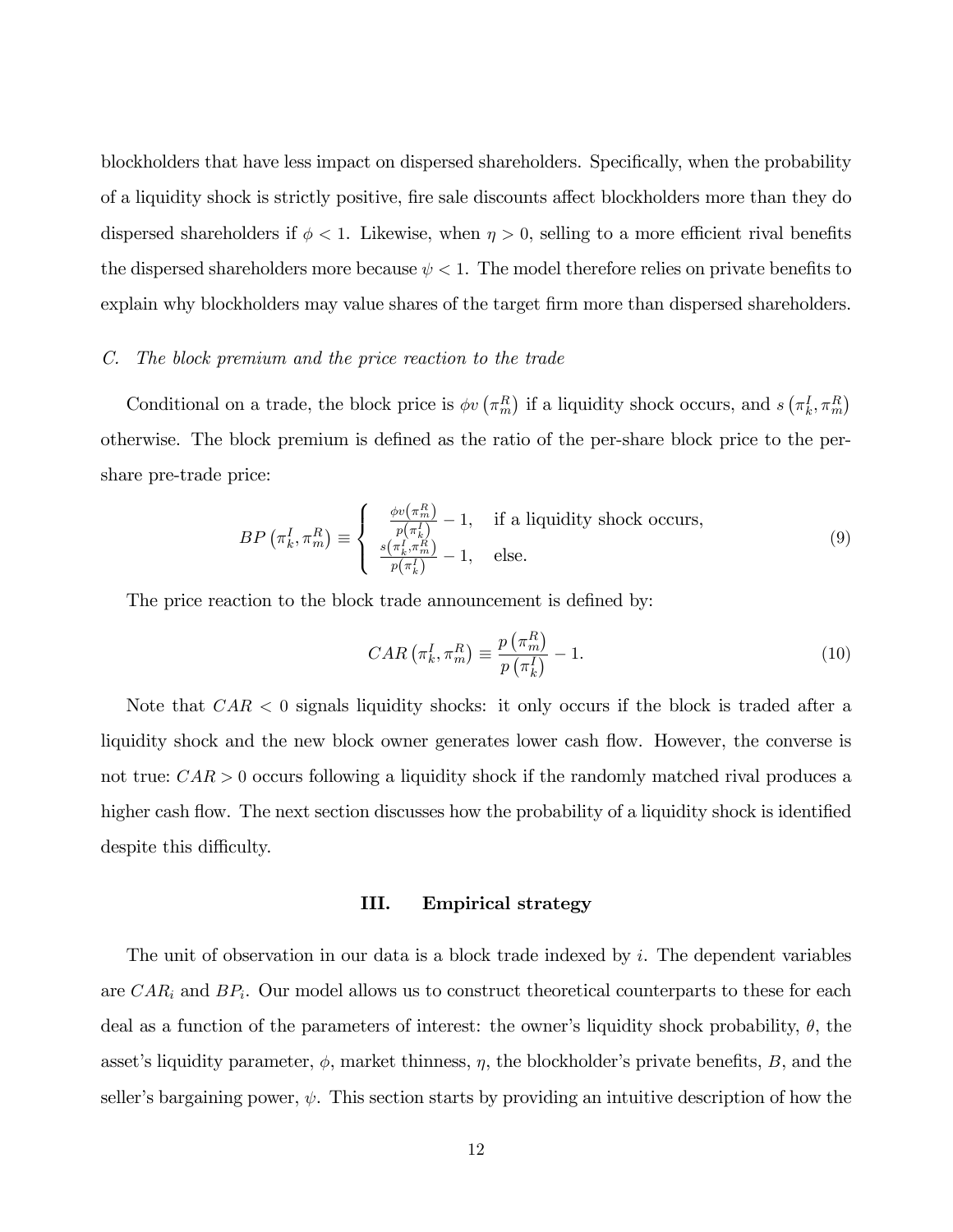model identifies these parameters from the data. These parameters are constant in the model for each trade and we will treat them as such in the empirical estimation. However, there is no model-imposed restriction on how these parameters vary across trades. We then discuss how we specify variation across trades for some of these parameters. Finally, the section describes the estimation method.

#### A. Identification

We develop a novel identification strategy to estimate a search model that uses the differences in the valuation of blockholders, BP, and of dispersed shareholders, CAR, at the time of the block trade. Traditional identification strategies in search models require either information on the time between two trades of the same block or contemporaneous trades of different blocks on the same stock (Feldhütter  $(2012)$ ). Neither alternative is feasible to us.

#### A.1. Identification of  $\theta$

The model defines three main regions in the  $(CAR, BP)$  space that can be used to identify liquidity shocks. First, the model infers that trades exhibiting a negative price reaction  $(CAR < 0)$  must have been caused by a liquidity shock.

Second, the model infers that a liquidity shock cannot have occurred if the trade resulted in a block premium that surpassed the increase in dispersed shareholders's valuation,  $BP \geq$  $CAR > 0$ . To see this note that  $\phi v (\pi^R) \le v (\pi^R) < p (\pi^R)$ , for any  $\pi^R$ , so that any trade caused by a liquidity shock must have

$$
BP = \frac{\phi v\left(\pi^R\right)}{p\left(\pi^I\right)} - 1 < \frac{p\left(\pi^R\right)}{p\left(\pi^I\right)} - 1 = CAR.
$$

Hence, deals in Figure [1](#page-65-0) with  $BP \geq CAR > 0$  are voluntary trades where shared benefits increased.

Third, for the remaining deals in the sample with  $CAR > 0$  and  $CAR > BP$ , the model assigns an ex-post probability that a liquidity shock occurred that is equal to

$$
\frac{\theta \times \Pr\left[\pi' > \pi_l | \pi = \pi_l\right]}{\theta \times \Pr\left[\pi' > \pi_l | \pi = \pi_l\right] + (1 - \theta)\eta}.\tag{11}
$$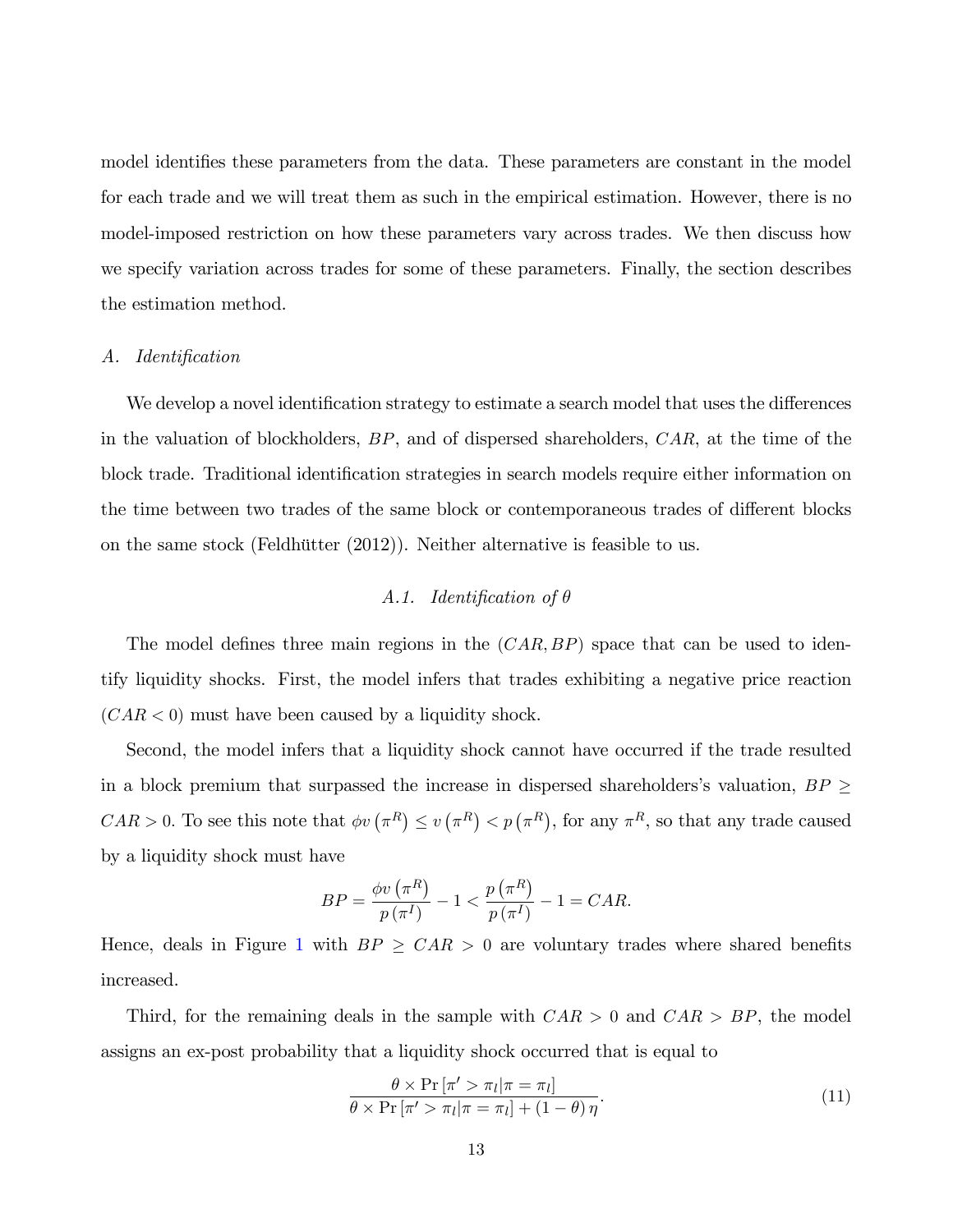The numerator describes the probability that a trade results from a liquidity shock to the incumbent that nonetheless yields an increase in shared benefits. The denominator describes the probability that a trade occurs and there is an increase in shared benefits.

Interestingly, the model allows us to extract information about  $\theta$  even for those deals that it predicts were not caused by a liquidity shock, that is, in the region where  $BP \geq CAR > 0$ . To see this, consider panel (a) of Figure [2,](#page-66-0) which plots the simulated mean valuation spread  $BP - CAR$  conditional on  $BP \geq CAR > 0$ , against  $\theta$ . The parameter values are close to the actual estimates given below, but the plot has an identical shape for a wide range of values. The valuation spread is decreasing in  $\theta$ . Intuitively, this spread reflects the fact that these shocks penalize blockholders more than dispersed shareholders because blockholders have a lower expected fire sale price. Interestingly, the valuation spread is informative (i.e., steeper) when liquidity shocks did not occur ex post (i.e.,  $BP > CAR > 0$ ) and were unlikely ex ante  $(i.e., low \theta).$ 

#### <INSERT FIGURE [2](#page-66-0) HERE>

#### A.2. Identification of  $\phi$  and  $\eta$

Estimation of  $\phi$  relies on the fact that fire sale prices affect only the blockholders' value, v, but not the share price, p. Therefore, when a liquidity shock has occurred, the model primarily assigns the variation in block prices that is not associated with variation in the price reaction to variation in  $\phi$ . In addition, it is possible to infer variation in  $\phi$  even in deals that the model predicts that there was no liquidity shock. Panel (b) of Figure [2](#page-66-0) indicates that the valuation spread increases with  $\phi$  conditional on  $BP \geq CAR > 0$ . The intuition is that, in this region, the block premium incorporates the likelihood of a future fire sale and therefore is increasing in  $\phi$ , whereas the announcement return is unaffected by  $\phi$ .

Market thinness,  $\eta$ , affects directly the value of the option to sell to a high-valued rival. Like  $\theta$ , BP and CAR increase with  $\eta$ . However, as depicted in panel (c) of Figure [2,](#page-66-0) BP – CAR shows little sensitivity to  $\eta$  whereas it shows great sensitivity to  $\theta$  and  $\phi$ . The identification of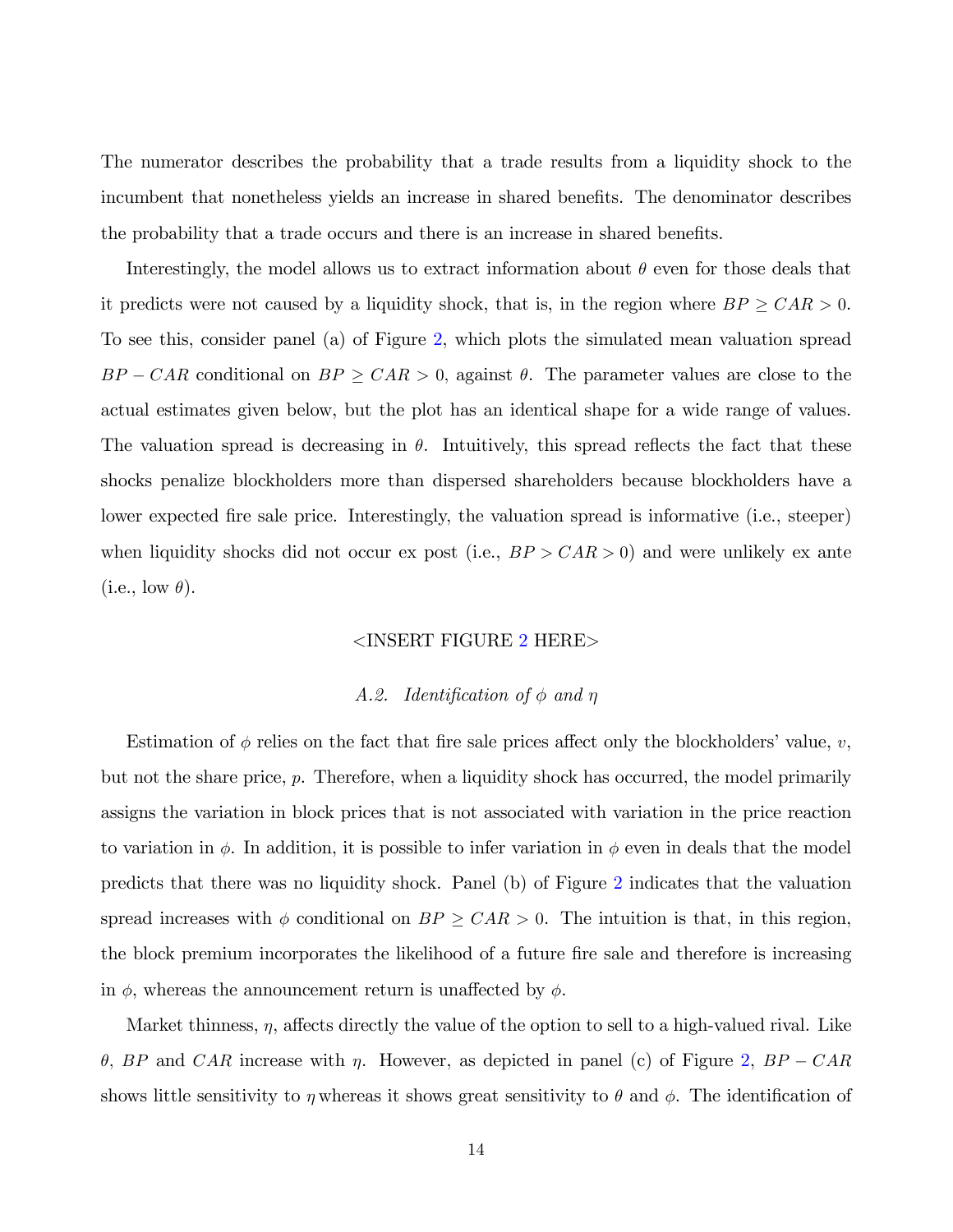$\eta$  relies on the fact that, unlike  $\theta$ , it cannot explain the occurrence of negative price reactions.

#### A.3. Identification of B and  $\psi$

The size of private benefits  $B$  has an important role in capturing variation in the data where  $CAR > 0$ . The choice of B faces the following trade-off: too low and the estimation may fail to match the average block premium in deals where  $BP \geq CAR > 0$ ; too high and it may misclassify trades with low  $BP$  and  $CAR > 0$  as due to liquidity shocks. For this reason, we add some flexibility to the functional form of  $B$ , allowing private benefits to vary across deals but, to remain consistent with the model, not across blockholders in the same deal.

To identify the bargaining parameter,  $\psi$ , the model relies on the fact that  $\psi$  affects the block price but not CAR. While these facts are also true for the asset liquidity parameter,  $\phi$ , there is one important difference between  $\psi$  and  $\phi$ :  $\psi$  has a first order effect on the block price absent a liquidity shock through the value of the option to sell, whereas  $\phi$  has a first order effect on the block price in the presence of a liquidity shock.

#### B. Modeling liquidity

In our estimation, as well as in the model,  $\theta$  and  $\phi$  are constant for each deal but allowed to vary across deals. We model the cross-sectional variation in  $\theta$  and  $\phi$  using parametric logistic functions:

$$
\theta\left(\mathbf{x}_{i},\boldsymbol{\beta}\right) = \frac{\exp\left(\mathbf{x}_{i}'\boldsymbol{\beta}\right)}{1+\exp\left(\mathbf{x}_{i}'\boldsymbol{\beta}\right)},\tag{12}
$$

$$
\phi(\mathbf{z}_i, \boldsymbol{\gamma}) = \frac{\exp(\mathbf{z}_i' \boldsymbol{\gamma})}{1 + \exp(\mathbf{z}_i' \boldsymbol{\gamma})}.
$$
\n(13)

By construction, the logistic function guarantees that  $\theta$  and  $\phi$  are bounded between 0 and 1. In these functions,  $x_i$  and  $z_i$  are vectors of exogenous determinants of liquidity shocks and fire sale prices, respectively, whereas  $\beta$  and  $\gamma$  are vectors of fixed sensitivities to be estimated. As we describe in detail in Section [IV,](#page-19-0)  $x_i$  includes variables that describe the state of liquidity, such as aggregate indices of funding costs and investment opportunities. The variables included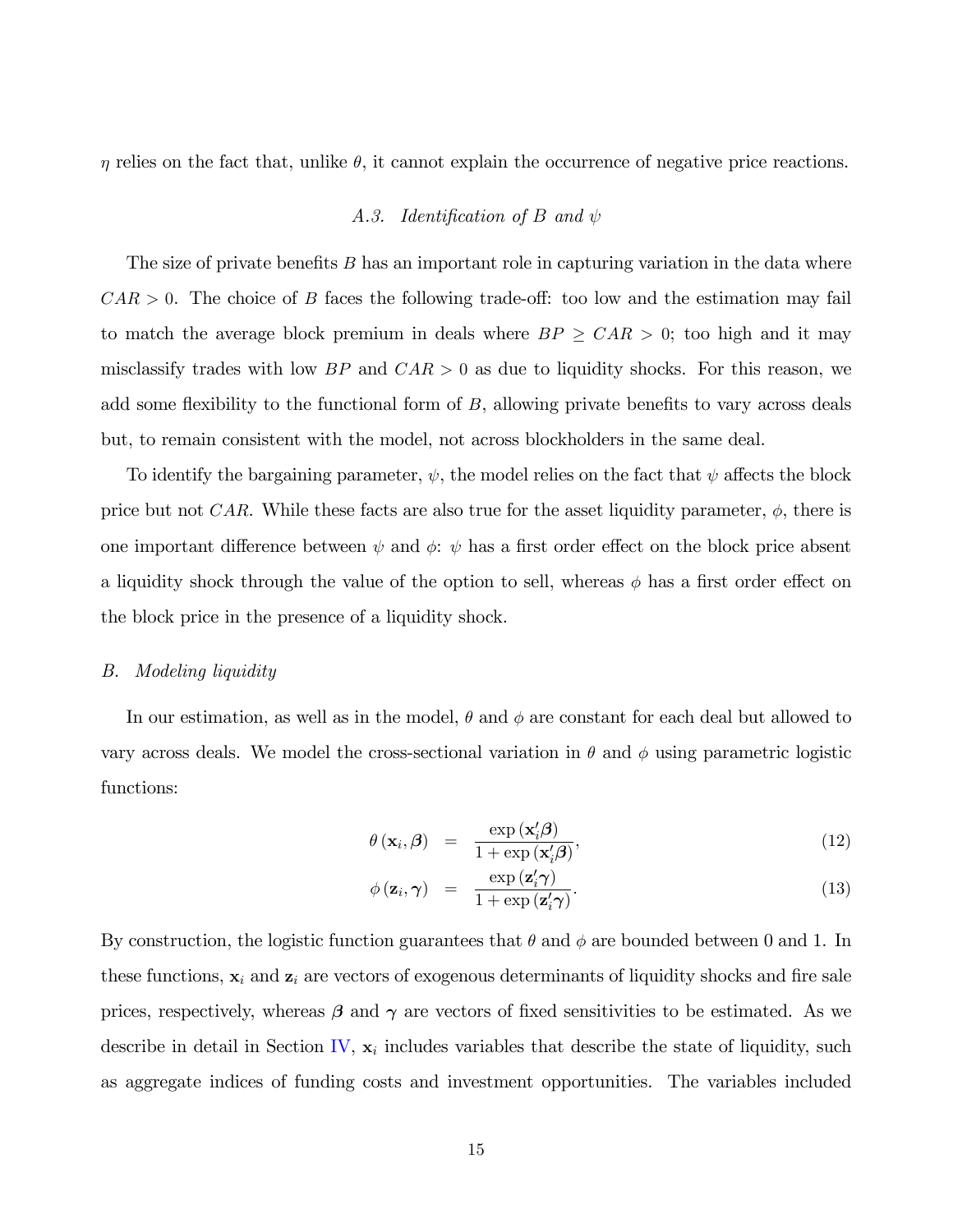in  $z_i$  capture variation in the traded blocks' fire sale value, including proxies for industry redeployability and asset specificity. Variation in  $x_i$  and  $z_i$  across deals allows us to estimate  $\beta$ and  $\gamma$  through the variation they produce on BP and CAR.

While  $\theta$  varies with  $x_i$  and  $\phi$  varies with  $z_i$ , the model and the estimation constrain  $\theta$  and  $\phi$  to be constant over time for each deal i. This assumption is equivalent to assuming that blockholders and dispersed shareholders display a myopic attitude towards changes in these quantities. The ability of the model to reasonably fit the data suggests that our assumption may not be too restrictive and the reason may be that the variables we include in  $x_i$  and  $z_i$  are quite persistent. Ideally, the model and estimation would allow for  $\mathbf{x}_i$  and  $\mathbf{z}_i$  to be state variables in the investors' problems and for investors to change their valuations as their forecasts of  $\theta$  and  $\phi$  changed. We do not pursue this approach because it is highly computationally demanding, but allowing for time variation in  $\theta$  and  $\phi$  is a goal for future research.

#### C. Estimation

#### C.1. Algorithm

For each deal, we estimate the conditional probabilities  $q_{lm}$  using annual cash flow data at the target firm's 3-digit SIC level. We obtain an industry cash flow grid and its associated Markov transition matrix from the discretization of the estimated AR(1) process of the logdetrended cash flow time series. We construct a firm-level grid from the industry grid assuming constant price to cash flow ratios. The use of industry data for the regressions guarantees, with its longer time series, more precise estimates. More details can be found in Appendix C.

We set the discount factor  $\delta$  to 1/1.1. This choice of a 10% discount rate includes a riskfree rate, a market premium and an additional premium for the lack of diversification. Lower discount factors tend to generate higher variation in  $CAR$  because the changes in  $CAR$  approach the changes in one-period cash flows when the future matters less. Section [VI](#page-33-0) shows that this additional variation in  $CAR$  comes at the cost of limiting the effect of the liquidity frictions on prices because these frictions impact prices through future cash flow variation.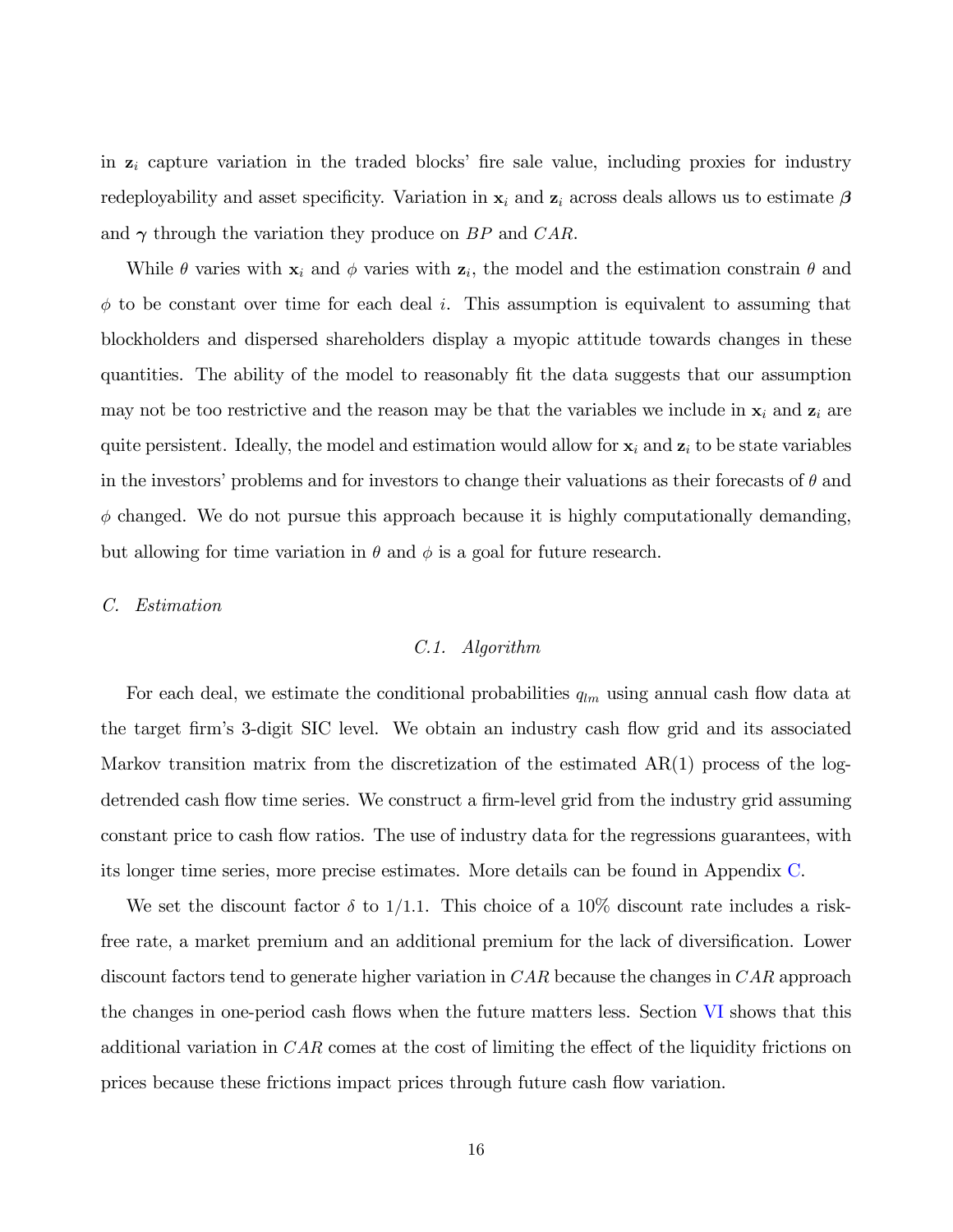Private benefits are identical across incumbent and rival for each deal, but as with the liquidity parameters, we allow private benefits to vary across deals. We specify  $B_i$  as

$$
B_{i} = b_{0} + b_{1} E (v (\pi_{i})) + b_{2} E (p (\pi_{i})) (1 - \alpha_{i}) / \alpha_{i},
$$

which allows for a higher utility from running a more valuable block, through  $E(v)$ , and a "glow" effect, through  $E(p) (1 - \alpha)$ , that the blockholder gets from running a firm with a large capitalization of the dispersed shares. The parameters to estimate,  $b_0, b_1$ , and  $b_2$ , are constant across deals.

We estimate the model's parameters,  $\mathbf{\Gamma} = \{\psi, \eta, b_0, b_1, b_2, \beta, \gamma\}$ , using the simulated method of moments (SMM). This estimator minimizes the norm function,

$$
\mathcal{J} = \left[\mathbf{m}\left(\{BP_i, CAR_i\}_i; \mathbf{\Gamma}\right) - \mathbf{M}\right]' \times \mathbf{W} \times \left[\mathbf{m}\left(\{BP_i, CAR_i\}_i; \mathbf{\Gamma}\right) - \mathbf{M}\right],
$$

where  $\mathbf{m}(\{BP_i,CAR_i\}_i; \mathbf{\Gamma})$  is a vector of model-predicted moments of the joint distribution of the two observed endogenous variables, the block premium and the price reaction to the announcement, and M is the vector of the same moments in the sample. W is a matrix of weights. The procedure to search for the SMM estimator is explained in Appendix C, including the care we take in the choice of initial conditions.

#### C.2. Moment conditions

The number of parameters to estimate is equal to the number of parameters in  $\beta$  and  $\gamma$ plus 5. We identify these parameters through an over-identifying set of  $3 \times (\#(\beta) + \#(\gamma)) + 7$ moment conditions. First, m includes moments that condition on deals the model predicts were caused by liquidity shocks, that is, where  $CAR < 0$  and  $BP < 0$ . We include the first and second moments of  $BP$  and  $CAR: E(BP|CAR < 0, BP < 0)$ ,  $Var(BP|CAR < 0, BP < 0)$ ,  $Var(CAR|CAR < 0, BP < 0)$ , and  $E(BP \times CAR|CAR < 0, BP < 0)$ . In this subsample, BP is directly related to  $\phi$  via the fire sale price equation. Therefore, we impose the restriction that the model match the co-movement between the estimated  $\phi$  and the determinants of the asset's liquidity, **z**. Hence, we include the moments  $E(BP \times \mathbf{z}|CAR < 0, BP < 0)$ .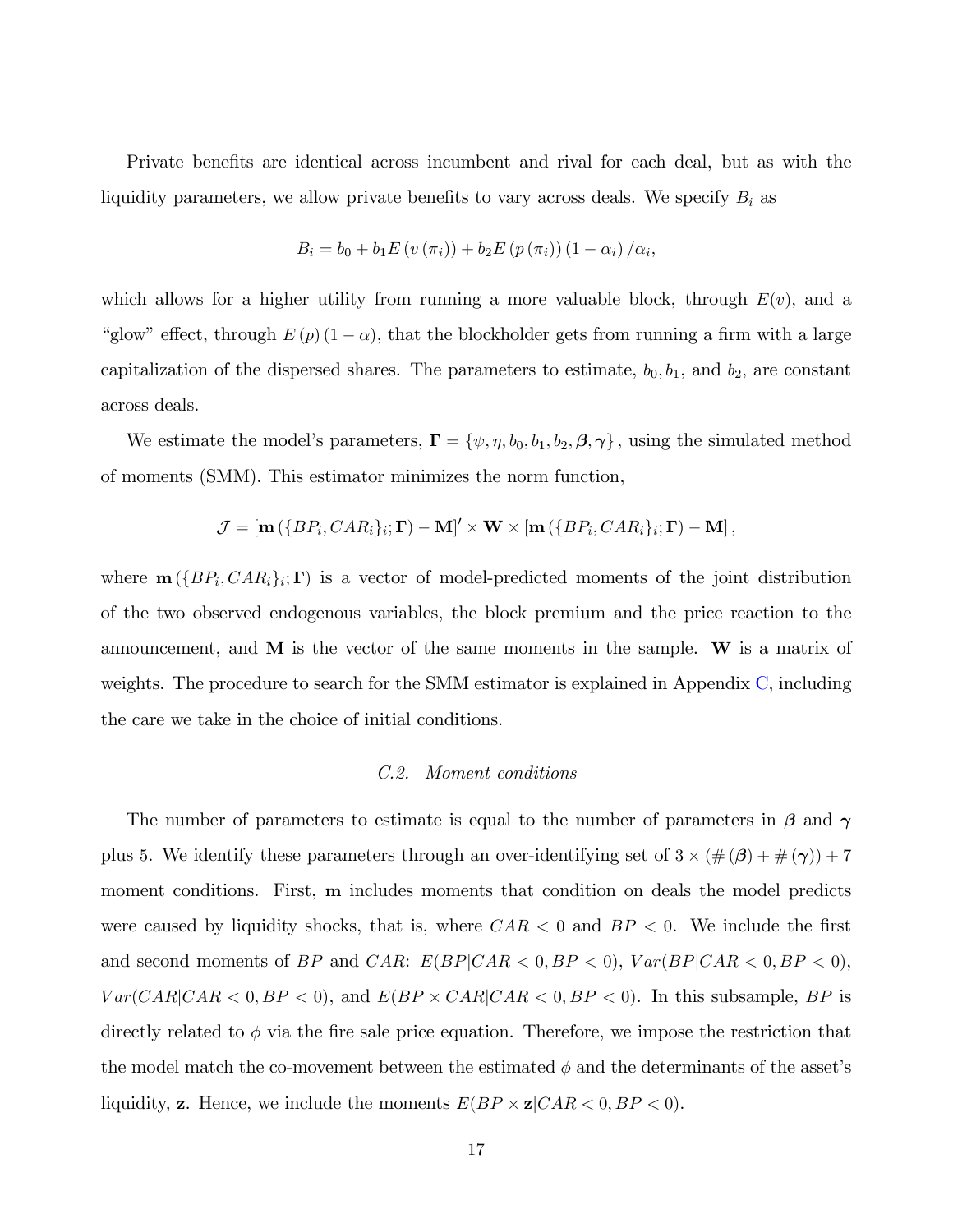Second, and also motivated by the identification arguments above, m includes moments that the model predicts were not caused by liquidity shocks, where we have  $BP \geq CAR > 0$ . In this region, the value spread is highly informative of  $\theta$ . Hence, we include the first and second order conditional moments of  $BP - CAR: E[BP - CAR|BP \geq CAR > 0]$ ,  $Var(BP|BP \geq CAR > 0)$ ,  $Var(CAR|BP \geq CAR > 0)$ ,  $Var(BP - CAR|BP \geq CAR > 0)$ , and  $E[BP \times CAR|BP \geq CAR > 0$ 0]. Similarly, we include the moments  $E[(BP - CAR) \times \mathbf{x}|BP \geq CAR > 0]$  to constrain that our estimates of  $\theta$  match the co-movement between the valuation spread and the determinants of the owner's liquidity,  $x$ .

Third, **m** includes the first-order unconditional moments  $E(BP \times \mathbf{x})$ ,  $E(CAR \times \mathbf{x})$ ,  $E(BP \times \mathbf{z})$ , and  $E(CAR \times \mathbf{z})$ .<sup>6</sup> These moments provide additional information on all parameters, because they are weighted averages of the conditional moments above (and of moments not included) where the weights are the corresponding conditional probabilities, which are themselves informative about  $\theta, \eta$  and  $\phi$ .

#### IV. Data

<span id="page-19-0"></span>Our data set combines Thomson One Banker's Mergers and Acquisitions data, CRSP and Compustat. We complement these with characteristics of the aggregate economy, which are obtained from the Board of Governors of the U.S. Federal Reserve. Table [I](#page-55-0) describes in detail the variables constructed from these sources.

#### <INSERT TABLE [I](#page-55-0) ABOUT HERE>

#### A. Sample selection

We consider all U.S. disclosed-value acquisitions of a block of more than 35% but less than 90% of the stock between January 1, 1990, and December 31, 2010 in Thomson One Bankerís M&A. The lower bound on block size is imposed so that the blockholder has effective control over the firm. Arguably, control can be effectively achieved with less than  $35\%$  of the stock (e.g., Barclay and Holderness (1991) and Agrawal and Nasser (2012) argue that 5% may be enough).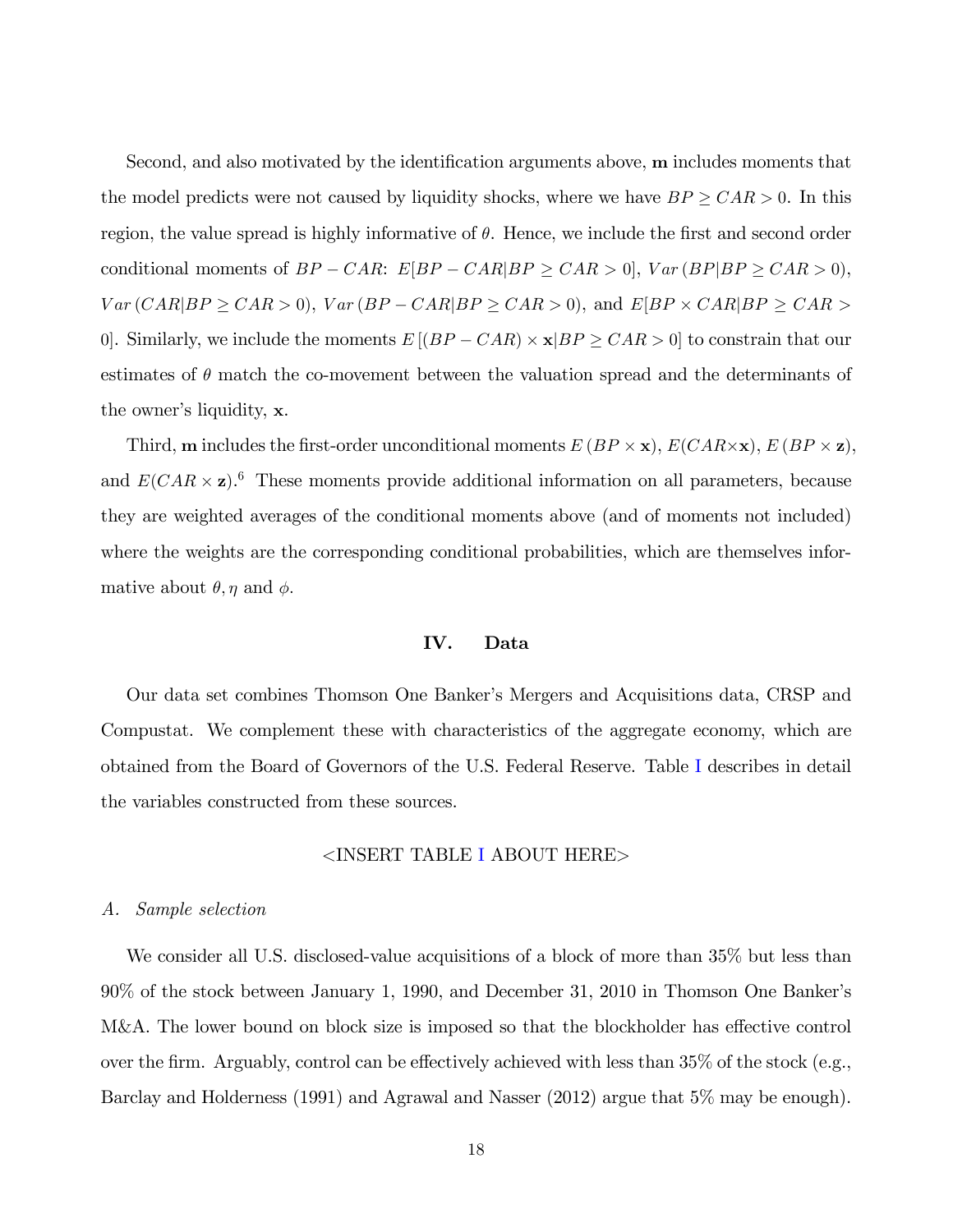We use the conservative value of  $35\%$  because smaller blocks are subject to different economics: (i) with smaller blocks, a raider may acquire control without buying the existing block (see Burkart, Gromb, and Panunzi (2000)), complicating the pricing mechanism with the effect of alternative buying strategies; (ii) the incentive alignment effect strengthens with block size, minimizing the chances that a trade for larger controlling blocks is motivated by heterogeneity in private benefits; and (iii) larger blocks are more likely to be subject to liquidity shocks as they represent a larger fraction of the owner's wealth, all else equal. The Internet Appendix presents results of estimating the model using a lower bound of 10%. This larger sample appears to have more trades due to private benefits, producing weaker estimation results.

We exclude deals such as block trades between parent companies and subsidiaries, spin-offs, equity carve-outs, recapitalizations, repurchases and others that either fail to have a price for the target before the trade or do not otherwise fit the structure of the model of two independent blockholders trading an existing block. Our sample starts with 1; 751 deals. Of these, only 395 deals involve publicly traded targets. From these 395 deals, we drop 146 deals because the deal synopses or one of at least two news articles about each deal report either (i) a different deal type than in the Thomson One Banker data (e.g., spin-offs or parent-subsidiary deals that should have been eliminated previously), or (ii) changes in the block size simultaneous or subsequent to the trade (in 51 deals the block is made of newly issued shares, in 22 deals the trade was shortly followed by an acquisition of the remaining interest and in 14 deals it was followed by a tender offer). Indeed, the latter events are inconsistent with the model, where the block size remains constant after the trade. We match each deal to the target firm's Compustat record on the last December preceding the trade announcement. The final sample of 114 deals (45.7%) of 249) excludes deals where the target is not covered by CRSP or Compustat after the trade. Details of the sample selection are included in Appendix D.

Table [II](#page-57-0) summarizes the main characteristics of the block trades: the mean block size is 59.7% with a standard deviation of 15.1%, and the average deal value is \$193 million with a standard deviation of \$720 million. To measure  $CAR$  and  $BP$ , we compute each stock's market beta and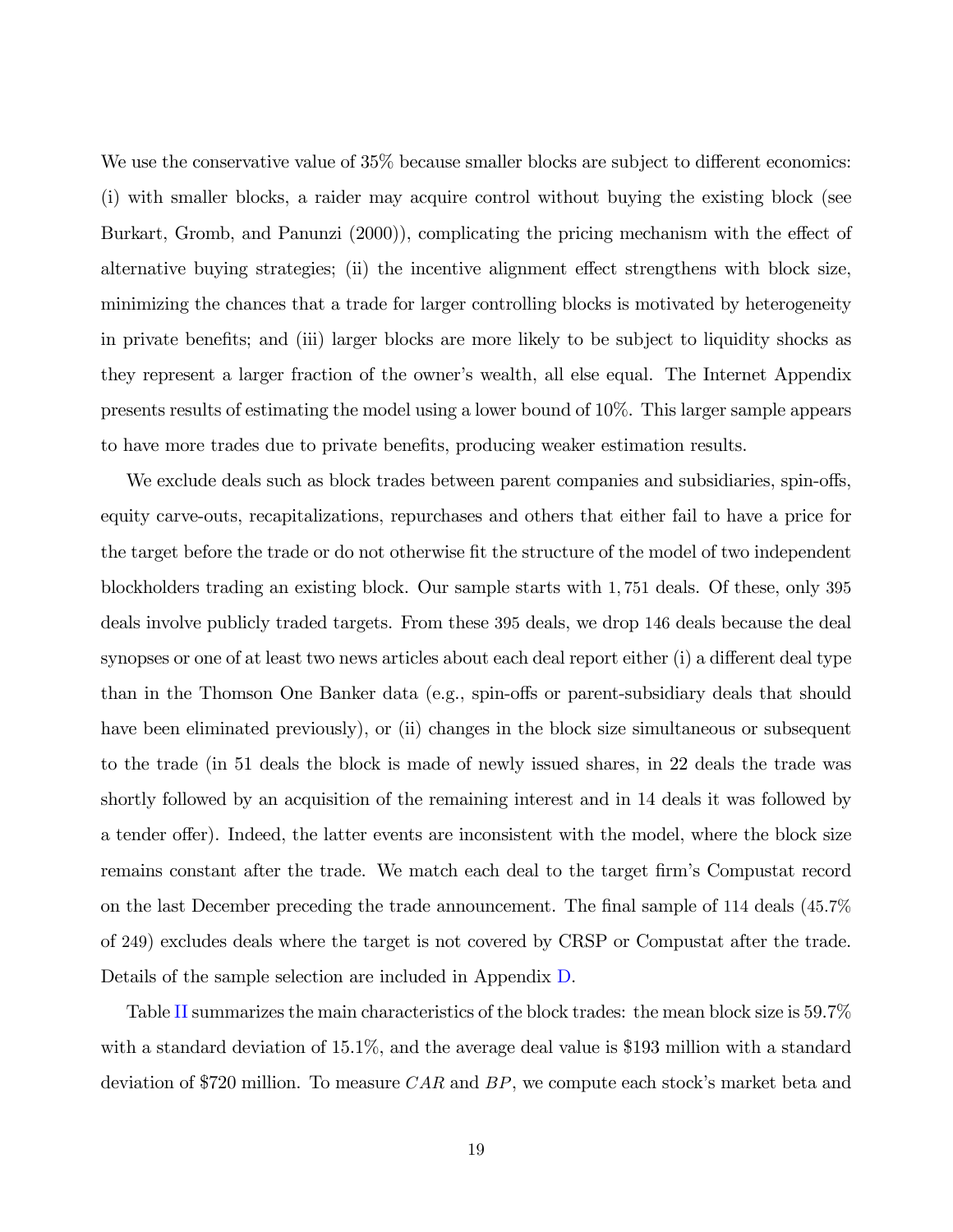liquidity beta from a regression of daily returns on the contemporaneous value-weighted CRSP portfolio return and the innovations in the Pastor-Stambaugh (2003) market liquidity index using all available prices from 252 days to 21 days before the announcement. The estimated parameters are used to adjust CAR and BP for changes in systematic risk and liquidity risk in line with the assumption of risk-neutral shareholders in the model.

#### <INSERT TABLE [II](#page-57-0) ABOUT HERE>

#### B. Determinants of the owner's liquidity

We interpret  $\theta$  as shock to the blockholder's preference for, or access to cash, which forces the sale of the block. We expect this shock to occur in times of tighter aggregate funding liquidity. Our proxy for funding liquidity is the bond liquidity premium index in Fontaine and Garcia  $(2012)$  (*Fontaine-Garcia*). Fontaine and Garcia  $(2012)$  identify a monthly latent liquidity factor from the yield spread between US Treasury bills with the same cash flows but different ages. They interpret the higher yields on otherwise identical older Treasury bills as a premium on the liquidity of on-the-run bonds. We hypothesize that their index is positively associated with  $\theta$ . We discuss other measures of liquidity in Section [VI.](#page-33-0)

We include also the growth of U.S. GDP per capita  $(GDP\ growth)$ . The inclusion of a business cycle variable is meant to capture two opposing effects: during expansions, (i) investors have stronger balance sheets and are less likely to face liquidity shocks, and, (ii) better alternative investment opportunities may generate a preference for cash. We try to separate these hypotheses by interacting the business cycle variable with variables that describe aggregate funding costs. We argue that having a better alternative investment opportunity would only force the blockholder to sell if at the same time the cost of borrowing is high. The proxy for the cost of funding used is the slope of the yield curve, measured by the difference in interest rates on the 10-year and the 3-month Treasury bills (Yield curve slope). We expect high GDP growth to have a negative direct effect on  $\theta$ , but a positive effect via its interaction with the yield curve slope.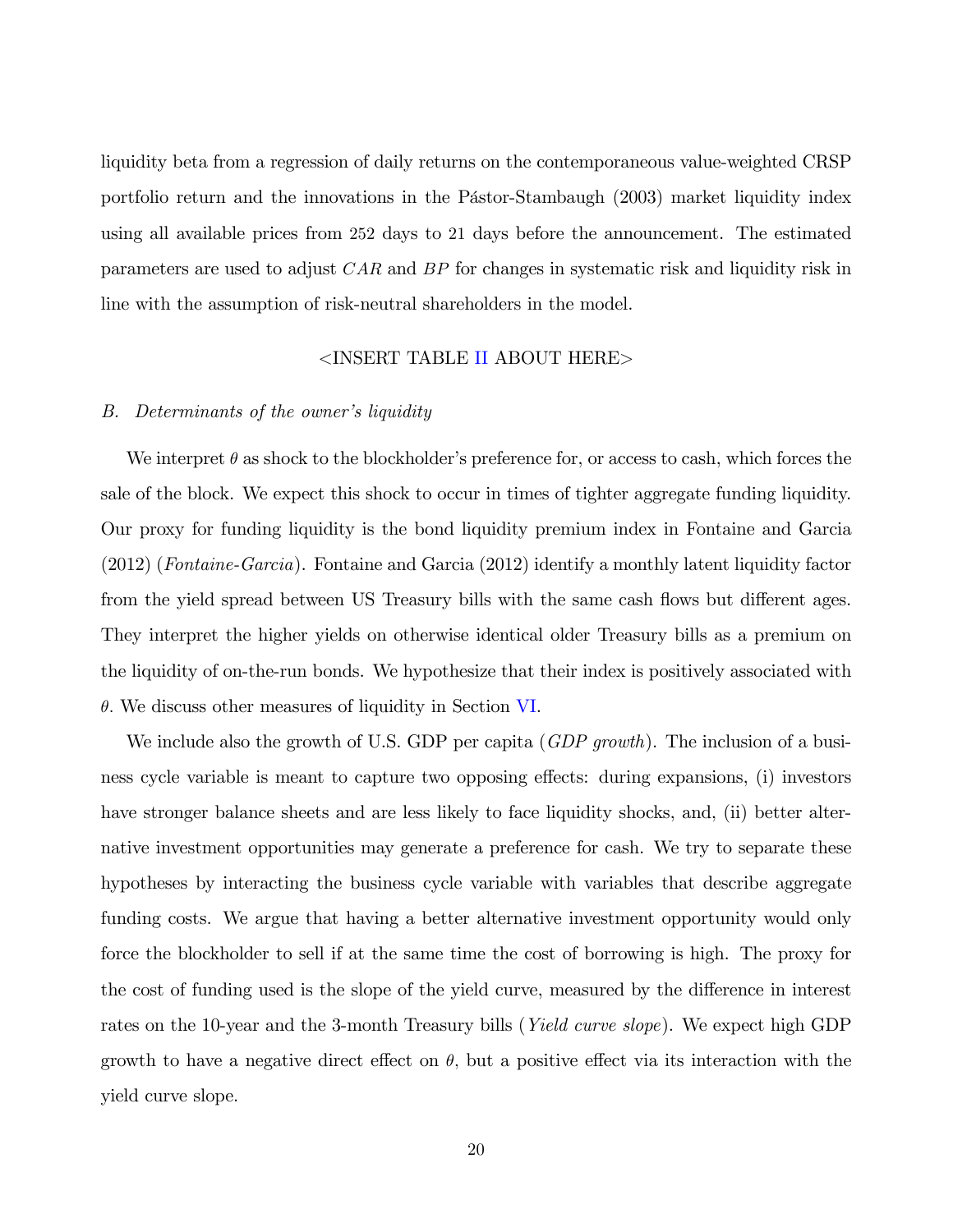We also include in the determinants of  $\theta$  the average daily return on the equally-weighted portfolio of all NYSE, AMEX, and NASDAQ stocks (Market Return) and the standard deviation of the returns on the same portfolio (Market Volatility). Gromb and Vayanos (2002) and Brunnermeier and Pedersen (2009) show that liquidity providers face tighter funding constraints when market returns are low and volatility is high and thereby diminish their role as liquidity providers (see also Chordia, Roll, and Subrahmanyam  $(2002)$ ). We therefore predict  $\theta$ to decrease with Market Return and to increase with Market Volatility. Because stock returns may also capture investment opportunities, we also include the interaction between the Yield curve slope and Market Return.

#### C. Determinants of the asset's liquidity

We think of  $\phi$  as describing the liquidity of controlling blocks. The empirical literature on the liquidity of productive assets largely follows Williamson (1988) and specifies liquidation values as a function of the asset's physical redeployability.<sup>7</sup> We adopt this idea and specify the block's liquidity as a function of its *financial redeployability*. Given that measuring the block's Önancial redeployability requires unavailable data on incumbent and potential blockholders, we borrow proxies for the asset's redeployability. Indeed, we expect the physical capital to be correlated with the human capital needed to make good use of it (e.g., the more 'specific' the asset, the more scarce the required human capital). The cost of this choice is the risk of introducing noise in the estimation. Only more data in the future can help capture these effects better.

The industry's asset specificity captures the human capital needed to make good use of the assets. Therefore, we view it as a proxy for the amount of industry-specific knowledge required by the controlling blockholder, and expect more potential buyers of controlling stakes in firms that use generic productive assets. We hypothesize that higher specificity causes a steeper fire sale discount of the block. We follow Stromberg (2000) and measure *Industry Specificity* with the median proportion of machinery and equipment to total assets of all firms in the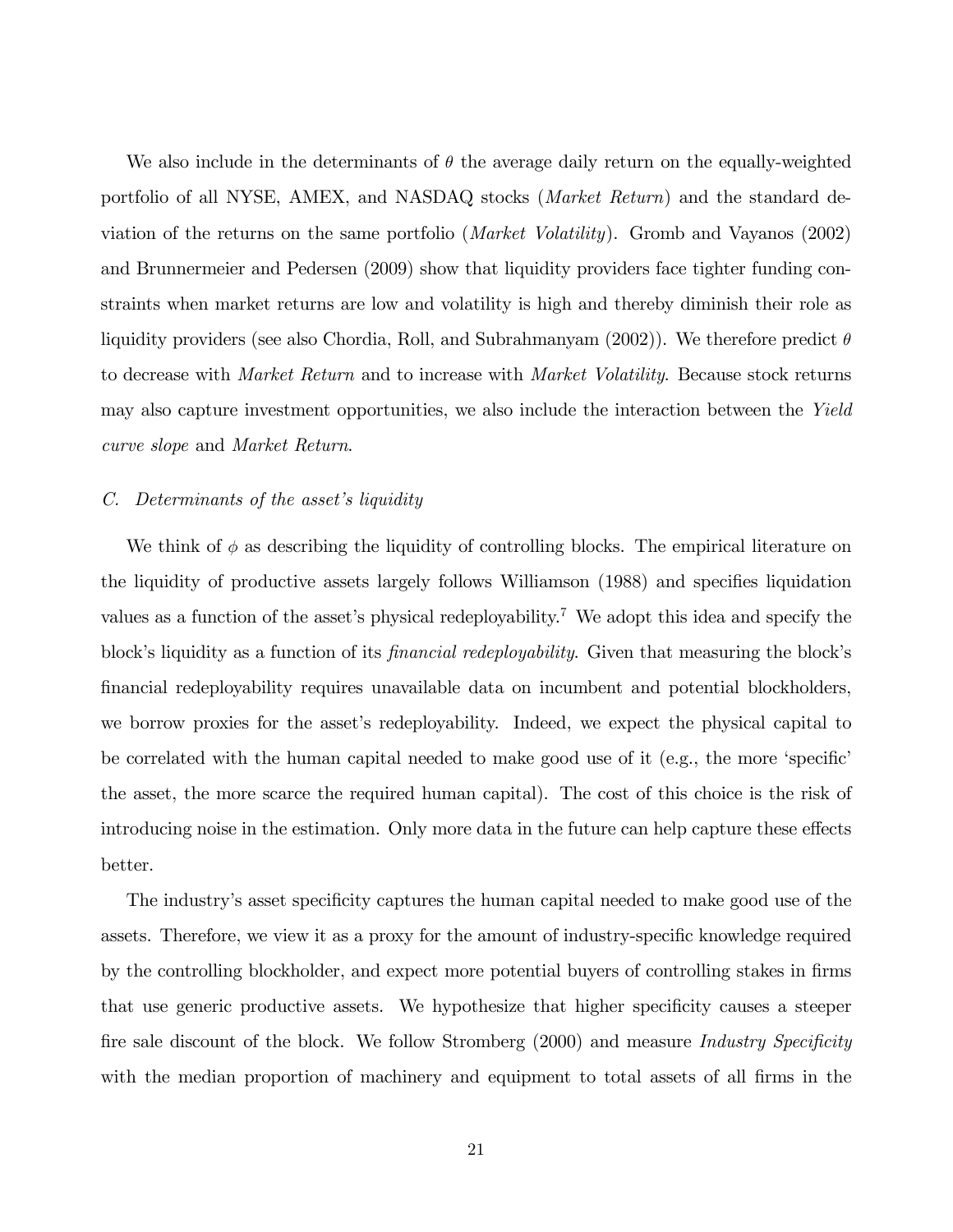industry (non-industry specific assets include land, commercial real estate and cash). Shleifer and Vishny (1992) add that, because assets of distressed firms tend to be best sold within the same industry, redeployability is a function of the industry's capacity to absorb them. As an additional measure of the block's redeployability, we use the ratio of the block value to the total market capitalization of all firms in the same 2-digit SIC group ( $Block-to-Industry Size$ ). Table II shows that, while the trades in our sample are small relative to their industries' total equity (mean of 0.008), there is large variation in this measure. Based on this interpretation, we expect the liquidation parameter,  $\phi$ , to decrease with the relative size of the block. However, if blockholders have a preference for relatively larger blocks in order to, say, exert control over industry policies, then  $\phi$  would vary positively with *Block-to-Industry Size.* 

We let the block's fire sale parameter vary with the target's leverage relative to its industry's median leverage. We define *Target minus Industry Leverage* as the difference between the target's proportion of long-term debt to assets and the median proportion of long-term debt to assets of all firms in the same 3-digit SIC code. We expect blockholders to price a bigger discount for firms with more long term debt as they are more constrained in borrowing to fund any restructuring activities.

<span id="page-23-0"></span>We include the total dollar volume of M&A activity involving targets in the same 2-digit SIC group during the last quarter before the deal. High *Industry's M&A Activity* could be the result of an increased supply of industry-speciÖc assets, which would depress the liquidation value of the block. High *Industry's M&A Activity* could also reflect high liquidity for industry-specific assets as in Schlingemann, Stulz, and Walkling (2002) and Ortiz-Molina and Phillips (2012) and, therefore, increase the block's liquidation value. To control for the time-series variation in investment opportunities in the same industry, we include the median ratio of the marketto-book value of assets of all Örms in the same 3-digit SIC code. Finally, we control for the possibility that fire sale prices are affected by the target firm's return volatility.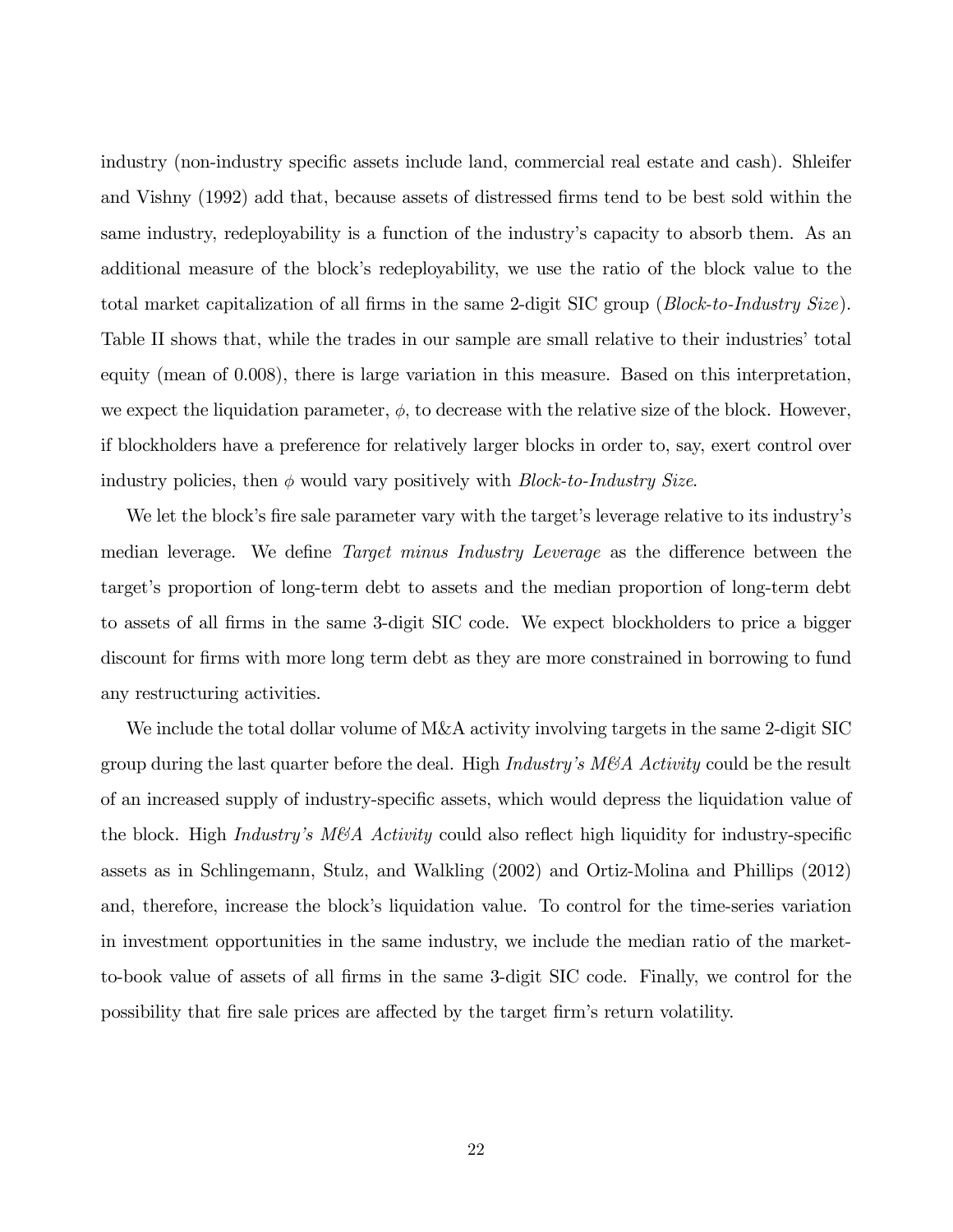#### V. Results

We present results for a baseline specification and for an extension of the baseline specification that tries to distinguish between liquidity shocks due to an increase in investment opportunities or a shortage of funding.

#### A. Model Öt

Panel A of Table [III](#page-58-0) evaluates the quality of the model's fit to the data. In the baseline specification (specification (1)), the model estimates the average block premium to be  $9.6\%$ , which is larger than the sample mean of 6.7%. In the extended specification (specification  $(2)$ ), the model gets closer, predicting an average block premium of  $6.2\%$ . Specification (2) is better at matching the fraction of discounts, but it underestimates the standard deviation of the block premium. The model produces a correlation between actual and predicted block premiums of about 0.11.

The two specifications predict similar  $CAR$  moments. Under both specifications, the model underpredicts the mean and standard deviation of  $CAR$ , but gets close to matching the fraction of negative  $CAR$  in the data. Despite underpredicting  $CAR$ , the model generates a correlation between actual and predicted  $CAR$  of almost 0.4. The model can fit  $BP$  better than  $CAR$  because: (i) unlike share prices, block prices are also directly affected by private benefits of control, Öre sale discounts and the bargaining power parameter; and, (ii) the variation in the cash flow distribution, which we estimate to be quite high, is smoothed out significantly in  $p$ by the fact that share prices are forward looking, therefore constraining the maximum possible predicted CAR. A detailed discussion of point (ii) is provided in the Internet Appendix.

Recall from Section [I](#page-7-0) that 74% of the trades with positive  $CAR$  exhibit a block premium and that 75% of the trades with a negative  $CAR$  exhibit a block discount. In the baseline specification the corresponding numbers are  $61\%$  and  $55\%$  whereas in the extended specification the corresponding numbers are  $77\%$  and  $67\%$ . Note that specification (2) performs well in capturing these moments despite the fact that they were not targeted by the SMM estimation.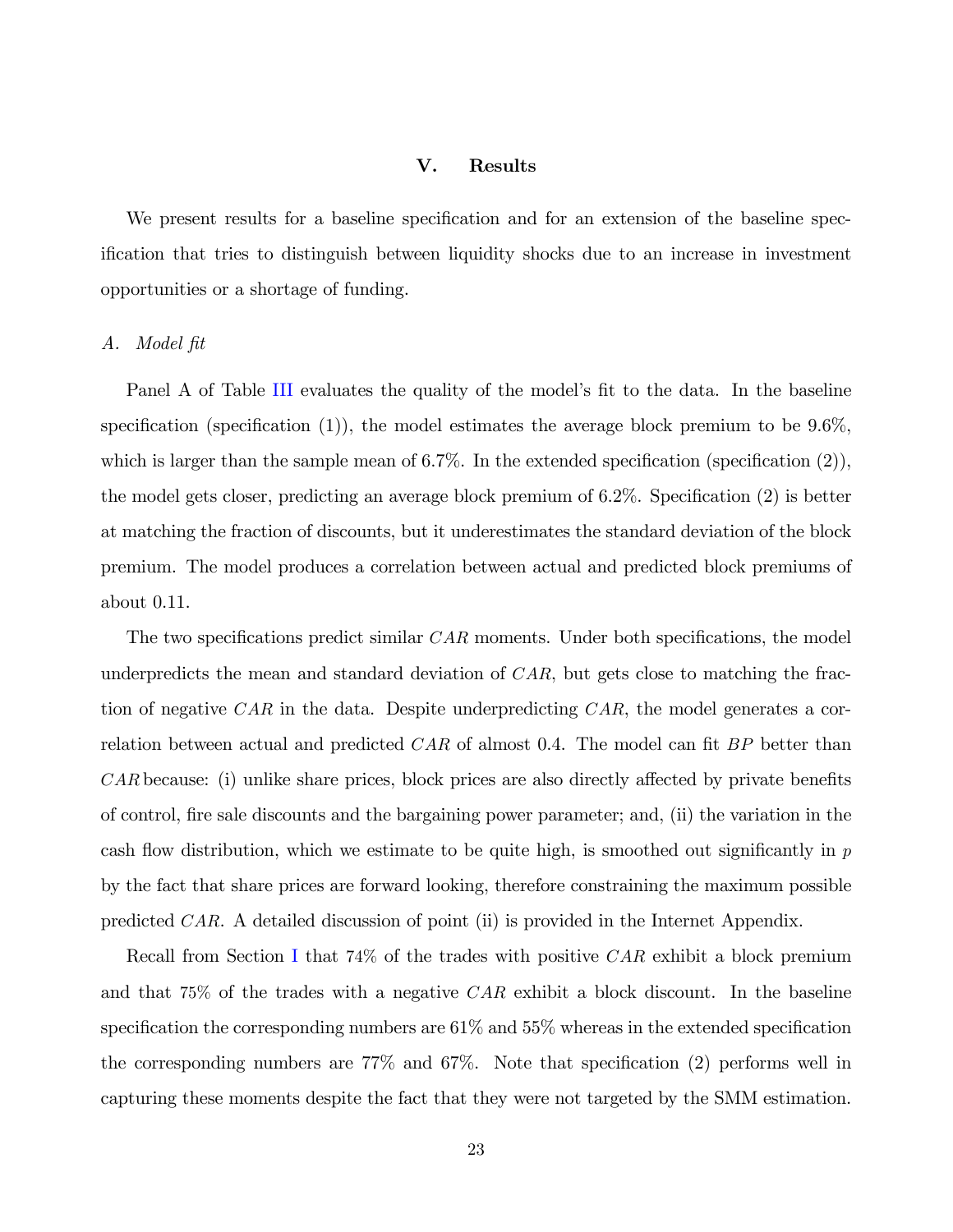For both specifications, we reject the hypothesis that all of the model's parameters are zero (*p*-value of 0.00). Further, with  $95\%$  confidence, we cannot reject the joint hypotheses that the model is correctly specified and that the moment conditions over-identify the model's parameters. We investigate the model Öt also by inspecting the modelís ability to match the moment conditions in the SMM estimation. Table [IV](#page-60-0) reports a moment-by-moment match for both specifications.

The model does a good job matching the moments that are most informative of  $\theta$  and  $\phi$ : the unconditional mean of BP; the mean of BP – CAR conditional on BP > CAR > 0; the correlation of the valuation spread  $BP - CAR$  with some of the proposed determinants of liquidity conditional on  $BP > CAR > 0$ ; and, many of the correlations of  $BP$  and  $CAR$  with some of the proposed determinants of liquidity shocks (the yield curve slope and its interactions with GDP growth or market returns) and of fire sale values (target leverage relative to its industry median, target industry's asset specificity). The ability to match the correlations of BP and CAR with determinants of liquidity is consistent with the relatively low standard errors for the associated coefficients.

The model does poorly in matching the second order moments and specifically moments that are related to  $CAR$ . One possible reason for this failure is the risk neutrality assumption that eliminates all variation in risk premia. Future models should consider risk aversion and variation in risk premia to better match the moments associated with CAR. Another possibility for this failure is that that SMM gives these moments smaller optimal weights, as the estimation procedure trades off the matching error with the precision of the moments' measurement.

As an additional test to the fit of the model, we count the number of trades that satisfy the condition that trading following a liquidity shock is inefficient, that is,  $v(\pi_I) + B > \phi v(\pi_R)$ . This condition is verified in each specification for all trades in the sample.

## <INSERT TABLE [III](#page-58-0) ABOUT HERE> <INSERT TABLE [IV](#page-60-0) HERE>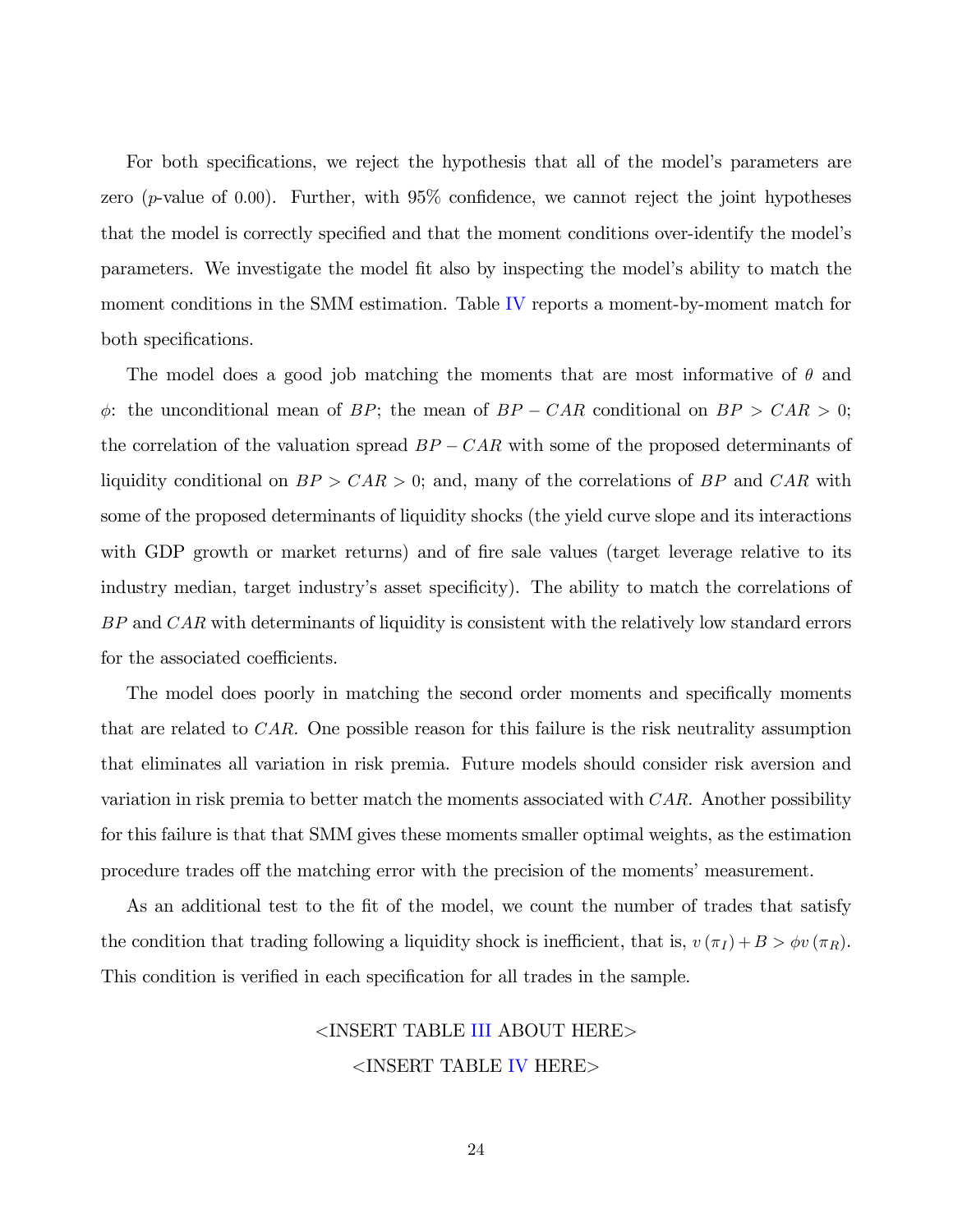#### B. Parameter estimates

Panel B of Table [III](#page-58-0) presents the parameter estimates. We estimate the parameter associated with market thinness,  $\eta$ , to be 0.59 in specification (1) and 0.43 in specification (2). These estimates are statistically significant at the  $1\%$  level. Their magnitude suggests that a seller is expected to meet a potential buyer absent a liquidity shock roughly once every two years.

In both specifications, the estimated incumbent's bargaining power in the absence of  $a$ liquidity shock is close 0.5. These point estimates are statistically significantly different from 0, but not from 0.5. We take this result as additional empirical support for our model given that there is no reason to expect buyers to have a bargaining advantage over sellers in times of normal liquidity.

At the bottom of panel B of Table [III,](#page-58-0) we present the estimates of the private benefits function parameters. The estimated average private benefits per share in the block are  $17.6\%$ in specification (1) and 7.9% in specification (2). Neither is statistically significant at normal significance levels.

#### B.1. Cross-sectional determinants of owner's liquidity

GDP growth has a negative and significant effect on  $\theta$ . In terms of economic significance, and in both specifications, a one standard deviation increase in  $GDP$  growth is associated with a decrease in  $\theta$  of 0.03. The sign of the point estimate supports the hypothesis that in expansions agents have stronger balance sheets and are less likely to face liquidity shocks.

The coefficient on *Market Return* is negative and has the strongest effect on  $\theta$  in terms of economic significance: one sample standard deviation increase in *Market Return* is associated with a large decrease in  $\theta$  of 0.11 in specification (1) and of 0.31 in specification (2). This result is in line with that of GDP growth and suggests that periods of high market returns in the sample are periods of increased liquidity. The effect of *Market Volatility* is unexpectedly negative, although not always significant at the  $5\%$  level.

Tighter funding liquidity in the bond market, as measured by the Fontaine-Garcia index, has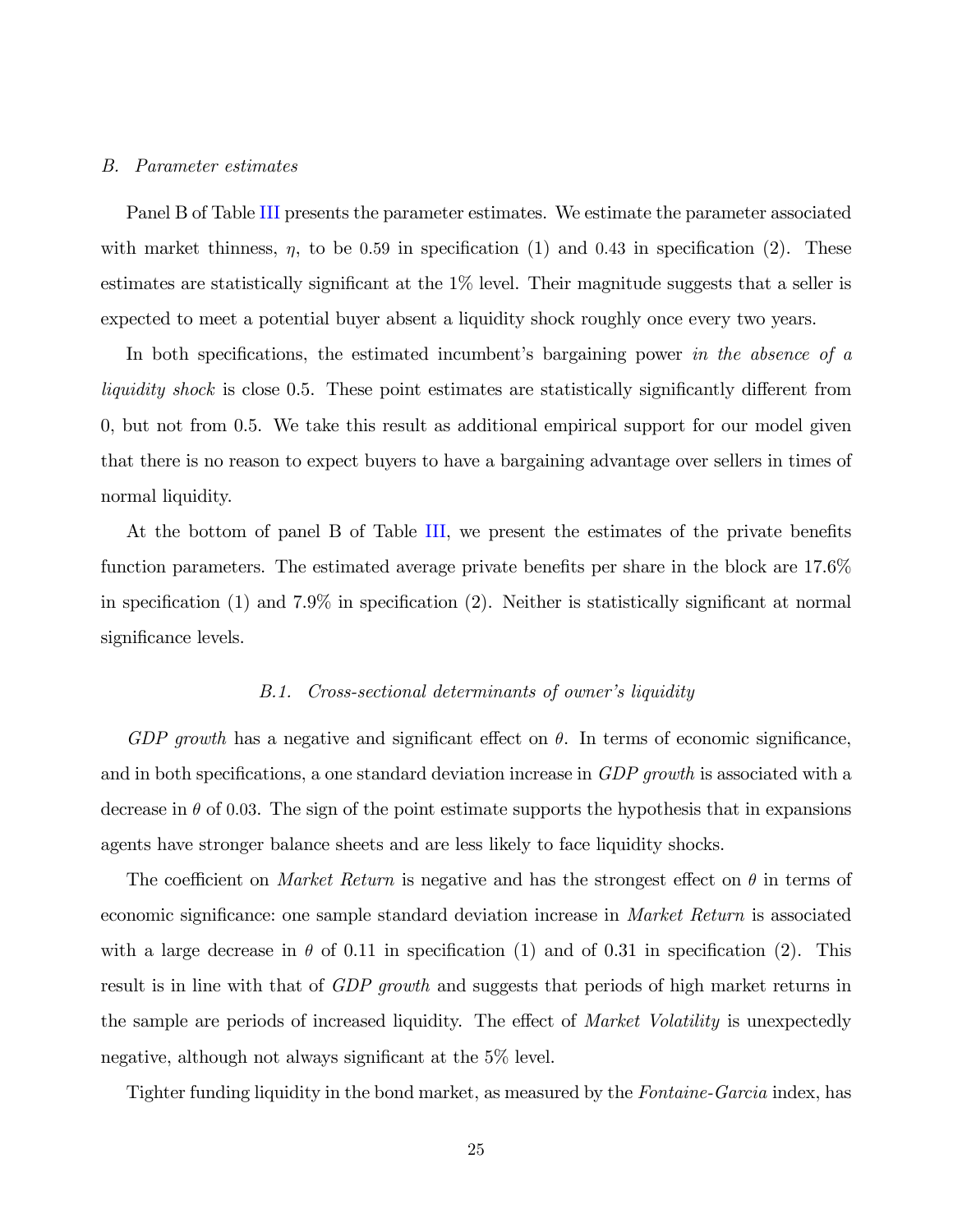a statistically and economically significant positive effect on  $\theta$ . The cost of funding as proxied by the Yield curve slope has positive effect on  $\theta$ , which is especially strong in specification (2).

Specification  $(2)$  adds the interactions between GDP growth and Market Return with the Yield curve slope. The estimated coefficients of these variables are positive and strongly statistically and economically significant. These results support the hypothesis that blockholder liquidity shocks are more likely to occur with the arrival of better alternative investment opportunities in expansions, together with high cost of borrowing.

#### B.2. Cross-sectional determinants of asset's liquidity

The effects of *Target minus Industry Leverage* and of *Industry Specificity* on  $\phi$  are negative as expected, statistically significant in both specifications in Table [III,](#page-58-0) and in further tests discussed later. In specification  $(2)$ , a one sample standard deviation increase in Target minus Industry Leverage leads to a reduction in the fire sale parameter of 4 percentage points, and one sample standard deviation increase in the specificity of the industry's assets is associated with a decrease in the fire sale parameter of 2 percentage points.

While not statistically significant, the *Industry's MCA Activity* has a strong positive effect on fire sale prices. The sign of this estimate is consistent with the interpretation that a large volume of  $M\&\text{A}$  activity within an industry reflects enhanced liquidity for acquisitions (Schlingemann, Stulz, and Walkling (2002)), although its lack of precision suggests the proxy may be contaminated by supply effects, which have the opposite sign.

Industry Market-to-Book has a positive effect on fire sale prices, if not always statistically significant, implying that a given controlling block is worth more when there are more growth options available in the industry. Finally, beyond these controls, we find insignificant effects of the *Target Volatility*, or of the size of the block relative to its industry, *Block-to-Industry Size.* 

#### C. In-sample distributions of  $\theta$  and  $\phi$

Table [V](#page-62-0) and Figure [3](#page-67-0) show the estimated distribution of  $\theta$  under specification (2). The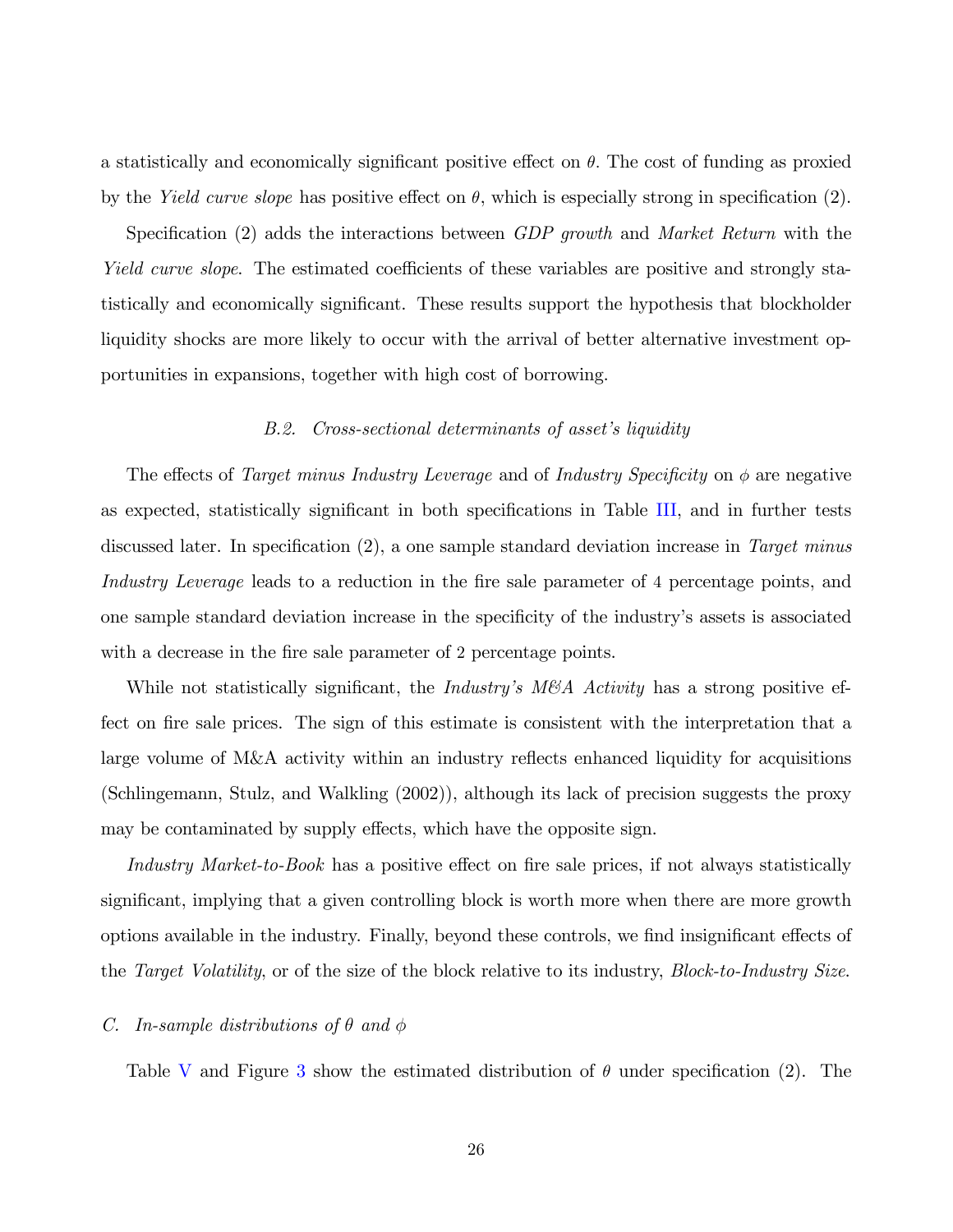estimated average  $\theta$  is 0.2, with a standard deviation of 0.3. This estimate suggests that on average a blockholder is hit by a liquidity shock that forces a sale once every five years.<sup>8</sup> The table also shows that approximately 25% of the trades have an estimated  $\theta$  of at least 24%. The frequency of deals with extremely large  $\theta$  may appear low relative to the 42% of deals in the data with negative CAR. This discrepancy is explained by the following reasons. First,  $\theta$  is an ex ante measure of liquidity shocks computed using ex post data from each deal. A liquidity shock may have occurred despite the low ex ante probability. Second, and more mechanically, the estimate of  $\theta$  is not equal to the proportion of deals with negative CAR but is a nonlinear function of this statistic and also deal dependent. We further discuss in Section V[.E](#page-31-0) the interpretation of the size of the estimates of  $\theta$  and of  $\phi$  in the context of our model.

## <INSERT TABLE [V](#page-62-0) ABOUT HERE> <INSERT FIGURE [3](#page-67-0) ABOUT HERE>

Table [V](#page-62-0) shows that, conditional on a liquidity shock, the estimated block's fire sale price is on average 92% of the buyer's block valuation, with 25% of the targets with an estimated  $\phi$  of less than 89%. The implied fire sale discounts are similar to estimates for other markets, that is, to the aircraft liquidation values reported in Pulvino (1998) and to the gains from trading on price pressure sales reported in Coval and Stafford (2007). Panel (b) of Figure [3](#page-67-0) shows the predicted histogram of  $\phi$ .

#### D. Illiquidity discounts

#### D.1. Marketability discount

We define the *marketability discount* of a controlling block with respect to security benefits,  $d^M$ , as

$$
d^{M}(\theta) \equiv 1 - \frac{v(\theta, \phi, \eta, .)}{v(0, 1, 1, .)}.
$$

The formula makes explicit the dependence of v on  $\theta$ ,  $\eta$ , and  $\phi$ . It is easy to show that  $d^M(\theta)$ is positive, and that  $v(0,1,1,.) > v(\theta, \phi, \eta,.)$  for any  $\phi$ , provided  $\theta > 0$  or  $\eta < 1$ . The function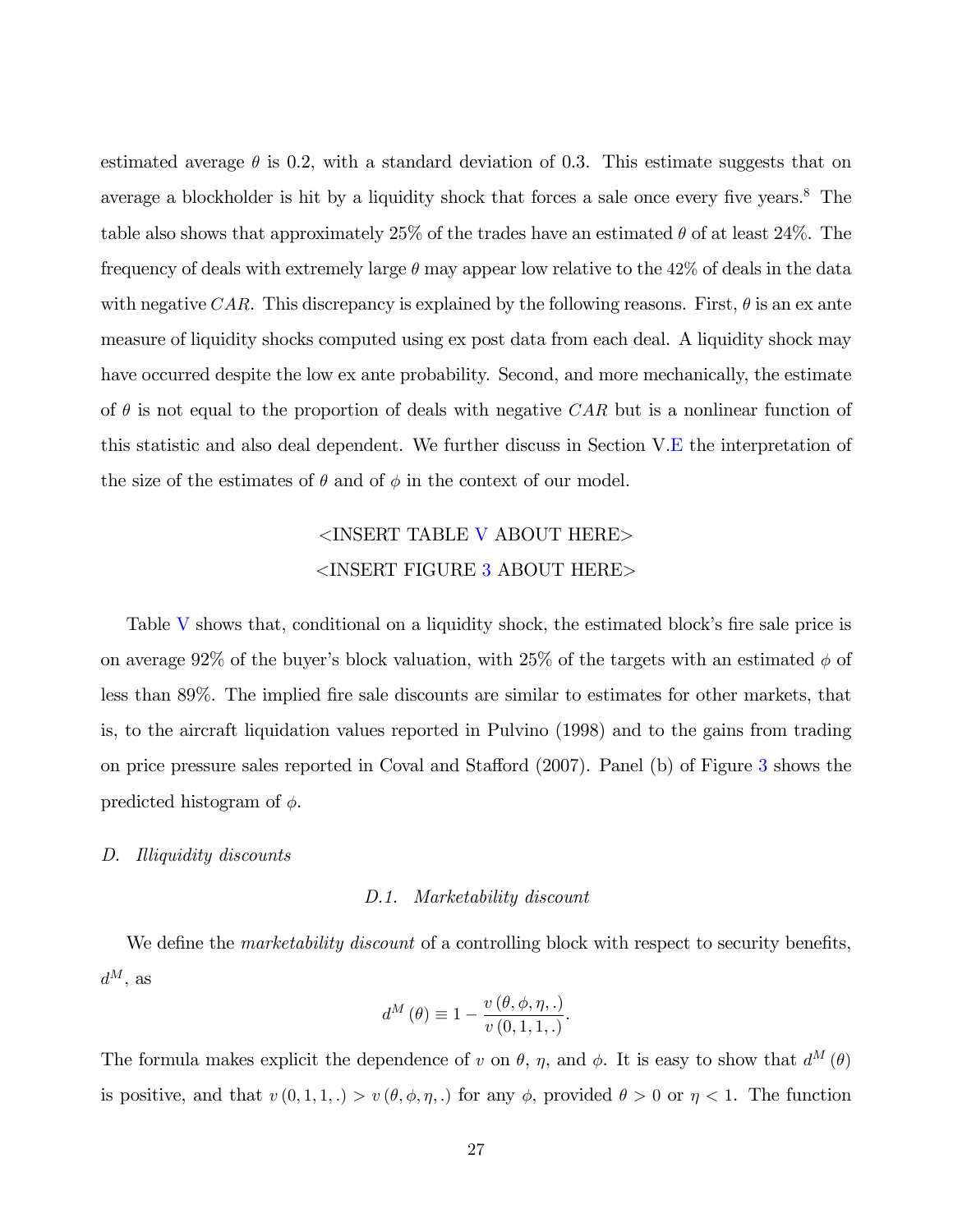$d^M(\theta)$  quantifies the value of the shares in the block relative to the counterfactual scenario where it is possible to trade at any time  $(\eta = 1)$  and voluntarily  $(\theta = 0)$ . This measure of the marketability discount differs from the one in Longstaff (1995) because in  $d^M$  it is presumed that the blockholder remains in control, whereas in Longstaff's measure there is no presumption of control.

Table [V](#page-62-0) shows that the estimated average marketability discount is 13%, reaching a maximum of 89%. The predicted marketability discount varies with the predicted  $\theta$ . Panel (a) of Figure [4](#page-68-0) plots the marketability discount function for every  $\theta \in [0, 1]$ . We see that, for the firms in the lower quartile of  $\phi$ , the marketability discount increases quickly, reaching 40% for  $\theta$  just below 20%. The estimated marketability discount is also large for blocks with intermediate fire sale prices. However, for blocks with the highest fire sale parameter estimates, the marketability discount is under 5% for any  $\theta$ . Panel (b) plots the predicted distribution of the marketability discount.

#### <INSERT FIGURE [4](#page-68-0) ABOUT HERE>

#### D.2. Illiquidity-spillover discount

We define the *illiquidity-spillover discount*,  $d^{IS}$ , as

$$
d^{IS}(\theta) \equiv 1 - \frac{p(\theta, \eta, .)}{p(0, 1, .)}.
$$

We have that  $p(0,.) > p(\theta,.)$  for any  $\theta > 0$  and that  $d^{IS} > 0$ . The illiquidity-spillover discount quantifies the price of dispersed shares that would prevail in the absence of search costs. It is a spillover effect in that the dispersed shareholders are not hit by a liquidity shock nor experience market thinness directly but rather through the blockholder. However,  $p$  incorporates the possibility that control may change hands and that the value of assets will change as a result.

Table [V](#page-62-0) shows that the cost of forced block turnover is important to dispersed shareholders: we estimate an average illiquidity-spillover discount of 2:1% on dispersed shares (maximum close to  $10\%$ ). This effect is five times as large as the average quoted bid-ask spread (Bollen, Smith, and Whaley (2004)).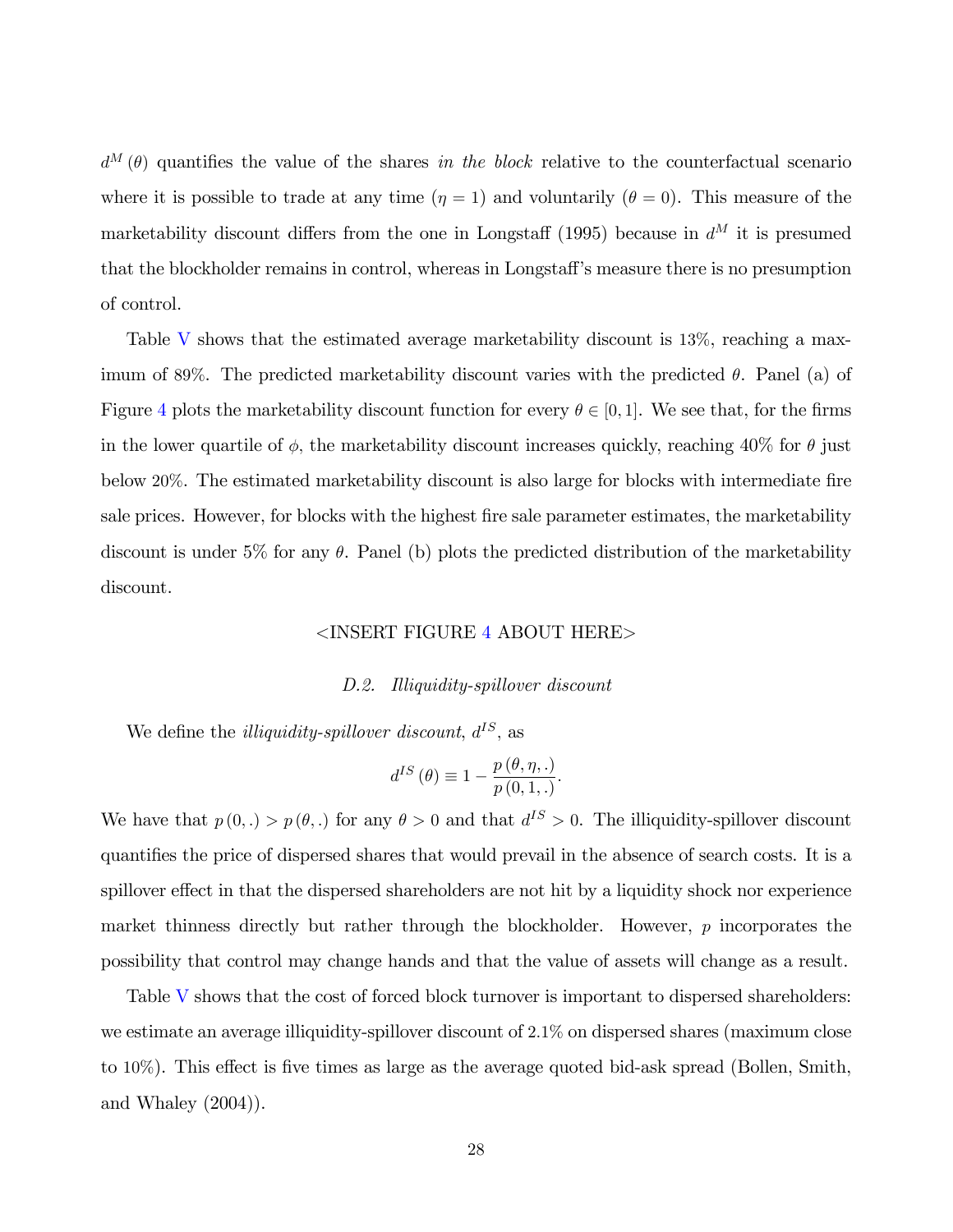Panel (a) of Figure [5](#page-69-0) plots the illiquidity-spillover discount against  $\theta$ , conditional on the firm's cash flow state before the trade. As the figure shows, this discount is higher for firms with high cash flow because these firms have more to lose if, due to a liquidity shock, the incumbent blockholder is forced to sell to a less efficient rival. Panel (b) plots the predicted distribution of the illiquidity-spillover discount.

#### <INSERT FIGURE [5](#page-69-0) ABOUT HERE>

#### D.3. Control discount

We define the control discount from security benefits,  $d^C$ , as

$$
d^{C}(\theta) \equiv 1 - \frac{v(\theta, \phi, \eta, .)}{p(\theta, \eta, .)}.
$$

Given that  $v < p$  for any  $\theta > 0$ , then  $d^C > 0$ . The control discount measures the difference in valuations of security benefits between the controlling blockholder and the dispersed shareholders. This estimate of the control discount ignores the private benefits afforded to the controlling shareholder. Given that  $d^{IS}$  is much smaller than  $d^M$ , the estimated control discount shares similar properties with the marketability discount, as displayed in Table [V.](#page-62-0) As with the marketability discount, Panel (a) of Figure [6](#page-70-0) shows that the control discount displays high sensitivity to the probability of a liquidity shock when the fire sale parameter is lowest (solid line). Panel (b) of Figure [6](#page-70-0) shows that the sample distribution of control discount is highly skewed with many trades displaying negligible discounts.

#### <INSERT FIGURE [6](#page-70-0) ABOUT HERE>

The estimates of the control discount on blocks of shares in public corporations can be applied to block valuations in the case of privately held corporations. Valuing blocks of shares in privately held corporations is difficult, as illustrated in Mandelbaum et al. v. Commissioner of Internal Revenue  $(1995)$ . As the court indicated, these difficulties arise from the limited evidence on the proper size of the discount relative to the value of exchange traded shares. Our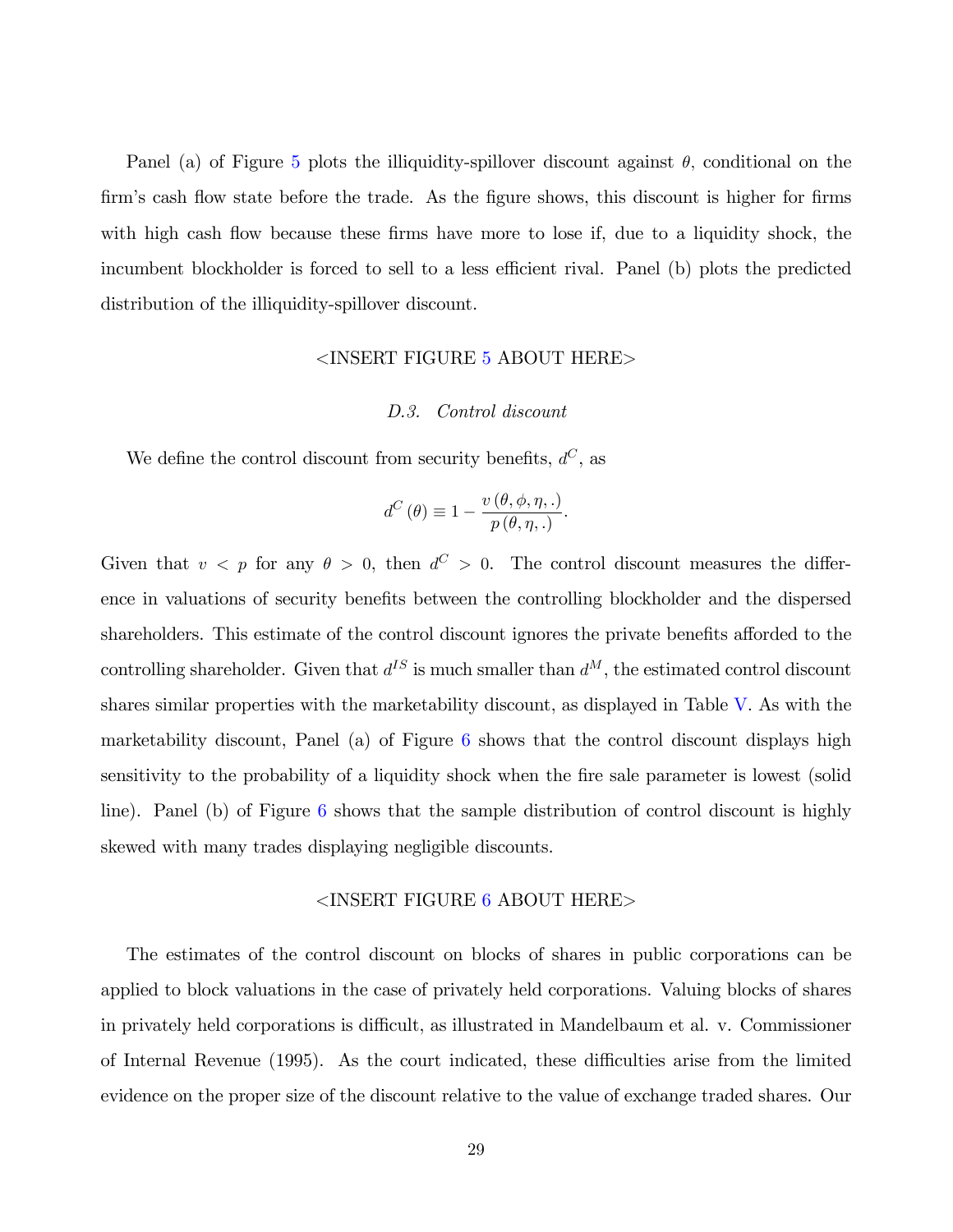estimates of the control discount can be applied to a paired sample of comparable publicly traded firms with controlling blockholders to determine the block value. Using firms with controlling blockholders guarantees that the pricing by dispersed shareholders already incorporates the added value of the blockholder and the illiquidity-spillover costs.

#### <span id="page-31-0"></span>E. Interpreting discount estimates

Our modeling of search frictions has potential biases in the estimation of the parameters  $\theta$ and  $\phi$  and hence potential biases in the measurement of the various discounts. Consider the following two possible extreme alternatives. First, suppose that  $\theta$  is a pure liquidity shock, that is, one that does not necessarily force a sale. Then  $\phi$  does not represent a pure fire sale price but rather represents the blockholder's reservation value. This reservation value is the best outcome out of all possible ways of dealing with the liquidity shock, including when the incumbent keeps the block but borrows against it as collateral; sells to a white knight, such as a private-equity firm supplying the needed liquidity; sells only a fraction of the block while retaining control (though this is rare according to Barclay and Holderness, 1989); or, sells at a fire sale price. While these possibilities are out of the model, we note that, since the fire sale is the chosen alternative in our sample, then  $\phi$  is an upper bound to the fire sale price.

Second, suppose that  $\theta$  captures a more restrictive event: the event of a liquidity shock and having failed to deal with it in any other way other than selling. By definition, this more restrictive type of shock leads to a fire sale and  $\phi$  then represents a pure fire sale price. In this case,  $\theta$  is a lower bound on a pure liquidity shock.

Consider now the impact of these two alternative interpretations of  $\theta$  and  $\phi$  on the marketability discount,  $d^M$ . Because  $d^M$  is decreasing in  $\phi$ , an upper bound on the fire sale price as implied by the first scenario leads to a lower bound on  $d^M$ . As for the second alternative, a lower bound on  $\theta$  also leads to a lower bound on the marketability discount because  $d^M$  is increasing in  $\theta$ . In conclusion, while we may not be measuring  $\theta$  and  $\phi$  exactly as pure search costs, the implications for mismeasurement of  $d^M$  are consistent and lead to an estimated marketability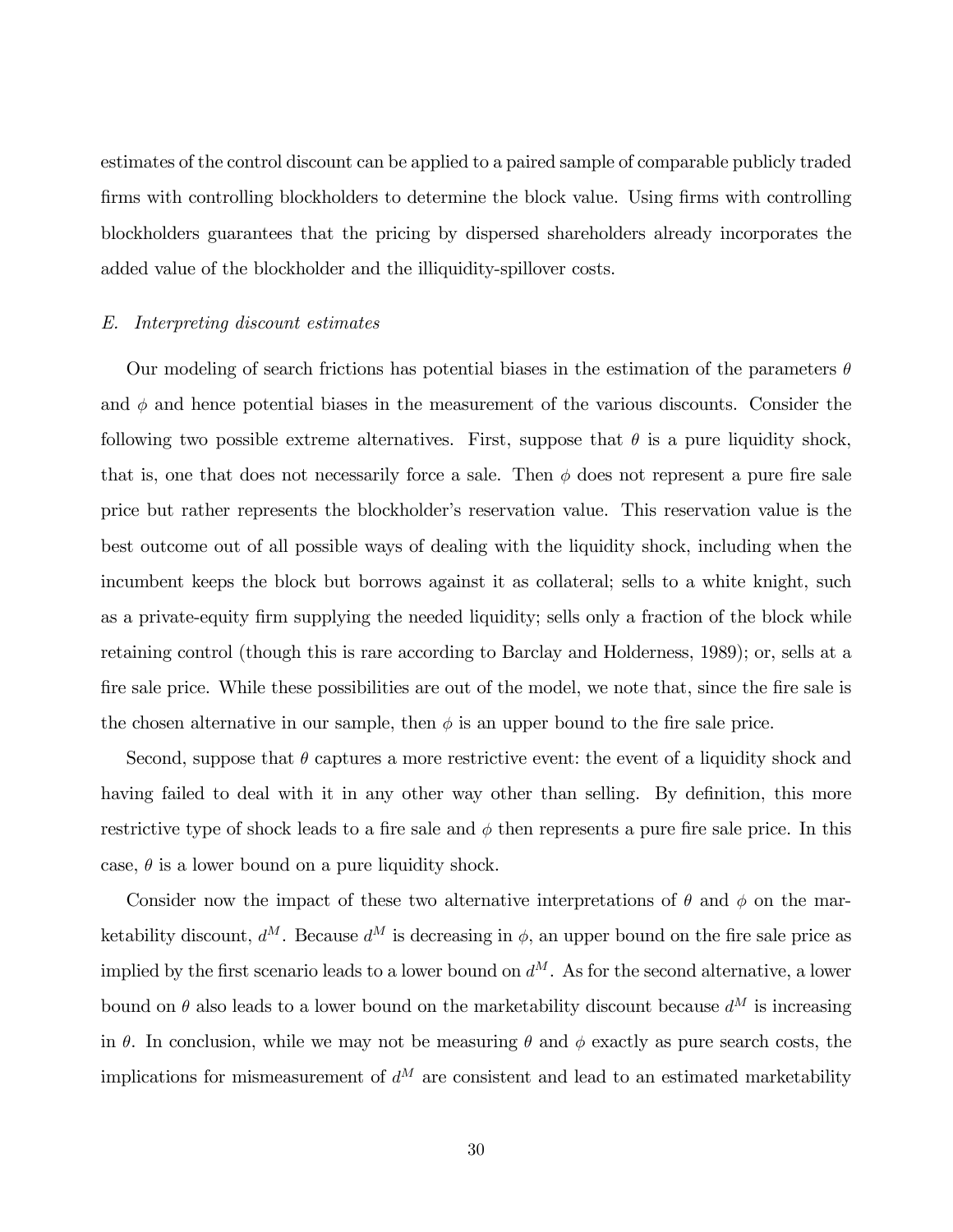discount that is always a lower bound to the true marketability discount.

The illiquidity-spillover discount,  $d^{IS}$ , is invariant to  $\phi$  and increasing in  $\theta$ . Hence the estimation also produces a lower bound for the illiquidity-spillover discount. Finally, the control discount  $d^C$  is decreasing in  $\phi$ , but monotonicity with respect to  $\theta$  cannot be determined analytically. Numerically, we showed above that  $d^C$  is increasing in  $\theta$ , so that the estimated  $d^C$  is also a lower bound to the true control discount.

#### F. Illiquidity discounts by industry

To illustrate the cross-sectional differences in the illiquidity discounts, Table [VI](#page-63-0) presents the highest and lowest values of the discounts by 2-digit SIC code group of the target firm. The analysis excludes the 2-digit SIC groups with fewer than 3 observations.

Firms in the Air Transportation industry (code 45) have the highest average marketability and control discounts. This result may be surprising given that aircraft would appear to be assets of very low specificity. However, Pulvino (1998) and Benmelech and Bergman (2008) provide strong evidence that aircraft Öre sales do exist, and that their liquidation values can vary significantly across airlines. The high discount estimates for this industry, which are the result of a combination of relatively high estimates of  $\theta$  (0.46) and relatively low estimates of  $\phi$  (0.81), are largely explained by high values of the high yield curve slope contemporaneous to these trades, and the fact that the traded Örms were highly levered with respect to their industry.

Firms in Business Services (code 73) and Electronic and Other Electrical Equipment (code 36) rank among the industries with the lowest for marketability discount. Their ranking is explained by the fact that these industries have relatively high estimates of average  $\theta$ , but also high estimates of average  $\phi$ . For Business Services,  $\theta$  is relatively high due to a combination of a steep yield curve and high values of the *Fontaine-Garcia* index contemporaneous to the trades, while  $\phi$  is high due to low target leverage and low asset specificity. In the case of Electronic and Other Electrical Equipment, the high value of  $\phi$  appears to come from a high volume of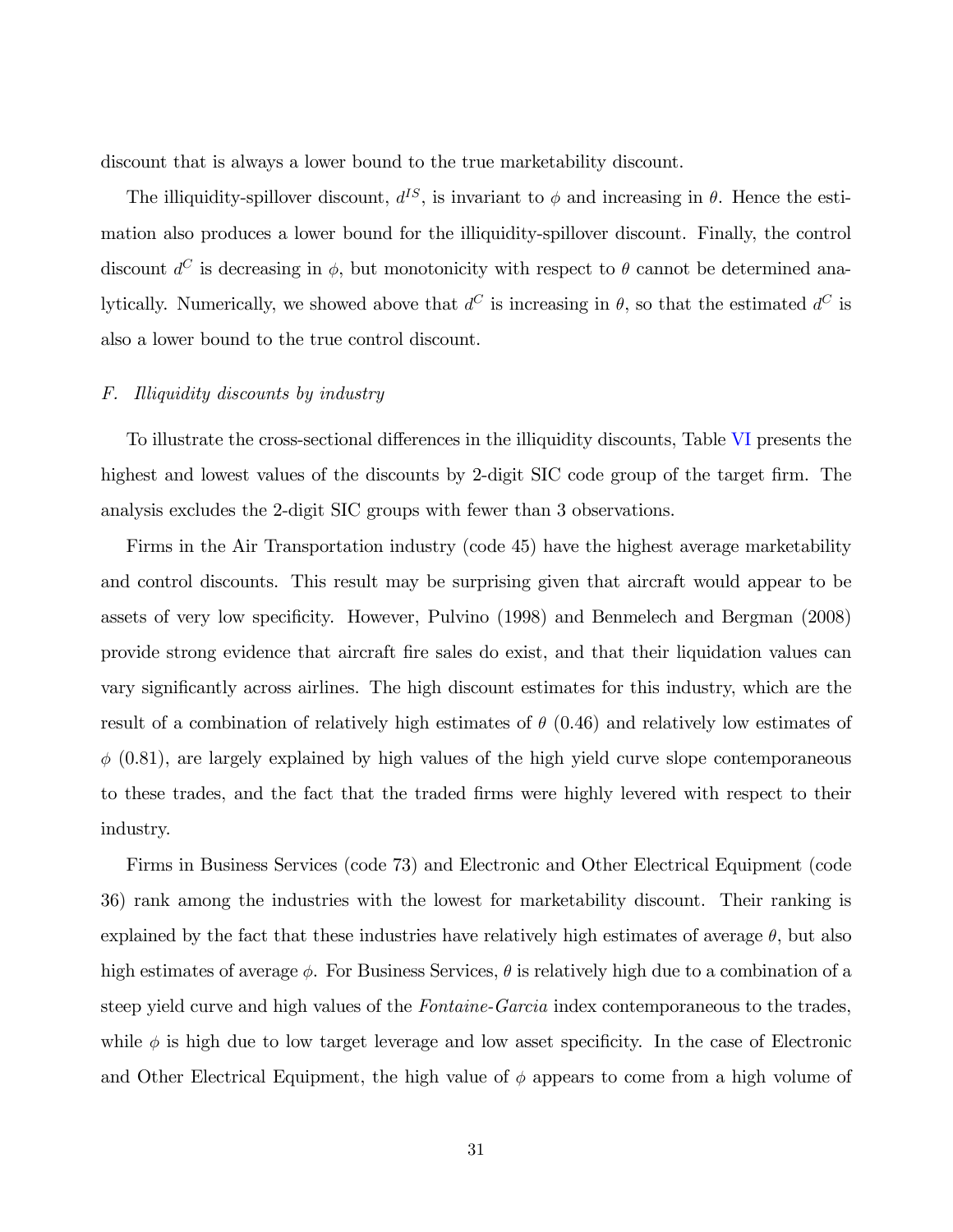industry-specific M&A.

Industries 73 and 36 are interesting because, despite having some of the lowest marketability discounts, they have the fourth and Öfth highest illiquidity-spillover discounts, respectively. The reason for their high illiquidity-spillover discount is the high variance of cash flows in the industry: they rank second and fifth in terms of cash flow volatility, respectively. The high cash flow volatility yields a high option value associated with finding a better blockholder to run the Örm, but market thinness reduces the contribution of this option to share prices. For the same reason, the firms in Engineering, Accounting and Management Services (code 87) and Building Contractors (code 15) rank first and second in terms of illiquidity-spillover discounts. These industries have the highest and third highest estimated cash flow volatilities, respectively, among the industries in the sample.

#### <INSERT TABLE [VI](#page-63-0) ABOUT HERE>

#### VI. Additional Tests

<span id="page-33-0"></span>This section considers several extensions to our model. Unless noted, the results are tabulated in an Internet Appendix.

#### A. Trading due to private benefits

In our model, blocks are traded due to liquidity shocks or efficiency gains. In practice, block trades may also occur due to differences in private benefits of control, as in Burkart, Gromb, and Panunzi (2000) or Dyck and Zingales (2004). Therefore, one important question is whether our identification of the modelled motives for trading is affected by the omission of the private benefits motive. For example, trades in our sample may have occurred because the new blockholders enjoyed significantly more private benefits than the incumbent while being detrimental to dispersed shareholders, that is,  $\pi^R < \pi^I$ . Given that those trades would also result in  $CAR < 0$ , we could potentially identify them incorrectly as liquidity shock-driven, biasing the estimate of  $\theta$  upwards.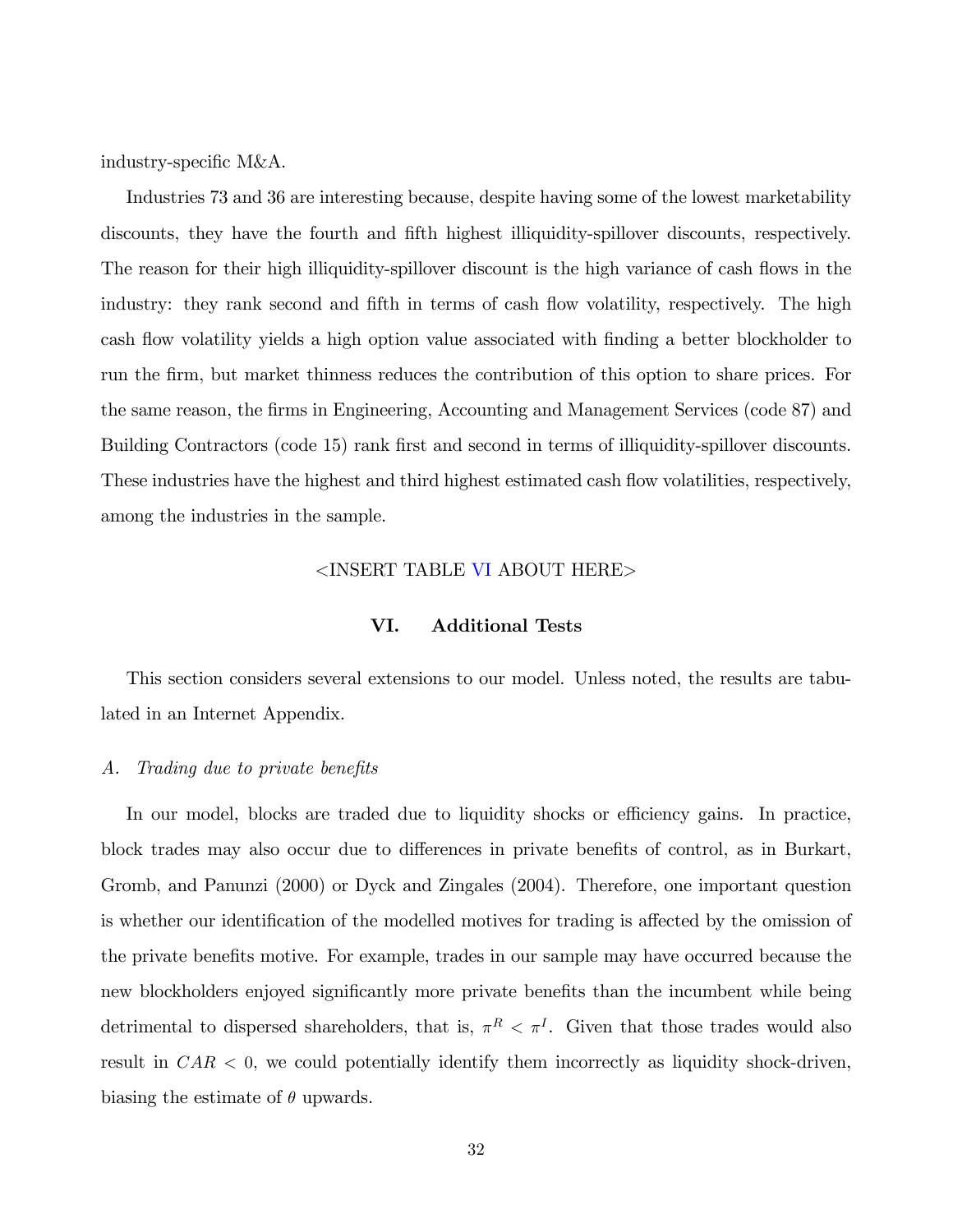The crucial feature of our identification strategy that distinguishes the effects of liquidity from the private benefits motive is that we use the *joint distribution* of BP and CAR. To see how the distinction is made, consider the possible outcomes of liquidity and private benefits trades. The former causes either that (L1) the block is bought by a white knight who can also run the firm more efficiently, and  $CAR > 0$ ; or that  $(L2)$  the block buyer is less efficient at running the firm, and  $CAR < 0$ . The latter will have seemingly similar effects: either (B1) the buyer, who values private benefits more than the seller, is also able to run the firm more efficiently, and  $CAR > 0$ ; or (B2) the buyer is less efficient at managing the firm and  $CAR < 0$ . Clearly, from CAR data alone the two types of trades are observationally equivalent and we cannot distinguish neither  $(L1)$  from  $(B1)$  nor  $(L2)$  from  $(B2)$ .

But in addition to  $CAR$ ,  $BP$  is informative because it captures the fact that liquidity shocks are a bad event for the block holder (because the block holder is forced to sell, likely resulting in  $BP < 0$ , whereas private benefits trades are good events for the block seller (they can only create gains from trade and must result in  $BP > 0$ . Formally, in our model liquidity trades exhibit a negative block premium if and only if

$$
CAR < [p(\pi^R) - \phi v(\pi^R)] / p(\pi^I),
$$

that is, if the trade is sufficiently inefficient. Since  $p(\pi^R) - \phi v(\pi^R) > 0$  (Proposition [2\)](#page-12-0), then the upper bound on  $CAR$  is positive. Therefore, if a liquidity trade causes  $CAR < 0$ , then it also causes  $BP < 0$ . The reason why private benefits trades cause  $BP > 0$  is straightforward: the seller is not forced to sell unless there are gains from trade with the high private benefits bidder. As we show in Appendix  $E$ , this intuition holds in a standard negotiated block pricing framework (Dyck and Zingalesn (2004)) and extends also to a version of our model without liquidity shocks.

Finally, note too that liquidity trades may exhibit  $BP > 0$  if  $CAR$  is larger than

$$
\left[p\left(\pi^R\right) - \phi v\left(\pi^R\right)\right] / p\left(\pi^I\right).
$$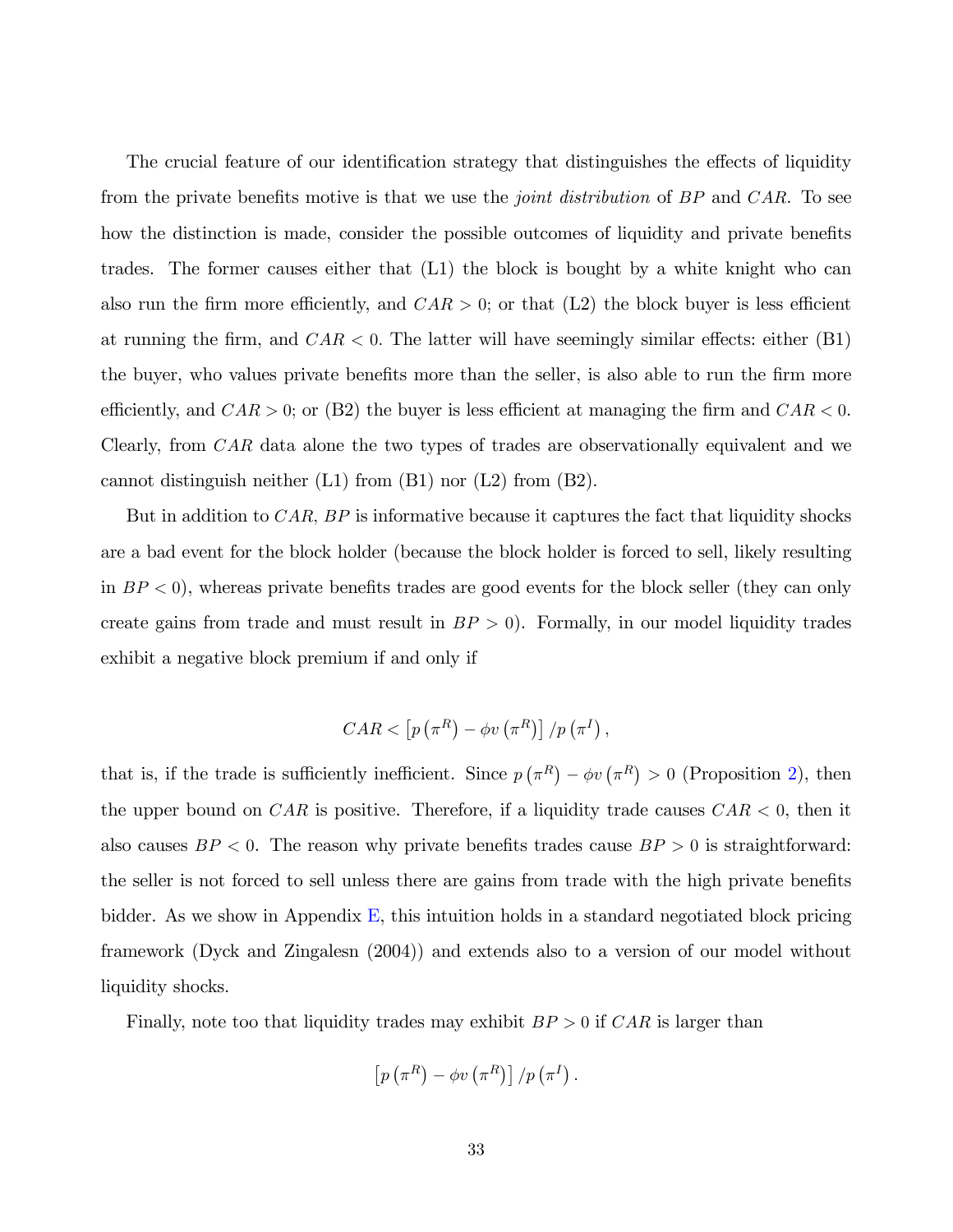Table [VII](#page-64-0) summarizes the discussion above by illustrating the map of the possible types of trades L1, L2, B1 and B2 into joint outcomes of  $BP$  and  $CAR$ . The table shows that liquidity trades and private benefits trades are in general not observationally equivalent, mainly because the latter cannot generate  $BP < 0$ . The only case where both motives have similar implications are where  $BP > 0$  and  $CAR > 0$ .

#### <INSERT TABLE [VII](#page-64-0) ABOUT HERE>

We conduct several tests to guarantee that our estimates are not influenced by the possibility of private benefits motives. First, we verify that our estimates are largely unaffected if we exclude from the sample the deals where  $CAR < 0$  and  $BP > 0$  (i.e., B2 type trades). After excluding these 12 deals, we find slightly lower average estimates of  $\theta(0.16)$  and  $\phi(0.9)$  but almost identical estimates of the marketability and liquidity discounts, while still matching the main conditional and unconditional moments as well as with the full sample. This robustness is due to the fact that identification of  $\theta$  does not rely solely on occurrences of  $CAR \leq 0$  but also on the model-imposed constraints that, conditional on  $BP > CAR > 0$ , the spread  $BP - CAR$ is monotone in  $\theta$  and must therefore covary with determinants of funding illiquidity. The risk of overestimating  $\theta$  would be present only in the unlikely case that buyers with relatively large private benefits valuation were more likely to be drawn in times of low aggregate liquidity.

Second, we reestimate the model by additionally excluding deals with  $BP > 0$  and low but positive CAR. This procedure is meant to ensure that we eliminate all B1 type trades, as these would exhibit the lowest  $CAR$  among those where  $BP > 0$  and  $CAR > 0$ , and all B2 type trades, as these could also exhibit positive but low CAR due to measurement error in CAR. After excluding the 12 deals with  $BP > 0$  and  $CAR < 0$ , we re-estimate the model on progressively smaller subsamples, removing each time the deals with the five lowest  $CAR$  values among the surviving deals where  $BP > 0$  and  $CAR > 0$ . We find that the estimates of  $\theta$  do not change significantly after dropping the first 10 deals. This result is remarkable given that this exclusion already drops deals with  $CAR$  up to 8.25%. This result confirms our previous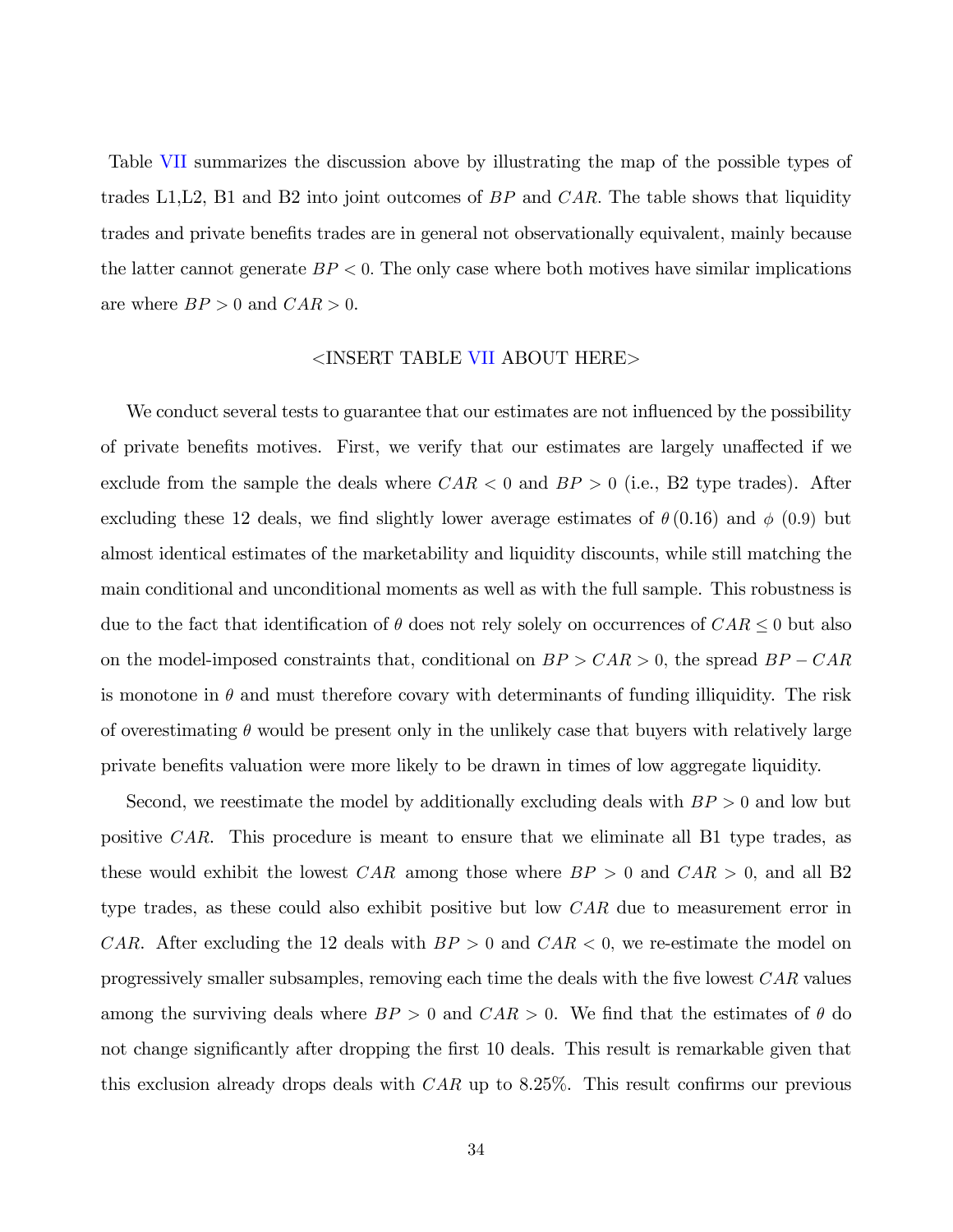findings and makes a stronger case that the model is able to identify liquidity trades from private benefits trades.<sup>9</sup>

# B. Trading due to asymmetric information

Trading may also occur if I privately learns bad news about the firm. Such a trade could be disguised as a liquidity-driven sale provided adverse selection is not too severe in the market. We believe these trades are rare or non-existent in our data because (i) they fall under the Securities and Exchange Commission's insider trading laws (Rule 10b-5); (ii) unlike other settings where insider trading exists, in block trades the identities of both the seller and the buyer are known, which significantly increases the risk of subsequent litigation due to insider trading; (iii) no deal in our sample was followed by insider trading litigation; and, (iv) buyers and sellers in this market are sophisticated investors, including financial and non-financial corporations, private equity firms, and wealthy individuals that are advised by financial corporations in these deals.

# C. Random effects in  $\theta$  and  $\phi$

Unobservable shocks to the blockholder's personal wealth may be the cause of forced sales (de Jong et al.  $(2012)$ ). To explore this possibility, we introduce unobservable, deal-specific effects on the probability of a liquidity shock and on the fire sale parameter. We estimate a specification that keeps  $\phi_i$  as before but adds a random effect in  $\theta_i$ , that is,

$$
\theta_i = \frac{\exp\left(\mathbf{x}_i'\boldsymbol{\beta} + \boldsymbol{\xi}_i\right)}{1 + \exp\left(\mathbf{x}_i'\boldsymbol{\beta} + \boldsymbol{\xi}_i\right)},
$$

where  $\xi_i$  is drawn from a normal distribution with mean zero and variance  $\sigma_{\xi}^2$ . We estimate an alternative where we add a random effect to  $\phi_i$  but not to  $\theta_i$ . For each specification, we estimate the volatility of the random effect as an additional parameter, by randomly drawing 1000 values for  $\xi_i$  for each deal and averaging them at each of the moment conditions specified above. The models are unable to produce statistically significant estimates of the volatilities of the random effects, despite predicting large point estimates. The presence of the random effects, however, does not significantly affect the estimates reported in Table [III.](#page-58-0) We conclude that there may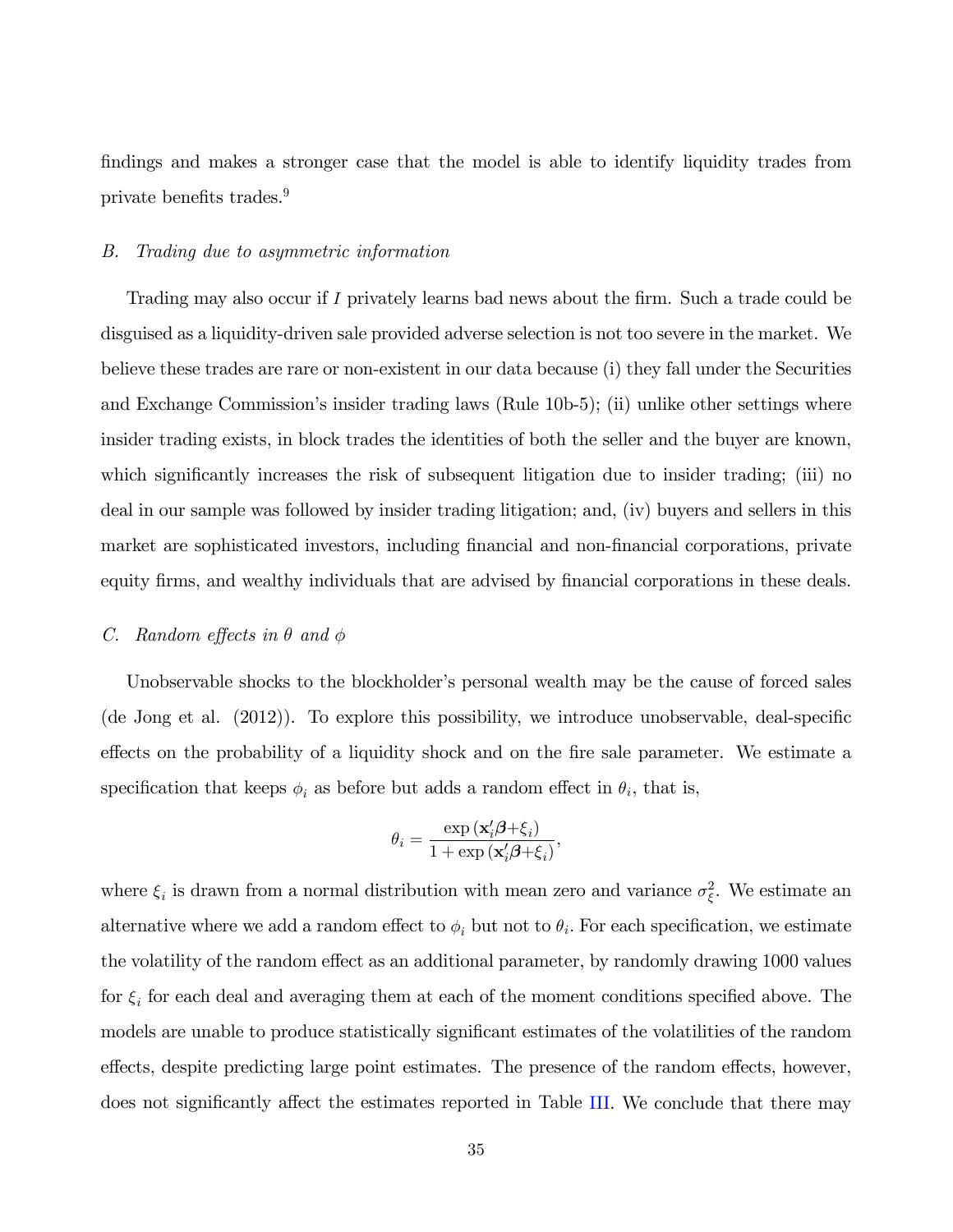be important unobservable determinants of illiquidity costs associated with blockholders that the model is unable to identify, but their exclusion does not affect our estimates.

# D. Other aspects of investor heterogeneity

Blockholders may not be as diversified as dispersed shareholders. As in Acharya and Pedersen (2005), blockholders may still use a higher discount rate despite the adjustment of prices for market and for liquidity factors. To test this possibility, we decrease the discount factor to  $1/1.15$  for blocks larger than 65%. This specification produces similar results to those in Table [III,](#page-58-0) with the main differences being a slight increase in the predicted  $CAR$  variation (estimated standard deviation equal to  $0.85\%$ ) and a worsening in matching the average  $BP$ (estimated average equal to 8.9%). The ability to generate more  $CAR$  variation is due to the fact that when the future matters less to the investor, the maximum value for CAR approaches the maximum value of the change in cash flows, which tends to be large. We find also that an alternative specification where the blockholder's discount factor decreases by 1 percentage point for every 10 percentage points increase in block size fits the data poorly. Our conclusion is that blockholders may use different discount rates than dispersed shareholders, but that the difference appears to be relatively small for most deals.

# E. Other drivers of owner's liquidity and asset's liquidity

In addition to the Fontaine-Garcia index of funding liquidity, we also considered as candidate proxies of illiquidity the spread between the 3-month dollar LIBOR rate and the 3-month Treasury bill (TED spread), and the Pástor and Stambaugh (2003) stock market liquidity factor. The TED spread has the expected sign on  $\theta$  but is not statistically significant, whether we include it as an additional driver of  $\theta$  in specification (2) or in substitution of the Fontaine-Garcia index. Our interpretation of these results is that the TED spread is a noisier proxy because it also captures bank-credit risk. The Pástor-Stambaugh liquidity factor has the expected sign but an insignificant effect on  $\theta$ . Our interpretation is that the illiquidity costs associated with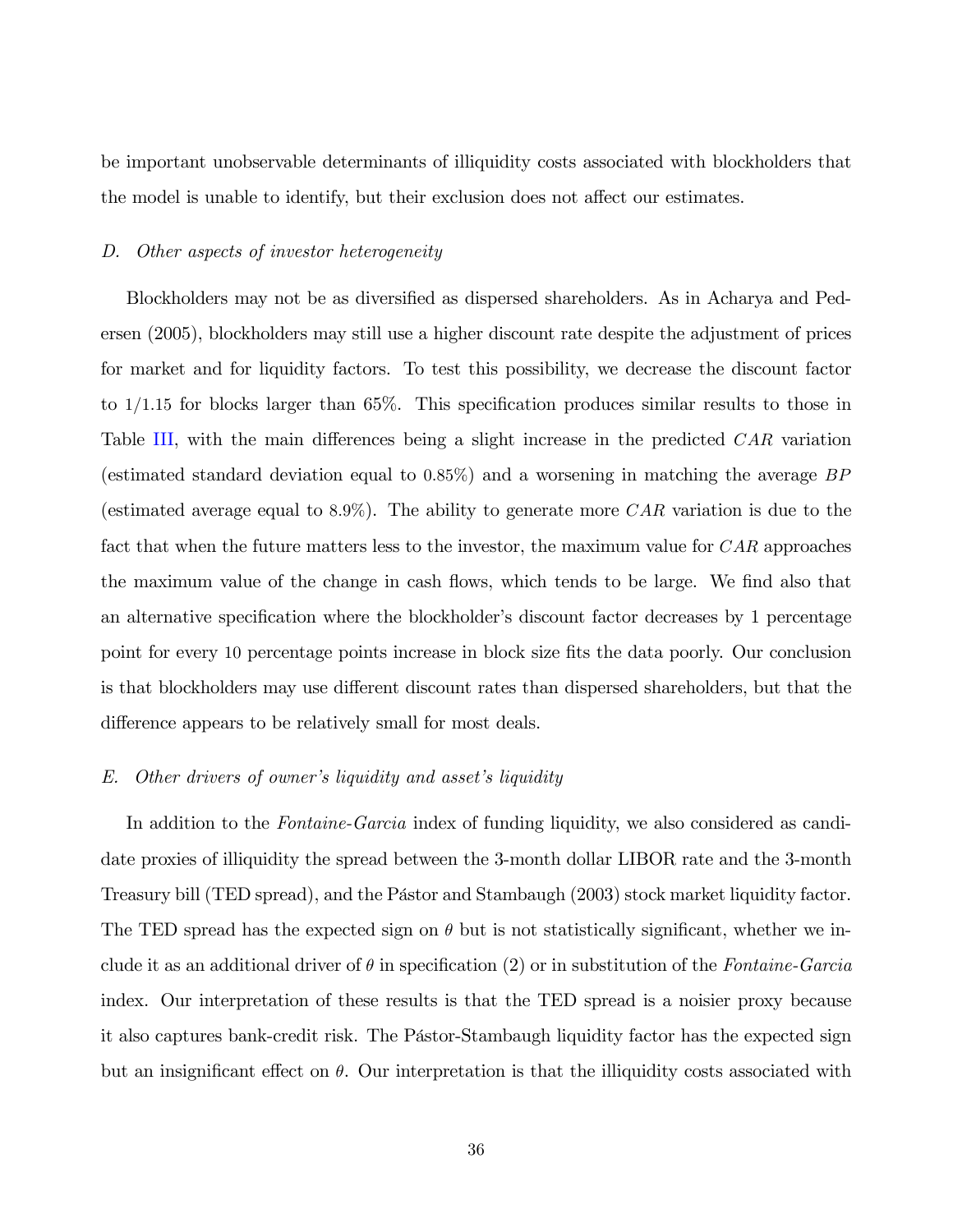over the counter trades of large blocks of shares differ from the costs associated with trades in the more liquid market of dispersed shares. We have also considered the corporate assets liquidity measure of Schlingemann, Stulz and Walkling (2002) as an additional determinant of  $\phi$ . This variable has an insignificant effect on  $\phi$  as does the total M&A activity amount, a similar variable which we already include.

Shleifer and Vishny (1992) argue that, in equilibrium, determinants of liquidity shocks may affect fire sale prices and vice-versa. To accommodate this possibility, we add the most important industry-specific determinants of  $\phi$  to the specification of  $\theta$  and the most important determinants of  $\theta$  to the specification of  $\phi$ . Neither specification passes the test of over-identifying restrictions. Moreover, in both cases the model severely underpredicts the block premia. Except for Target minus Industry Leverage and Yield curve slope, none of the added variables has a significant effect on either  $\theta$  or  $\phi$ , respectively. The weakness of these models suggest that common effects may not be a first order force in explaining liquidity shocks and fire sale prices. Of course, these tests may be inconclusive if over-specification compromises the identification of the main parameters. To mitigate this concern, we have estimated the model specifying only industry and firm-specific variables in  $\theta$  and aggregate liquidity variables in  $\phi$ , finding also a poor Öt.

## VII. Conclusion

One of the main challenges in estimating the value of control is the illiquidity of the market for controlling blocks. This paper uses data on controlling block trades and the theoretical restrictions imposed by a search model to identify and estimate the effect of liquidity shocks on controlling blockholders' valuations. Unobservable to the econometrician, the probability that a block is traded because the blockholder has a sudden preference for liquidity and sells at a fire sale price, can be estimated from the observed block premium and share price reaction to the trade announcement. We find that the estimated liquidity shock probabilities are correlated with measures of aggregate liquidity, whereas the fire sale discount on blocks traded following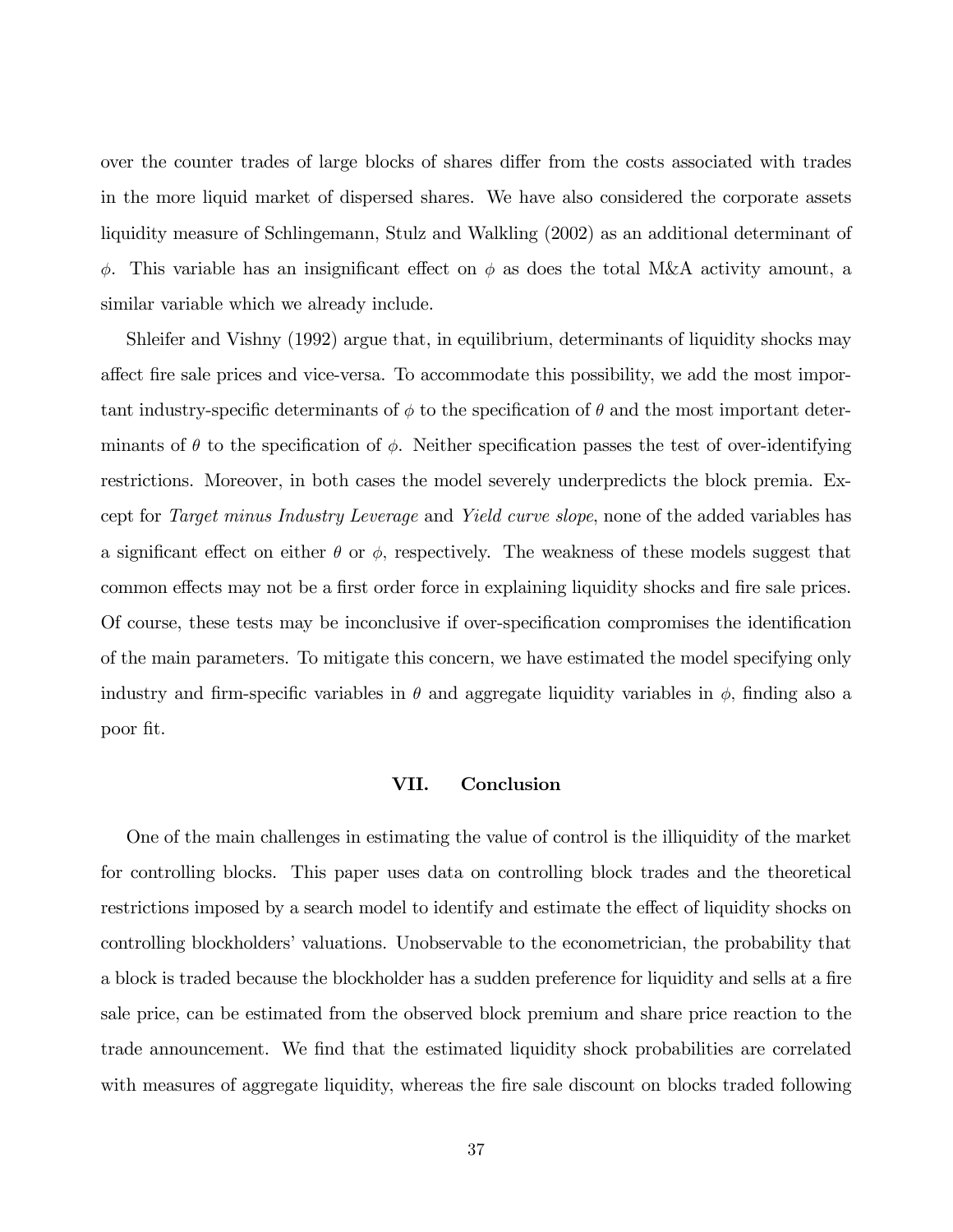liquidity shocks is correlated with industry and target-firm-specific variables.

The estimates of the average marketability discount are large, but they also vary considerably across deals, time and market conditions. Moreover, liquidity shocks that force the trade of controlling blocks impose non-negligible costs on the same firm's dispersed shareholders. The paper also shows how to estimate the control discount, that is the private value to the blockholder with respect to the exchange traded stock price. The determinants discussed here can be applied to valuation exercises in a straightforward way.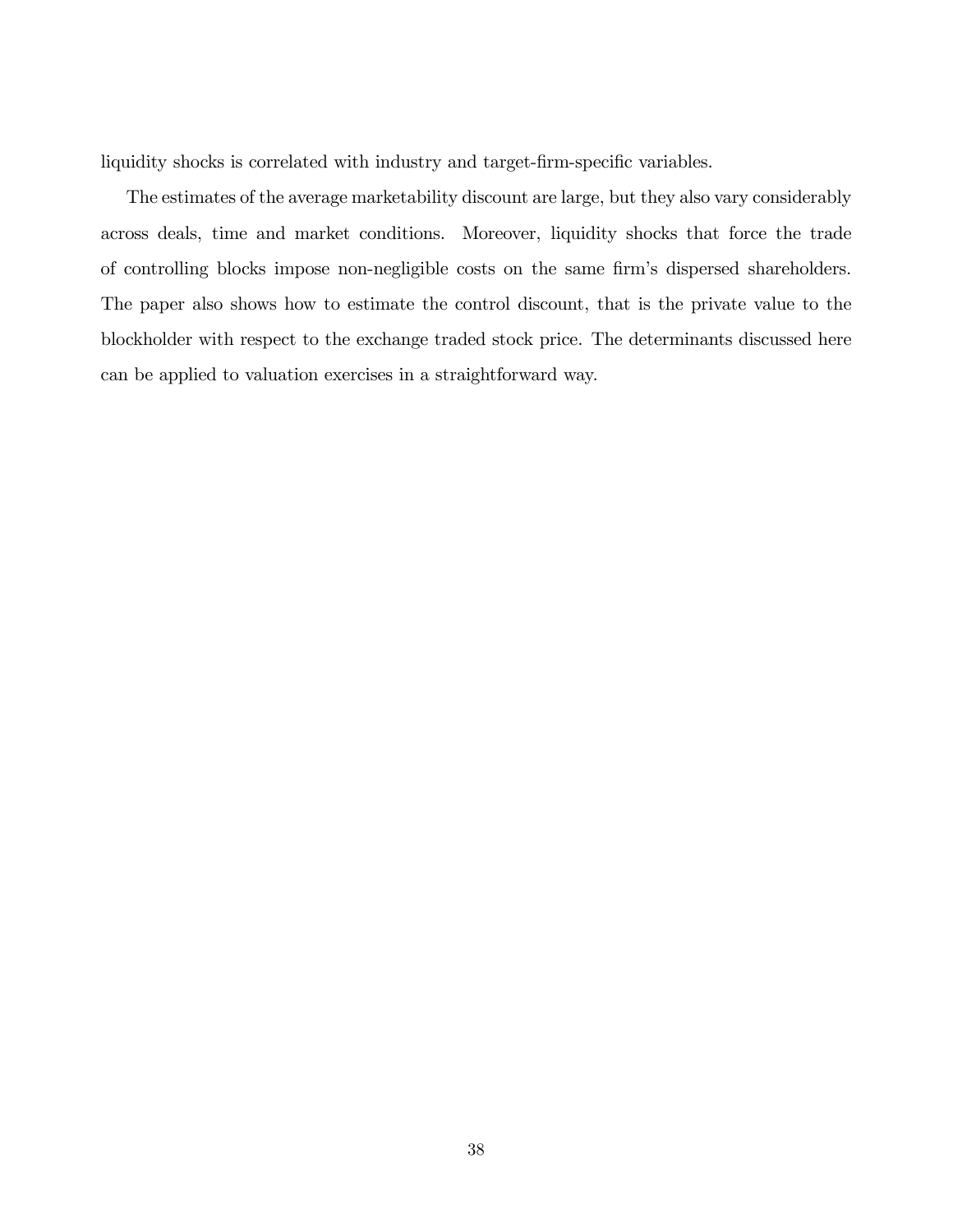#### Appendix A: Proofs

**Proof of Proposition [1.](#page-11-0)** Define the support of  $\pi$  as  $X = {\pi_0, ..., \pi_N}$  and let X be the  $\sigma$ algebra containing all the subsets of the countable and bounded X.  $(X, \mathcal{X})$  defines a measurable space. Let  $C(X)$  be the space of bounded, continuous functions  $f : X \to \mathbf{R}$  with the sup norm. Let  $T_v : C(X) \to C(X)$  be an operator defined by

$$
T_v(f)(\pi_l)
$$
  
=  $\pi_l + \delta \left\{ (1-\theta) \left[ \sum_{m=1}^N q_{lm} \left( \eta \sum_{k=1}^N q_{lk} \max\left[ s(f)(\pi_m, \pi_k) - B, f(\pi_m) \right] + (1-\eta) f(\pi_m) \right) \right] + \theta L_l^v \right\},$ 

where

$$
s(f)(\pi_m, \pi_k) = B + \psi f(\pi_k) + (1 - \psi) f(\pi_m),
$$

if  $f(\pi_m) < f(\pi_k)$  and 0 otherwise. It is straightforward to show that the operator  $T_v$  satisfies Blackwell's sufficient conditions of monotonicity and discounting. Theorem 9.6 in Stokey and Lucas (1989) shows that  $T_v$  is a contraction mapping and therefore has a unique fixed point v. Under the assumption that the transition matrix induced by the conditional probabilities  $q_{lm}$  is monotone, Theorem 9.11 in Stokey and Lucas (1989) can then be used to show that  $v$  is a strictly increasing function in  $\pi$ .

**Proof of Proposition [2.](#page-12-0)** Let  $T_p: C(X) \to C(X)$  be the operator defined by

$$
T_p(f)(\pi_l) = \pi_l + \delta \left\{ (1-\theta) \left[ \sum_{m=1}^N q_{lm} \left( \eta \sum_{k=1}^N q_{lk} \max\left[ f(\pi_k), f(\pi_m) \right] + (1-\eta) f(\pi_m) \right) \right] + \theta L_l^p \right\}.
$$

The first part of the proof follows the proof of Proposition [1.](#page-11-0) It remains to show that  $p(\pi) > v(\pi)$ . Take two functions  $f_p, f_v \in C(X)$  and assume that  $f_p \ge f_v$ . Then, we show that  $T_p(f_p)(\pi) > T_v(f_v)(\pi)$ . Since  $f_p$  and  $f_v$  were arbitrary, we have that the fixed points must also have the property that  $p(\pi) > v(\pi)$ . Using  $f_p \ge f_v$  note that  $L^p \ge L^v$ , with strict inequality if  $\phi < 1$ . Also,  $f_p(\pi_k) >$  $\iota f_v(\pi_k) + (1 - \iota) f_v(\pi_m)$  for any  $\iota < 1$  and  $\pi_k \geq \pi_m$ . Therefore,  $T_p(f)(\pi) > T_v(f_v)(\pi)$ , for any  $\theta > 1$ . The same reasoning applies alternatively for  $\eta > 0$  and  $\psi < 1$ .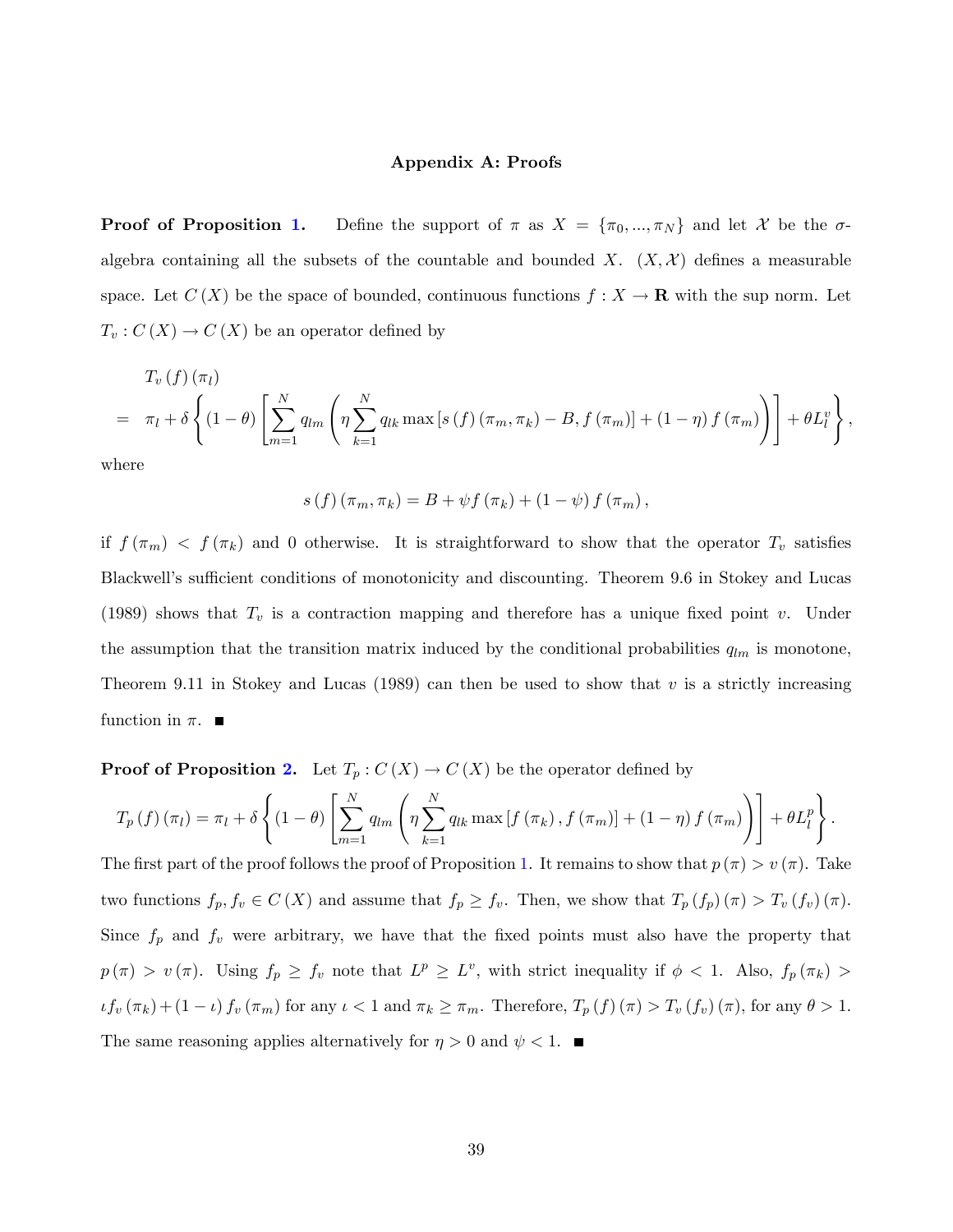#### Appendix B. Model solution

Cash flow  $\pi$  lies on a discrete grid  $\{\pi_1, ..., \pi_N\}$  and evolves stochastically according to the conditional probability distribution  $\Pr[\pi' = \pi_k | \pi = \pi_l] = q_{lk}$  with  $q_{lk} > 0$  and  $\sum_{k=1}^{N} q_{lk} = 1$ . The transition matrix is  $\mathbf{Q} = [\mathbf{q}_1^{\mathsf{T}}, ..., \mathbf{q}_N^{\mathsf{T}}]$  $[N]$ <sup>T</sup>, where  $\tau$  is for the transpose. The *l*-th row of **Q** is  $\mathbf{q}_l = [q_{l1}, ..., q_{lN}]$  and adds to one.

Define  $v_k \equiv v(\pi_k)$  and  $\tilde{v}_{lk} \equiv \tilde{v}_l(\pi_k)$ . We may now rewrite [\(5\)](#page-11-1) as

$$
\tilde{v}_{lk} = v_k + \eta \psi \sum_{m > k} q_{lm} (v_m - v_k).
$$

Define  $I_k$  as a diagonal matrix with ones only on the diagonal elements  $k+1$  through N (e.g.,  $I_N$ ) is the null matrix). Let 1 be a column vector of ones. Also define the row vector  $\mathbf{v} = [v_1, ..., v_N]$ , of size  $N$ . We then rewrite the previous expression in vector notation as

$$
\tilde{v}_{lk} = v_k + \eta \psi \mathbf{q}_l \mathbf{I}_k (\mathbf{v}^\mathsf{T} - \mathbf{1} v_k) .
$$

Let  $\tilde{\mathbf{v}}_l$  be the  $1 \times N$  vector collecting all terms  $\tilde{v}_{lk}$ . We have

$$
\tilde{\mathbf{v}}_l = \mathbf{v} + \eta \psi \left( \left( \mathbf{M}_l^0 - \mathbf{M}_l^1 \right) \mathbf{v}^\mathsf{T} \right)^\mathsf{T}
$$

$$
= \mathbf{v} + \eta \psi \mathbf{v} \left( \mathbf{M}_l^0 - \mathbf{M}_l^1 \right)^\mathsf{T},
$$

where

$$
\mathbf{M}_l^0 \equiv \left[ \begin{array}{c} \mathbf{q}_l \mathbf{I}_1 \\ ... \\ \mathbf{q}_l \mathbf{I}_N \end{array} \right], \qquad \mathbf{M}_l^1 \equiv \mathrm{diag} \left( \left[ \begin{array}{c} \mathbf{q}_l \mathbf{c}_1 \\ ... \\ \mathbf{q}_l \mathbf{c}_N \end{array} \right] \right),
$$

and  $\mathbf{c}_l = [0, ..., 0, 1, ..., 1]$ <sup>T</sup> =  $\mathbf{I}_l \mathbf{1}$  with the first 1 in row  $l + 1$ .

Define the scalar  $\tilde{v}_l \equiv \sum_{m=1}^{N} q_{lm} \tilde{v}_{lm} = \tilde{\mathbf{v}}_l \mathbf{q}_l^{\mathsf{T}}$ <sup>1</sup>. Integrating  $\tilde{\mathbf{v}}_l$  over possible future states by postmultiplying  $\tilde{\mathbf{v}}_l$  by  $\mathbf{q}_l^{\mathsf{T}}$  $_l^{\text{I}}$  gives:

$$
\tilde{v}_l = \mathbf{v}\mathbf{q}_l^{\mathsf{T}} + \eta \psi \mathbf{v} \left( \mathbf{M}_l^0 - \mathbf{M}_l^1 \right)^{\mathsf{T}} \mathbf{q}_l^{\mathsf{T}}.
$$

The vector  $\tilde{\mathbf{v}}$ , composed of the elements  $\tilde{v}_l$ , can be written as

<span id="page-41-0"></span>
$$
\tilde{\mathbf{v}} = \mathbf{v}\mathbf{Q}^{\mathsf{T}} + \eta \psi \mathbf{v}\mathbf{M}^2, \tag{A1}
$$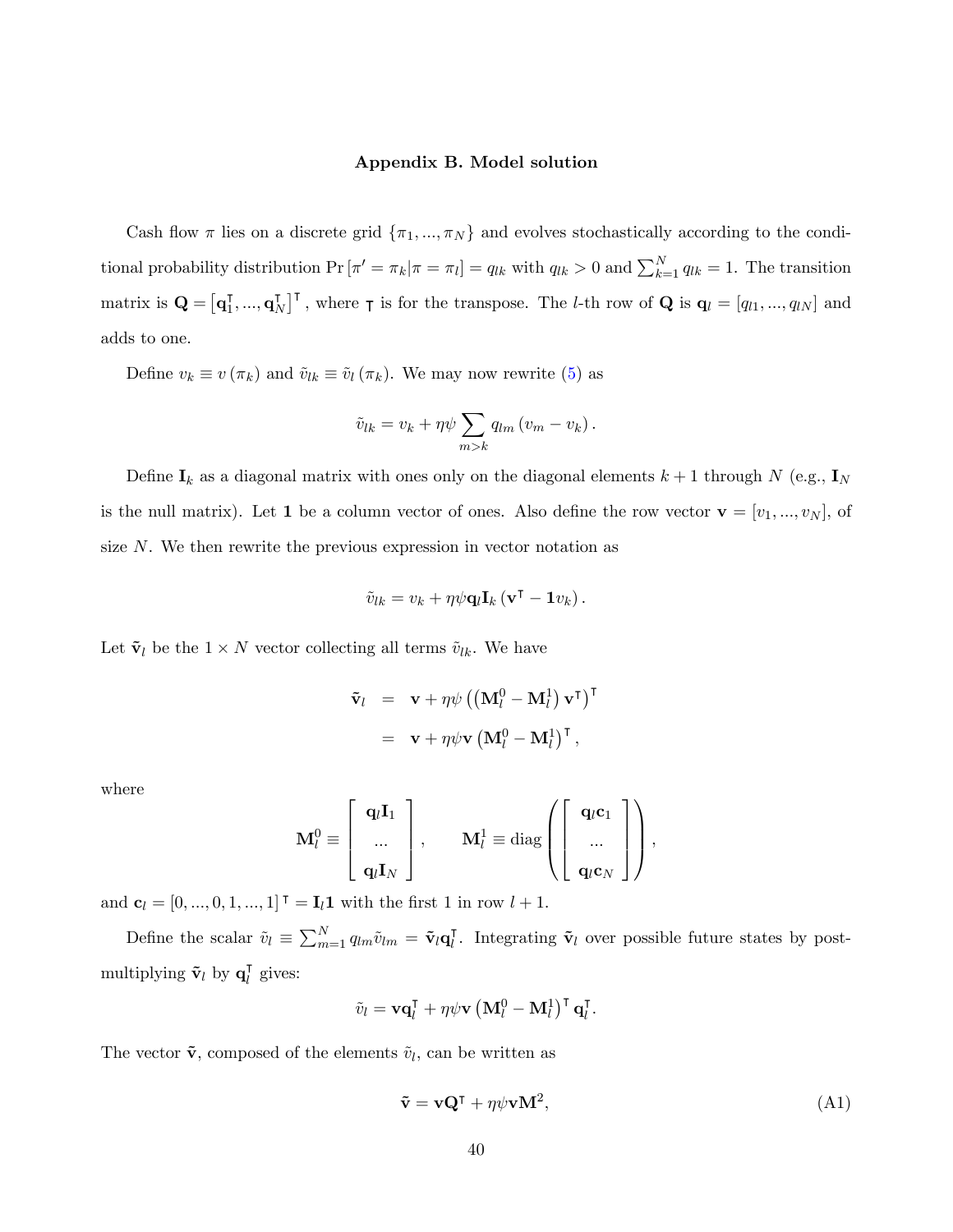where

$$
\mathbf{M}_{(N\times N)}^2 = \left[ \begin{array}{c} \left( \mathbf{M}^0_1 - \mathbf{M}^1_1 \right)^\intercal \mathbf{q}_1^\intercal,..., \left( \mathbf{M}^0_N - \mathbf{M}^1_N \right)^\intercal \mathbf{q}_N^\intercal \end{array} \right].
$$

Denote the column vector  $\boldsymbol{\pi} = [\pi_1, ..., \pi_N]^\mathsf{T}$  and rewrite [\(2\)](#page-10-0) as

$$
v_l = \pi_l + \delta \left[ \left( 1 - \theta \right) \tilde{v}_l + \theta \phi \sum_{k=1}^N q_{lk} v_k \right],
$$

or in vector notation

<span id="page-42-0"></span>
$$
\mathbf{v} = \boldsymbol{\pi}^{\mathsf{T}} + \delta \left[ \left( 1 - \theta \right) \tilde{\mathbf{v}} + \theta \phi \mathbf{v} \mathbf{Q}^{\mathsf{T}} \right].
$$

Substituting equation  $(A1)$  into this last expression gives the solution for **v**:

$$
\mathbf{v} = \boldsymbol{\pi}^{\mathsf{T}} \left\{ \mathbf{I} - \delta \left[ (1 - \theta) \left( \mathbf{Q}^{\mathsf{T}} + \eta \psi \mathbf{M}^2 \right) + \theta \phi \mathbf{Q}^{\mathsf{T}} \right] \right\}^{-1}.
$$
 (A2)

This inverse matrix exists as a consequence of Proposition [1.](#page-11-0)

For the valuation of dispersed shareholders, define the row vector  $\mathbf{p} = [p_1, ..., p_N]$ , of size N, where  $p_l \equiv p(\pi_l)$ . To solve for  $\tilde{p}_{lk} \equiv \tilde{p}_l (\pi_k)$  in [\(7\)](#page-12-1), we first write equation (7) in vector notation:

$$
\tilde{p}_{lk}=p_k+\eta\mathbf{q}_l\mathbf{I}_k\left(\mathbf{p}-\mathbf{1}p_k\right).
$$

As with  $\tilde{\mathbf{v}}_l$ , the vector  $\tilde{\mathbf{p}}_l$  of size  $(1 \times N)$  that collects all  $\tilde{p}_{lk}$  can be written as

$$
\mathbf{\tilde{p}}_l = \mathbf{p} + \eta \mathbf{p} \left( \mathbf{M}_l^0 - \mathbf{M}_l^1 \right)^\intercal.
$$

Define the scalar  $\tilde{p}_l \equiv \sum_{m=1}^{N} q_{lm} \tilde{p}_{lm} = \tilde{\mathbf{p}}_l \mathbf{q}_l^{\mathsf{T}}$ <sup>1</sup>. Integrating  $\tilde{\mathbf{p}}_l$  over possible future states by postmultiplying  $\mathbf{\tilde{p}}_l$  by  $\mathbf{q}_l^{\mathsf{T}}$  $_l^{\text{I}}$  gives:

$$
\tilde{p}_l = \mathbf{p} \mathbf{q}_l^{\mathsf{T}} + \eta \mathbf{p} \left( \mathbf{M}_l^0 - \mathbf{M}_l^1 \right)^{\mathsf{T}} \mathbf{q}_l^{\mathsf{T}}.
$$

The row vector  $~\tilde{\mathbf{p}}$ , composed of the elements  $~\tilde{p}_l$ , can be written as

$$
\mathbf{\tilde{p}} = \mathbf{p}\mathbf{Q}^{\intercal} + \eta \mathbf{p}\mathbf{M}^2.
$$

Now, write equation [\(6\)](#page-12-2),

$$
p_l = \pi_l + \delta \left[ (1 - \theta) \tilde{p}_l + \theta \sum_{k=1}^N q_{lk} p_k \right],
$$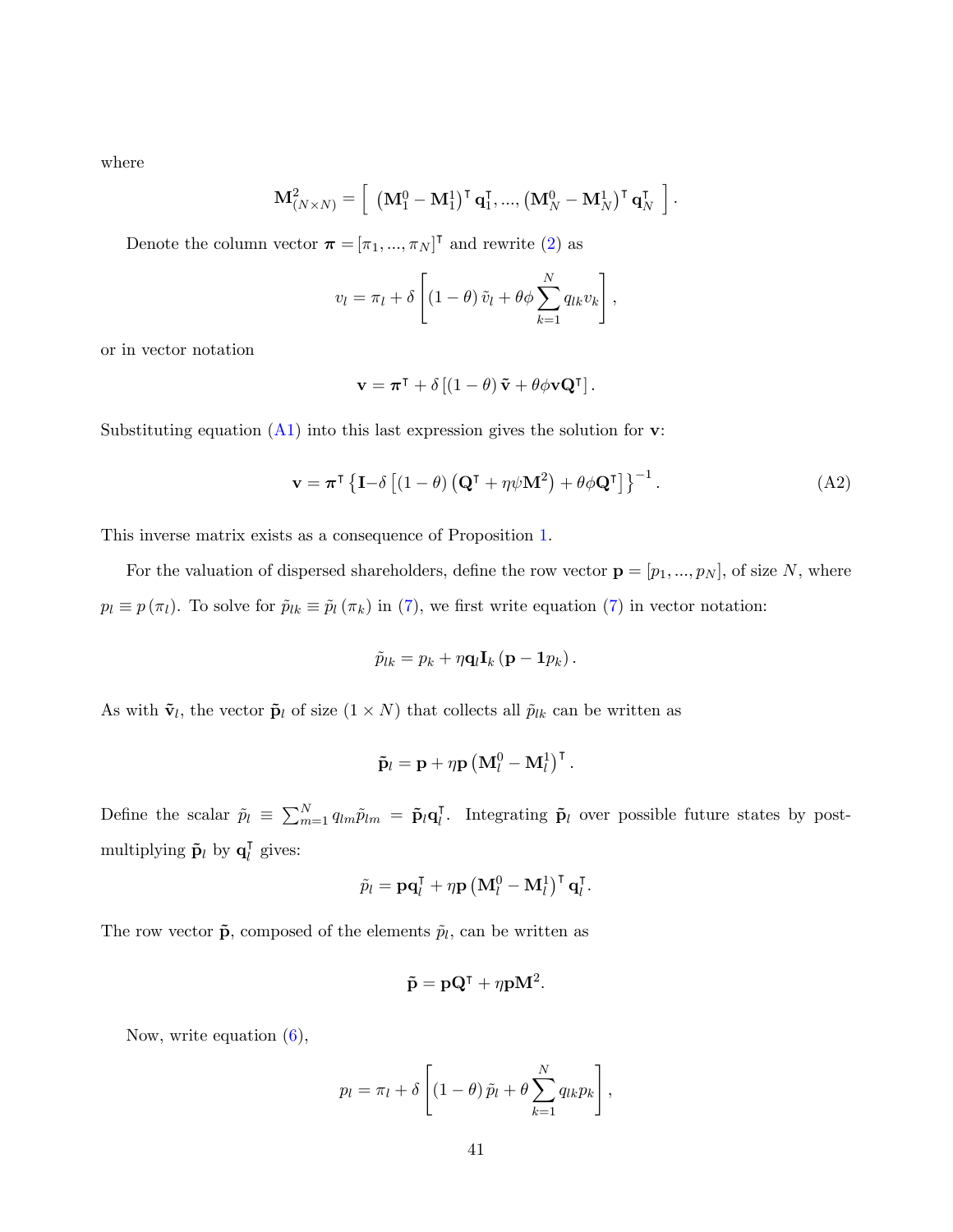or in vector notation:

<span id="page-43-0"></span>
$$
\mathbf{p} = \boldsymbol{\pi}^{\mathsf{T}} + \delta \left[ \left( 1 - \theta \right) \tilde{\mathbf{p}} + \theta \mathbf{p} \mathbf{Q}^{\mathsf{T}} \right].
$$

Substituting in for the value of  $\tilde{\mathbf{p}}$  and solving for  $\mathbf{p}$  yields,

$$
\mathbf{p} = \boldsymbol{\pi}^{\mathsf{T}} \left\{ \mathbf{I} - \delta \left[ \mathbf{Q}^{\mathsf{T}} + (1 - \theta) \eta \mathbf{M}^2 \right] \right\}^{-1}.
$$
 (A3)

This inverse matrix exists as a consequence of Proposition [2.](#page-12-0)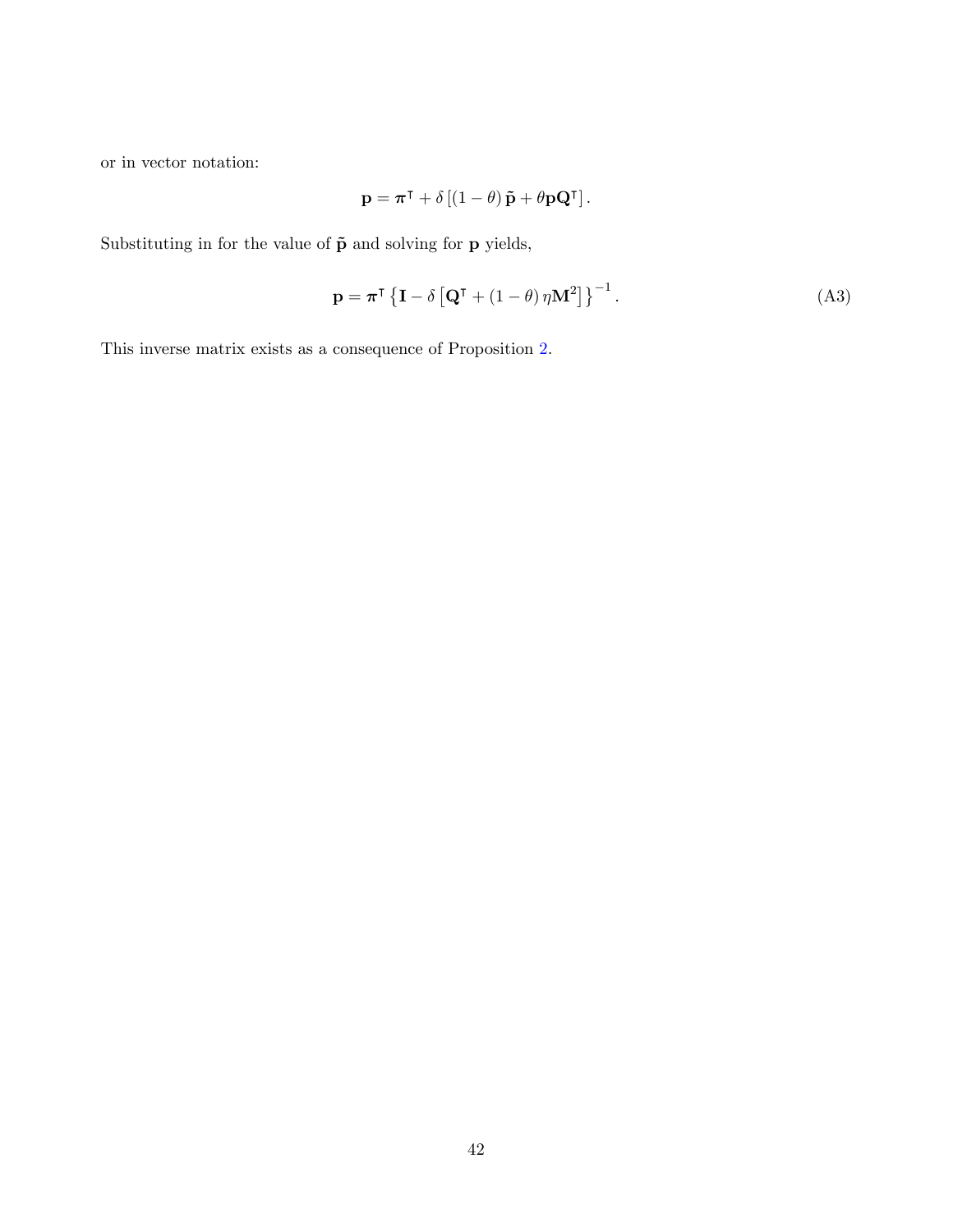#### Appendix C. Details of the estimation procedure

This appendix describes the procedure to estimate the model in Section [II.](#page-9-0) We start by estimating the Markov transition matrix,  $Q$ , with conditional probabilities  $q_{lm}$ . For each trade we estimate an  $AR(1)$  process of the detrended logarithm of the average yearly cash flows of all firms in the same 3-digit SIC as the target, using at least the last Öfteen years of data preceding the trade. We feed the estimated  $AR(1)$  process to the Tauchen and Hussey (1991) quadrature method to compute the industry's discrete cash flow grid,  $\{\pi_1, \pi_2, ..., \pi_N\}$ , and the Markov transition matrix, **Q**, for the same year as the trade. We set  $N$  to 15. We then recover the target's cash flow grid by assuming that, in each state, the target's cash flow is proportional to the industry cash flow, where the constant of proportionality is the ratio of the observed target share price to the equal-weighted 3-digit SIC average share price.

We estimate the parameters,  $\mathbf{\Gamma} = \{\psi, \eta, b_0, b_1, b_2, \beta, \gamma\}$  using SMM. That is,  $\mathbf{\widehat{\Gamma}}$  minimizes

$$
\mathcal{J}\left(\mathbf{\Gamma}\right)=\left(\mathbf{m}\left(.,\mathbf{\Gamma}\right)-\mathbf{M}\right)'\mathbf{W}\left(\mathbf{m}\left(.,\mathbf{\Gamma}\right)-\mathbf{M}\right),\,
$$

where  $\mathbf{m}\left(\{BP_i,CAR_i, \mathbf{x}_i, \mathbf{z}_i\};\mathbf{\Gamma}\right)$  is a vector of moments derived from the joint distribution of  $BP$  and  $CAR$  simulated by the model; **M** is the vector of the same moments from actual data;  $\{BP_i,CAR_i\}_i$ are the block premium and cumulative abnormal returns data, for each deal,  $i$ ;  $\{\mathbf{x}_i, \mathbf{z}_i\}_i$  are the data on the determinants of  $\theta_i$  and  $\phi_i$ ; and, **W** is a weighting matrix.

To evaluate  $\mathcal{J}$ , we proceed iteratively. Let  $\mathbf{\Gamma}^{(n)}$  be the candidate parameter vector at each iteration  $n \geq 0$ , with  $\Gamma^{(0)}$  being the initial candidate minimizer:

- 1. Evaluate  $\theta_i = \Lambda\left(\mathbf{x}'_i\boldsymbol{\beta}^{(n)}\right)$  and  $\phi_i = \Lambda\left(\mathbf{z}'_i\boldsymbol{\gamma}^{(n)}\right)$  for each deal *i*;
- 2. Evaluate  $\mathbf{m}\left(\{BP_i,CAR_i, \mathbf{x}_i, \mathbf{z}_i\}; \mathbf{\Gamma}^{(n)}\right)$  by numerical simulation, following the next steps:

(a) solve for the functions  $v(\pi)$  and  $p(\pi)$  from the system of equations [\(A2\)](#page-42-0) and [\(A3\)](#page-43-0), for each *i*, given  $\mathbf{\Gamma}^{(n)}$ ;

(b) compute the model's  $CAR$  for all possible states before and after the trade,  $lm$ , and choose the grid values  $\pi_i^I = \pi_l$  and  $\pi_i^R = \pi_m$  that minimize the distance between the actual  $CAR$  and  $\frac{p(\pi_m)}{p(\pi_l)} - 1;$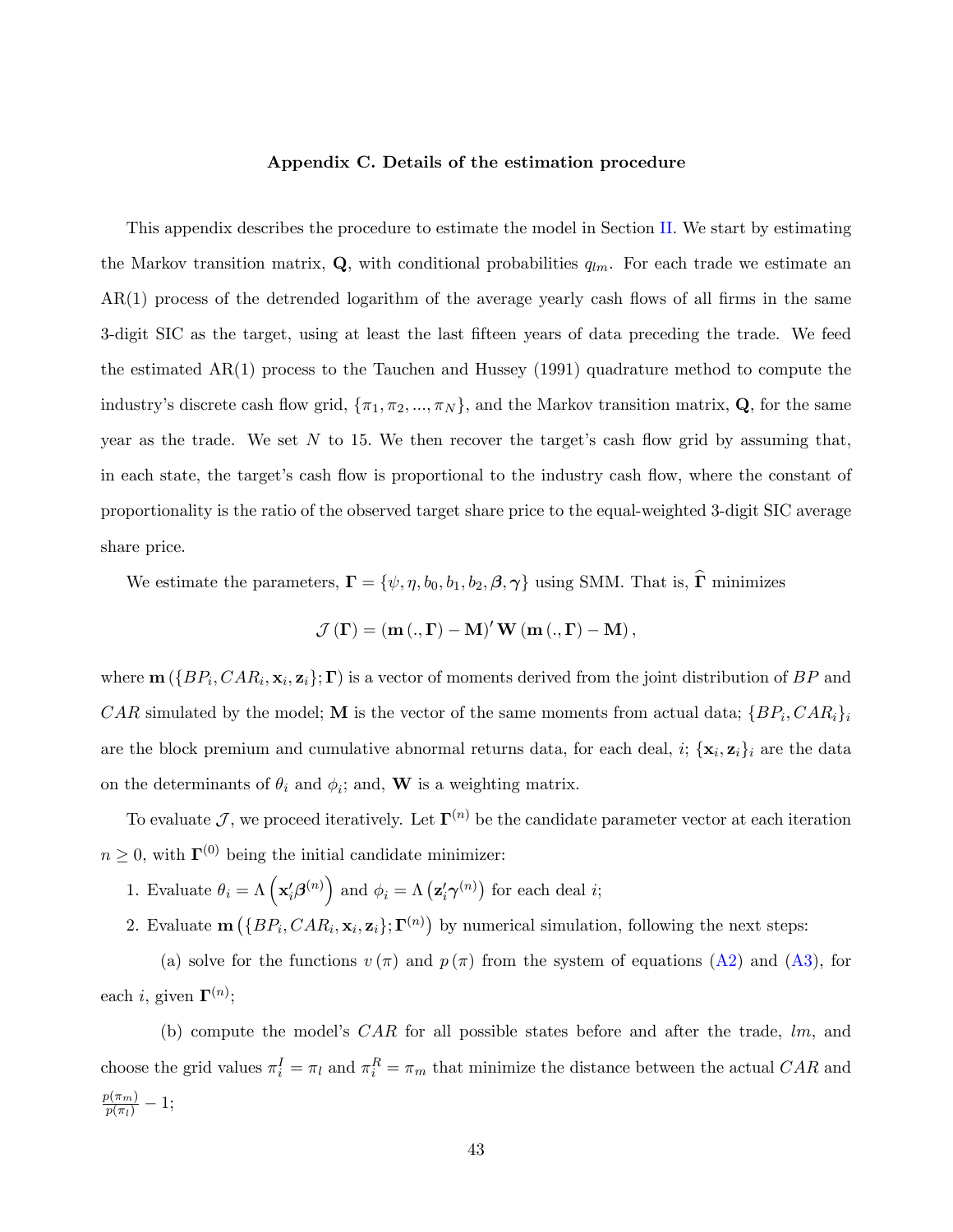(c) compute the modelís block premium using

$$
\begin{cases}\n\phi_i v \left(\pi_i^R\right) / p \left(\pi_i^I\right) - 1, & \text{if } CAR_i < 0, \\
s \left(\pi_i^I, \pi_i^R\right) / p \left(\pi_i^I\right) - 1, & \text{if } BP_i \geq CAR_i \geq 0, \\
q_{liq} \times \left(\phi_i v \left(\pi_i^R\right) / p \left(\pi_i^I\right) - 1\right) + \\
(1 - q_{liq}) \left(s \left(\pi_i^I, \pi_i^R\right) / p \left(\pi_i^I\right) - 1\right), & \text{if } CAR_i > BP_i \text{ and } CAR_i > 0;\n\end{cases}
$$

where  $q_{liq}$  is defined in [\(11\)](#page-14-0).

(d) compute the relevant conditional and unconditional moments of the simulated  $\{BP_i, CAR_i\}$ distribution;

(e) Evaluate  $\mathcal{J}(\Gamma^{(n)})$ . If  $\mathcal{J}$  is not minimized, proceed with new  $\Gamma^{(n+1)}$ .

We estimate the optimal weight matrix  $\widehat{W}$  in two stages: we run through steps 1 and 2 with W set to the identity matrix, and then compute  $\widehat{\mathbf{W}} = \frac{1}{N}$ N  $\sqrt{2}$  $\mathbf{m}\left(.,\widehat{\Gamma}_{Stage1}\right)$  $\times \mathbf{m}\left( ., \widehat{\Gamma}_{Stage1} \right)'$ . We obtain the final parameter estimates after minimizing  $(\mathbf{m} (., \mathbf{\Gamma}) - \mathbf{M})' \mathbf{W} (\mathbf{m} (., \mathbf{\Gamma}) - \mathbf{M}).$ 

In our search for the global maximizer, we repeat the maximization from each of 16 possible vectors of initial conditions for  $\beta$  and  $\gamma$ . This set is fairly exhaustive, in that each initial condition corresponds to a unique combination of mean and variance of the the logistic distributions of  $\phi$  and  $\theta$ . For example, one particular initial condition generates a distribution of  $\phi$  with low mean and high variance, and a distribution of  $\theta$  with high mean and low variance. Hence, we have  $2^4$  possible combinations of mean and variance for the two distributions. The possible values for the mean are -0.5 (low) and 0.5 (high), and for the variance are 2 (low) and 3 (high), which are chosen so as to get a wide range of implied skewness and kurtosis. Each initial condition is therefore the GMM estimate of  $\beta$  and  $\gamma$  that most closely matches up to the fourth order moments of the joint distribution of  $\theta$  and  $\phi$ . In short, this procedure guarantees that we start our search for the SMM estimator of  $\beta$  and  $\gamma$  from different points that exhaust the possibilities of the shape of the joint distribution of  $\theta$  and  $\phi$ . For  $b_0$ ,  $b_1$ ,  $b_2$ ,  $\eta$  and  $\psi$ we search in the range of values [0,1].

We estimate the covariance matrix of the estimator,  $var\left(\widehat{\mathbf{\Gamma}}\right)$ , with  $(\mathbf{G}'\widehat{\mathbf{W}}^{-1}\mathbf{G})^{-1}$ , where **G** is the gradient matrix of vector **m** with respect to  $\Gamma^{-1}$ . Finally, we verify that our solution is locally identified by checking that the Hessian  $\mathbf{H}(\widehat{\Gamma})$  is nonsingular.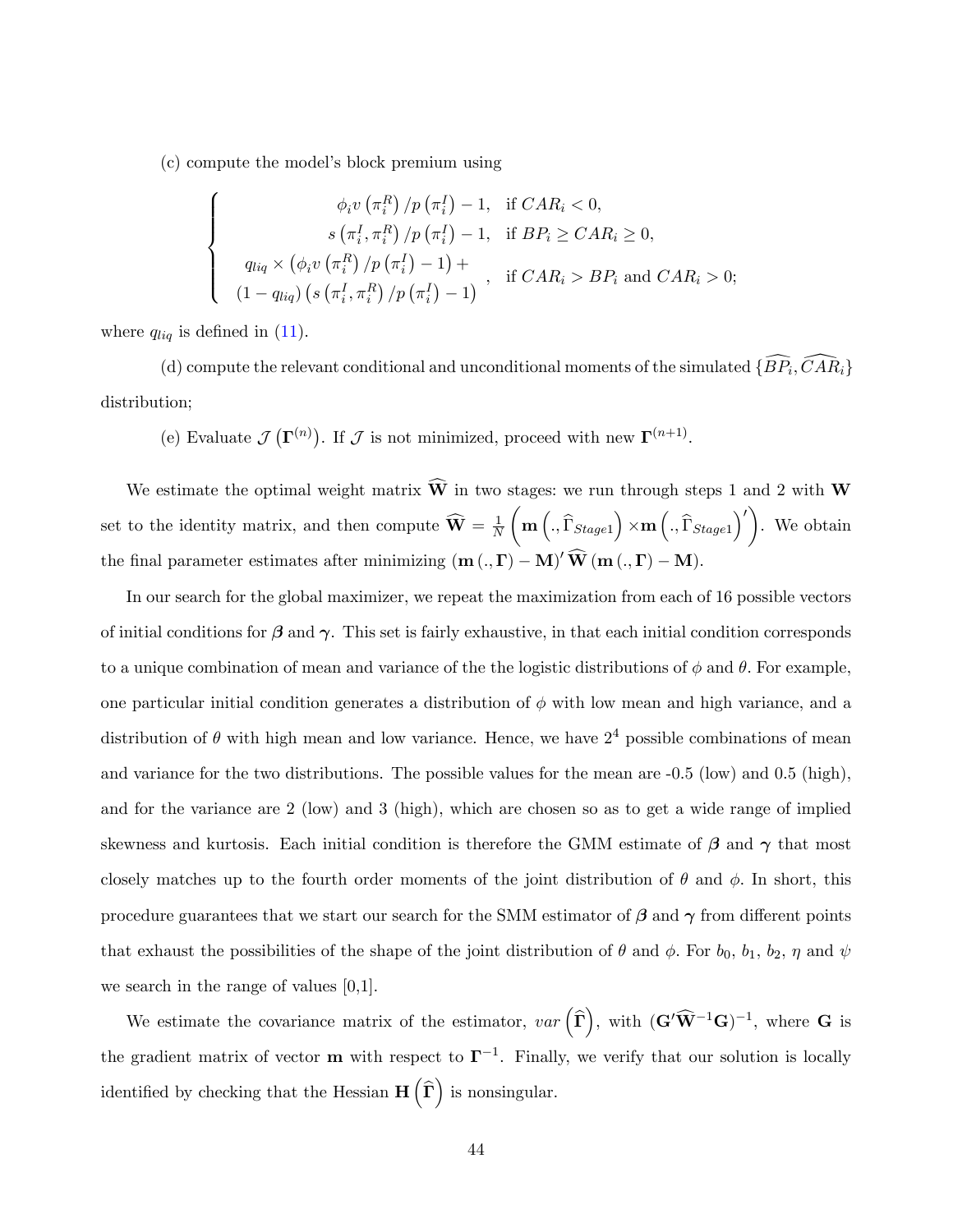## Appendix D. Data

Our data consists of acquisitions of blocks between 35% and 90% of the common shares of a company. Our sample selection proceeds in the following manner. From Thomson One Banker Acquisitions, we select from all U.S. disclosed-value acquisitions of 35% up to 90% between January 1, 1990 and December 31, 2010. We use the "Type of Acquisition" field in the Thomson One banker database to exclude: privatizations, tender offers, exchange offers, spin-offs, recapitalizations and repurchases, equity carve-outs, joint ventures, going private deals, debt restructurings, and bankruptcies. There are several reasons behind these exclusions. First, the identification approach requires the existence of a share price for the target before and after the deal (which excludes such deals as equity carve-outs and going private deals). Second, some of these deals possibly involve the creation of a new block of shares (such as a tender offer, and exchange offer, or a joint venture). Third, some of these deals involve possibly a disappearing block (such as a bankruptcy of the target where the debtholders take over control).

We use the "Consideration Sought" field to exclude deals where the exchange involves instruments that could lead to predictable future changes in block size. For example, we exclude deals where payment was made using warrants, convertible bonds, debt-equity swaps, or any form of options. The reason for these exclusions is that the price reaction in the stock market would be responding to a changing block size as well.

We use the "Target Public Status" field to exclude deals where the target firm is private. These target Örms have no share price before the deal.

There are 1,751 deals in Thomson One Banker satisfying the first two criteria above, of which only 395 satisfy the third criterion. From our starting sample of 395 deals, we drop the deals where we find additional evidence that deals do not conform with our criteria above (using either the "Deal" Synopsis" field from Thomson One Banker or at least two news articles reporting on the deal). We find 146 such violations, where the most common ones are trades where the block is made of newly issued shares (51), or where the acquisition was shortly followed by a pre-announced acquisition for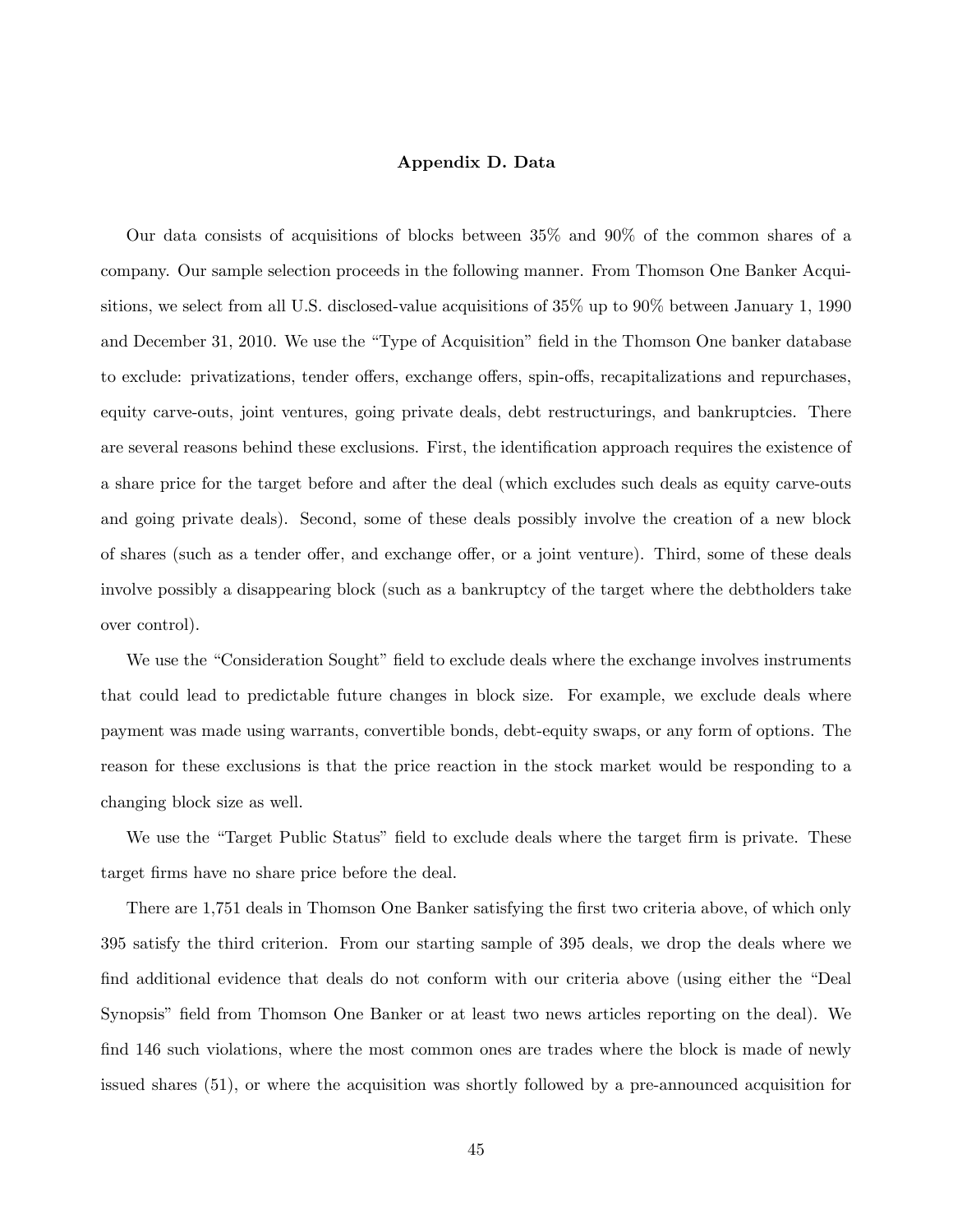the remaining interest  $(22)$  or a tender offer  $(14)$ . In this sample of 146 deals, the transfer price is observable and confirmed by reading the deal synopsis.

We merge the remaining 249 deals to Compustat and CRSP. We impose the additional restrictions that: (i) the target's traded share price is observable for at least 20 trading days after the announcement, to verify that the share price does not exhibit a trend beyond the window where the cumulative abnormal returns are estimated; (ii) the target's traded share price is observable for at least 51 trading days before the announcement, where the 21 days prior are used to compute pre-announcement price and the previous 30 (or up to 50 if available) are used to estimate the market model. The final sample contains 114 deals. We obtain the 13F filings from Thomson-Reuter's Institutional Holdings data for each target firm in our final sample and verify that no other block larger than  $5\%$  exists. This guarantees that some float remains in the stock market, but also that no significant other blockholder exists in conformity with the model.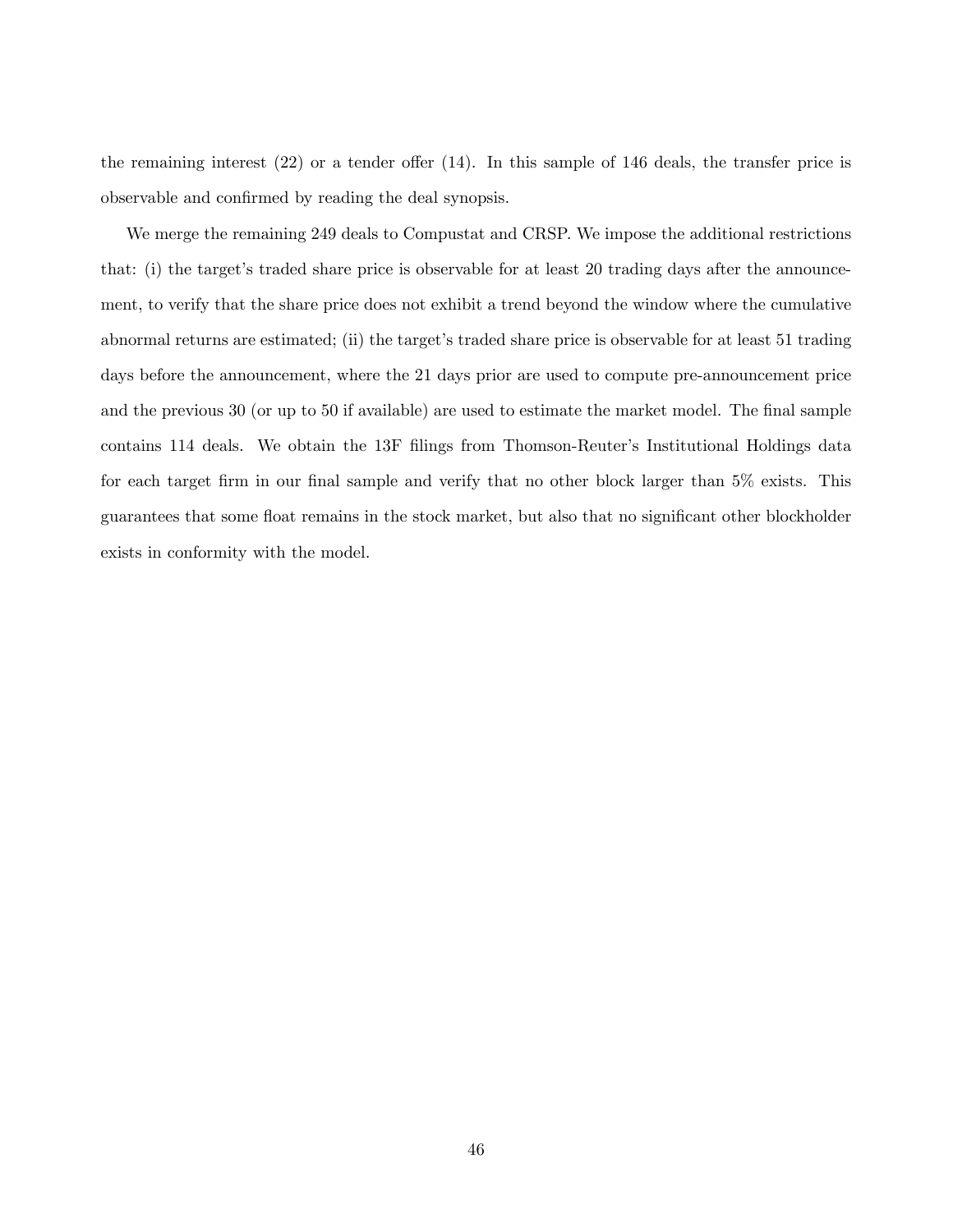## Appendix E. Private benefits

Consider a version of our model where blocks are priced following Nash-bargaining and trades are due to either higher buyer security benefits or higher buyer private benefits, but not liquidity shocks. Let  $B_i$  be the private benefits of agent  $i = R, I$ . The per share block price s equals:

$$
s = \frac{(1 - \psi) \left[ B_I + \alpha p \left( \pi^I \right) \right] + \psi \left[ B_R + \alpha p \left( \pi^R \right) \right]}{\alpha},\tag{14}
$$

which equals the price in equation [\(4\)](#page-10-1) when  $B_I = B_R$  and when there are no liquidity shocks (so  $v = p$ ). It also equals the block price in Dyck and Zingales (2004). The block premium, defined relative to the pre-announcement price  $p(\pi^I)$  (this normalization is different from Dyck and Zingales, 2004), is

$$
\frac{s}{p(\pi^I)} - 1 = \frac{(1 - \psi) [B_I + \alpha p(\pi^I)] + \psi [B_R + \alpha p(\pi^R)] - \alpha p(\pi^I)}{\alpha p(\pi^I)}
$$

$$
= \frac{(1 - \psi) B_I + \psi B_R}{\alpha p(\pi^I)} + \psi \frac{p(\pi^R) - p(\pi^I)}{p(\pi^I)},
$$

or,

<span id="page-48-0"></span>
$$
BP = \frac{(1 - \psi)B_I + \psi B_R}{\alpha p \left(\pi^I\right)} + \psi CAR. \tag{15}
$$

The gains from trade condition, which states that the block buyer must value the block more than the buyer, including private and shared benefits, is

$$
B_R + \alpha p \left( \pi^R \right) > B_I + \alpha p \left( \pi^I \right).
$$

Rearranging this condition we obtain a lower bound for  $CAR$ , i.e.,

$$
CAR > \frac{B_I - B_R}{\alpha p \left( \pi^I \right)}.
$$

Together with the block premium in equation [\(15\)](#page-48-0), this condition implies that

$$
BP = \frac{(1 - \psi)B_I + \psi B_R}{\alpha p(\pi^I)} + \psi CAR > \frac{(1 - \psi)B_I + \psi B_R}{\alpha p(\pi^I)} + \psi \frac{B_I - B_R}{\alpha p(\pi^I)} \quad \Leftrightarrow \quad BP > \frac{B_I}{\alpha p(\pi^I)} > 0. \tag{16}
$$

This result says that the block premium in a model where trades may be driven by private benefits but not by liquidity shocks is always positive.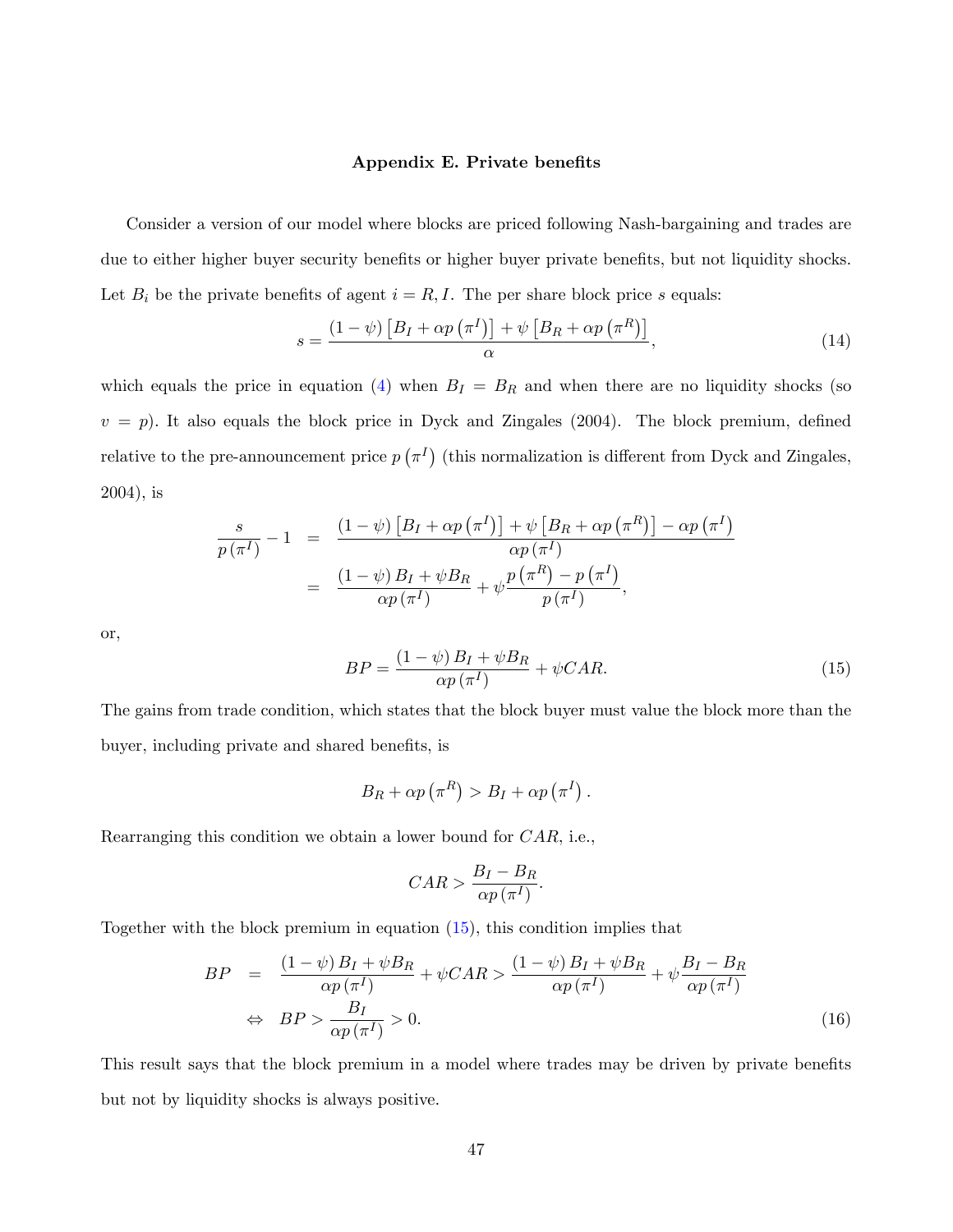# References

Acharya, Viral, and Lasse H. Pedersen, 2005, Asset pricing with liquidity risk, Journal of Financial Economics 77, 375-410.

Afonso, Gara, and Ricardo Lagos, 2012, Trade dynamics in the market for federal funds,Federal Reserve Bank of New York Staff Report no. 549.

Agrawal, Anup, and Tareque Nasser, 2012, Blockholders on boards and CEO compensation, turnover and firm valuation, Unpublished manuscript, University of Alabama.

Albuquerque, Rui, and Enrique Schroth, 2010, Quantifying private benefits of control from a structural model of block trades, Journal of Financial Economics 96, 33-55.

Amihud, Yakov, Haim Mendelson, and Lasse H. Pedersen, 2005, Liquidity and asset prices, Foundations and Trends in Finance 1, 269-364.

Andersen, Steffen, and Kasper M. Nielsen, 2013, Fire sales and house prices: Evidence from estate sales due to sudden death, Unpublished manuscript, Copenhagen Business School.

Aragon, George O., and Philip E. Strahan, 2009, Hedge funds as liquidity providers: Evidence from the Lehman bankruptcy, NBER Working paper no. 15336.

Bao, Jack, Jun Pan, and Jiang Wang, 2011, The illiquidity of corporate bonds, Journal of Finance  $66, 911 - 946.$ 

Barclay, Michael J., and Clifford Holderness, 1989, Private benefits from control of public corporations, Journal of Financial Economics 25, 371-395.

Barclay, Michael J., and Clifford Holderness, 1991, Negotiated block trades and corporate control, Journal of Finance  $46, 861-878$ .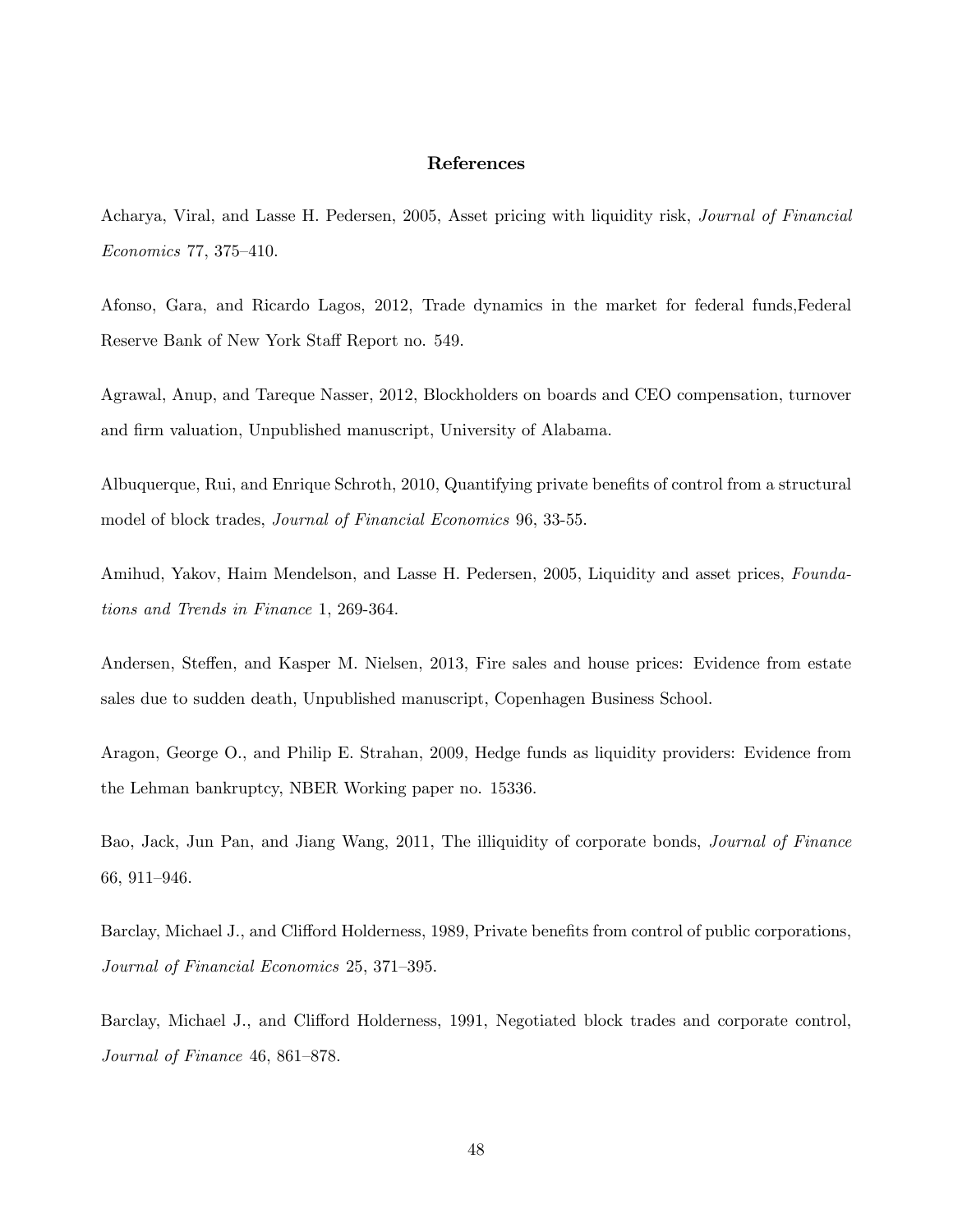Becker, Bo, Henrik Cronqvist, and Rudiger Fahlenbrach, 2011, Estimating the effect of large shareholders using a geographic instrument, *Journal of Financial and Quantitative Analysis* 25, 907–942.

Benmelech, Effraim, and Nittai K. Bergman, 2008, Liquidation values and the credibility of financial contract renegotiation: Evidence from U.S. airlines, Quarterly Journal of Economics 123, 1635-1677.

Berle, Adolf A., and Gardiner Means, 1932, The Modern Corporation and Private Property (Harcourt, Brace & World, New York, NY).

Bollen, Nicholas P.B., Tom Smith, and Robert E. Whaley, 2004, Modeling the bid/ask spread: measuring the inventory-holding premium, *Journal of Financial Economics* 72, 97-141.

Bolton, Patrick, and Ernst-Ludwig von Thadden, 1998, Blocks, liquidity, and corporate control, Journal of Finance 53, 1-26.

Brockman, Paul, Dennis Y. Chung, and Xuemin Yan, 2009, Block ownership, trading activity, and market liquidity, Journal of Financial and Quantitative Analysis 44, 1403-1426.

Brunnermeier, Markus, and Lasse H. Pedersen, 2009, Market liquidity and funding liquidity, Review of Financial Studies 22, 2201-2238.

Burkart, Mike, Denis Gromb, and Fausto Panunzi, 2000, Agency conflicts in public and negotiated transfers of corporate control, Journal of Finance 40, 647-678.

Chordia, Tarun, Richard Roll, and Avanidhar Subrahmanyam, 2000, Commonality in liquidity, Journal of Financial Economics 56,  $3-28$ .

Chordia, Tarun, Richard Roll, and Avanidhar Subrahmanyam, 2002, Order imbalance, liquidity and market returns. Journal of Financial Economics 65, 111-130.

Chordia, Tarun, Asani Sarkar, and Avanidhar Subrahmanyam, 2011, Liquidity dynamics and crossautocorrelations, Journal of Financial and Quantitative Analysis 46, 709-736.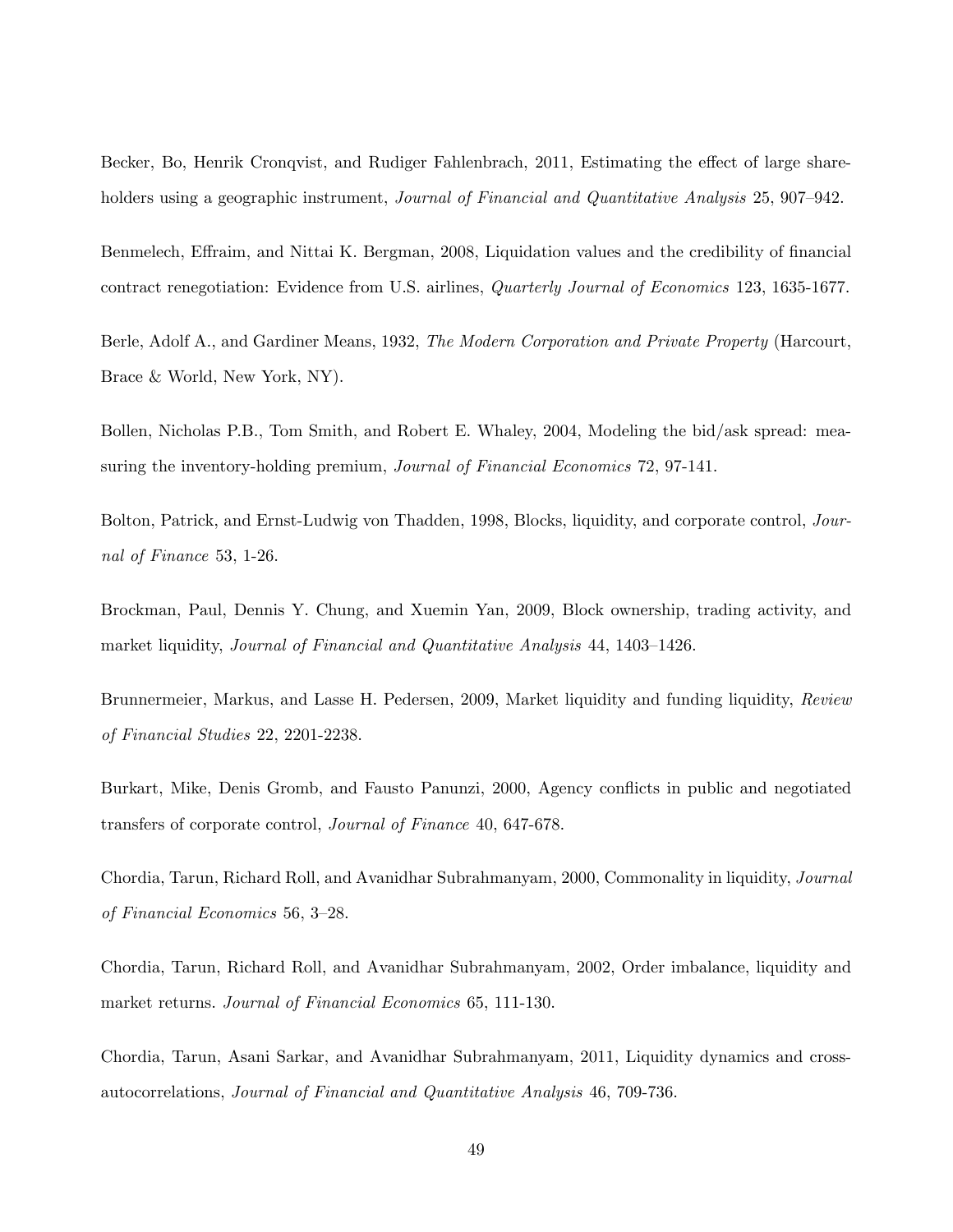Christoffersen, Susan, Christopher Geczy, David Musto, and Adam Reed, 2007, Vote trading and information aggregation, Journal of Finance 62, 2897-2929.

Coval, Joshua, and Erik Stafford, 2007, Asset fire sales (and purchases) in equity markets, *Journal of* Financial Economics 86, 479-512.

Demsetz, Harald, 1968, The cost of transactions, *Quarterly Journal of Economics* 20, 267-291.

de Jong, Abe, Douglas DeJong, Ulrich Hege, and Gerard Mertens, 2012, Blockholders and leverage: when debt leads to higher dividends, Unpublished manuscript, Rotterdam School of Management.

Dlugosz, Jennifer, Rudiger Fahlenbrach, Paul Gompers, and Andrew Metrick, 2006, Large blocks of stock: Prevalence, size, and measurement, Journal of Corporate Finance 12, 594-618.

Duffie, Darrell, Nicolae Garleanu, and Lasse H. Pedersen, 2005, Over-the-counter markets, *Economet*rica 73, 1815-1847.

Duffie, Darrell, Nicolae Garleanu, and Lasse H. Pedersen, 2007, Valuation in over-the-counter markets, Review of Financial Studies 20, 1865-1900.

Edmans, Alex, and Gustavo Manso, 2011, Governance through trading and intervention: a theory of multiple blockholders, Review of Financial Studies 24, 2395-2428.

Feldhütter, Peter, 2012, The same bond at different prices: identifying search frictions and selling pressures, Review of Financial Studies 25, 1155-1206.

Fontaine, Jean-Sebastien, and René Garcia, 2012, Bond Liquidity Premia, Review of Financial Studies 25, 1207-1254.

Gavazza, Alessandro, 2010, Asset liquidity and financial contracts: Evidence from aircraft leases, Journal of Financial Economics 95, 62-84.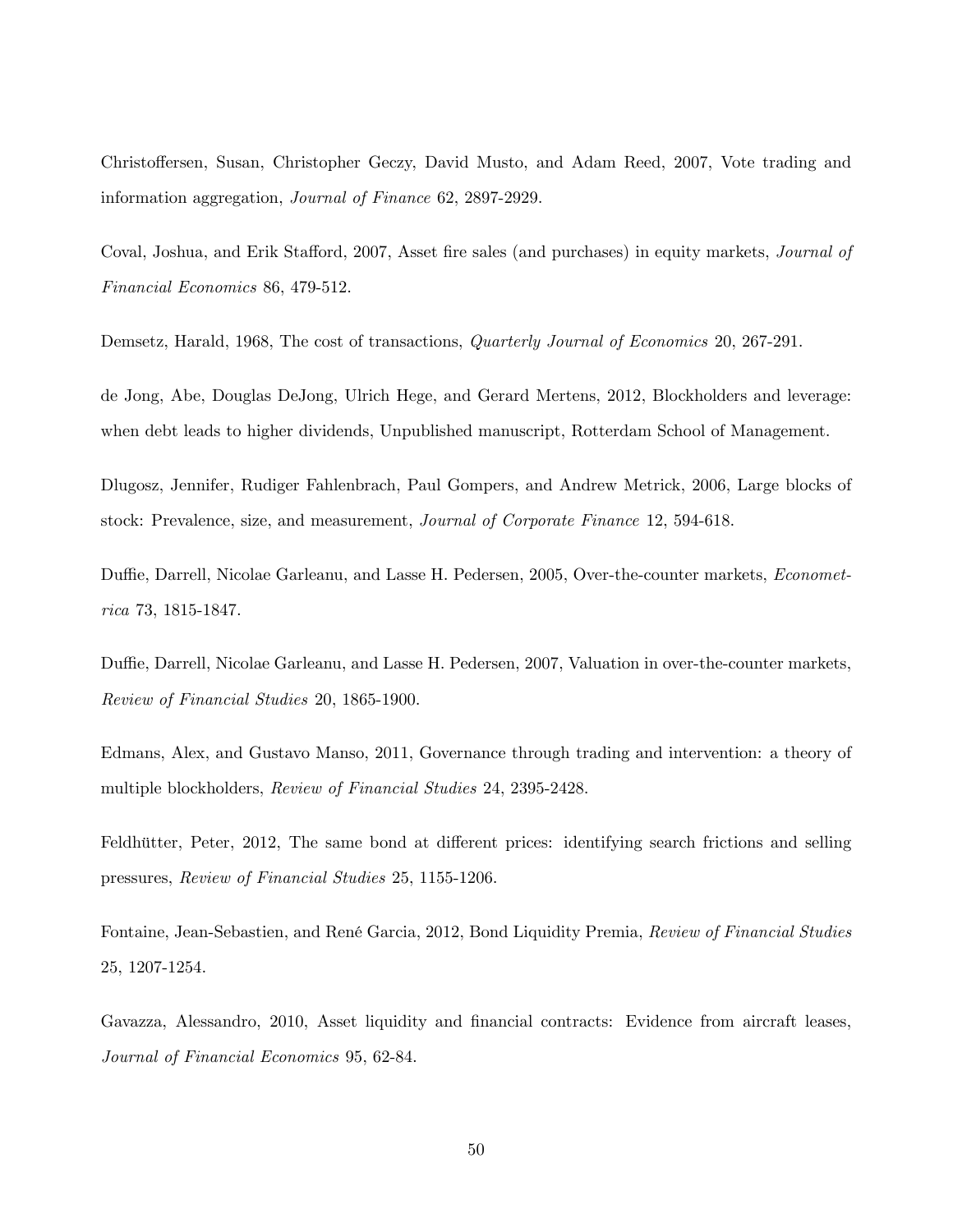Gromb, Denis, and Dimitri Vayanos, 2002, Equilibrium and welfare in markets with financially constrained arbitrageurs, Journal of Financial Economics 66, 361-407.

Heflin, Frank, and Kenneth Shaw, 2000, Blockholder ownership and market liquidity, *Journal of* Financial and Quantitative Analysis 35, 621-633.

Holderness, Clifford, and Dennis Sheehan, 1988, The role of majority shareholders in publicly held corporations, Journal of Financial Economics 20, 317-346.

Holderness, Clifford, Randall Kroszner, and Dennis Sheehan, 1999, Were the good old days that good? Changes in managerial stock ownership since the Great Depression, Journal of Finance 54, 435-69.

Holderness, Clifford, 2009, The myth of diffuse ownership in the United States, Review of Financial Studies 22, 1377-1408.

Holmstrom, Bengt, and Jean Tirole, 1993, Market liquidity and performance monitoring, Journal of Political Economy 101, 678-709.

Kahn, Charles, and Andrew Winton, 1998, Ownership structure, speculation, and shareholder intervention, Journal of Finance 53, 99-129.

Kalay, Avner, Oguzhan Karakas, and Shagun Pant, 2012, The market value of corporate votes: Theory and evidence from option prices, Journal of Finance, forthcoming.

Longstaff, Francis, 1995, How much can marketability affect security values?, Journal of Finance 50, 1767-1774.

Mandelbaum, et al. v. Commissioner of Internal Revenue (T.C. Memo 1995-255, June 12, 1995).

Masulis, Ronald, Cong Wang, and Fei Xie, 2009, Agency problems at dual-class companies, The Journal of Finance 64,  $1697-1727$ .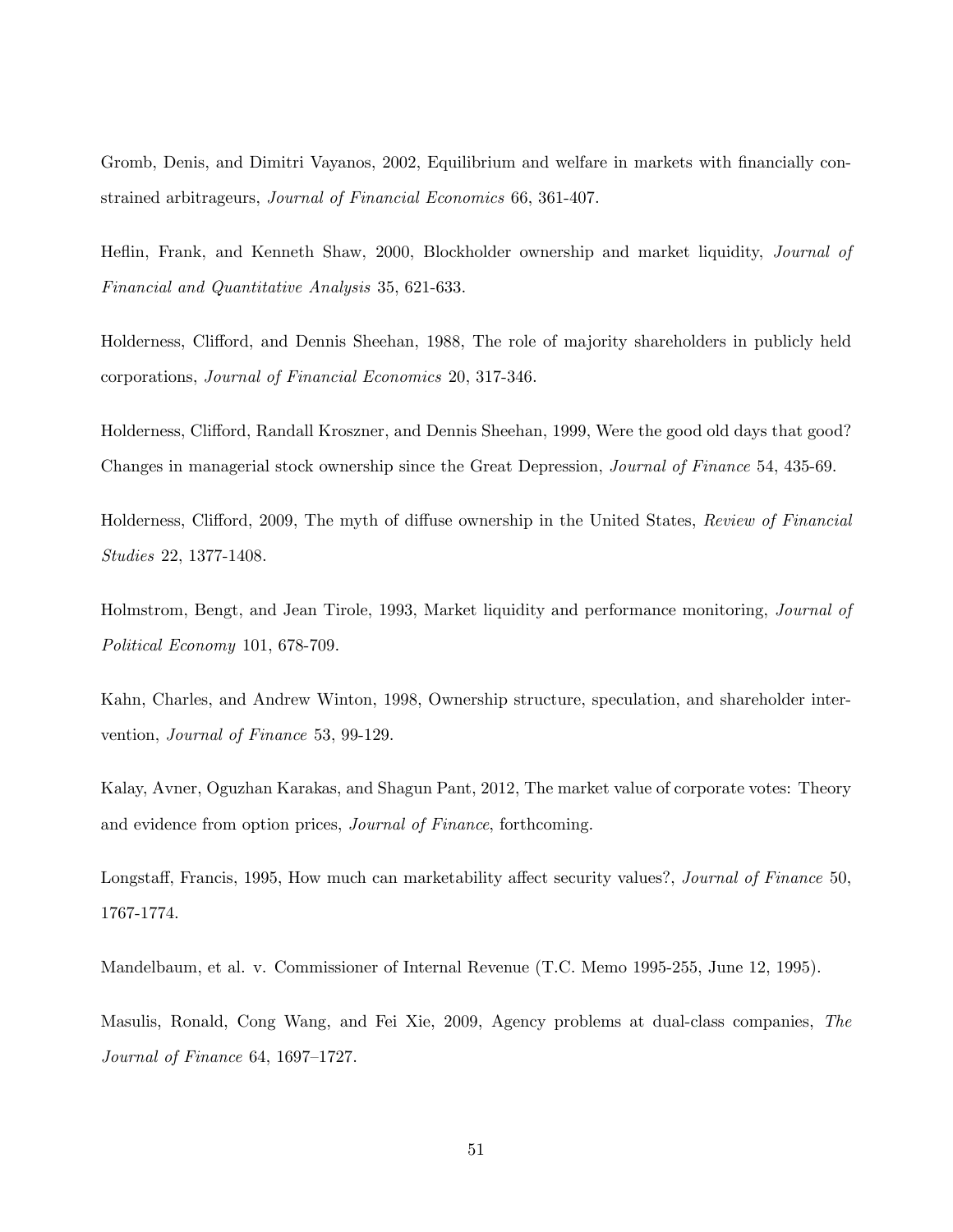Maug, Ernst, 1998, Large shareholders as monitors: Is there a trade-off between liquidity and control?, Journal of Finance 53, 65-98.

Morck, Randall, 2007, A History of Corporate Governance Around the World (The University of Chicago Press, Chicago, IL).

Ortiz-Molina, Hernán, and Gordon Phillips, 2012, Real asset illiquidity and the cost of capital, *Journal* of Financial and Quantitative Analysis, forthcoming.

Pástor, Lubos, and Robert Stambaugh, 2003, Liquidity risk and expect stock returns, *Journal of* Political Economy 111, 642-685.

Pérez-González, Francisco, 2004, The impact of acquiring control on productivity, Unpublished working paper, Stanford University.

Pulvino, Todd, 1998, Do asset fire sales exist? An empirical investigation of commercial aircraft transactions, Journal of Finance 53, 939-978.

Schlingemann, Frederik, RenÈ Stulz, and Ralph Walkling, 2002, Divestitures and the liquidity of the market for corporate assets, Journal of Financial Economics 64, 117-144.

Shleifer, Andrei, and Robert Vishny, 1992, Liquidation values and debt capacity: A market equilibrium approach, Journal of Finance 47, 1343-1366.

Stokey, Nancy, and Robert E. Lucas, with Edward Prescott, 1989, Recursive Methods in Economic Dynamics (Harvard University Press, Cambridge, MA).

Stromberg, Per, 2000, Conflicts of interest and market liquidity in bankruptcy auctions: theory and tests. Journal of Finance 55, 2641-2692.

Tauchen, George, and Robert Hussey, 1991, Quadrature-based methods for obtaining approximate solutions to nonlinear asset pricing models, *Econometrica* 59, 371-396.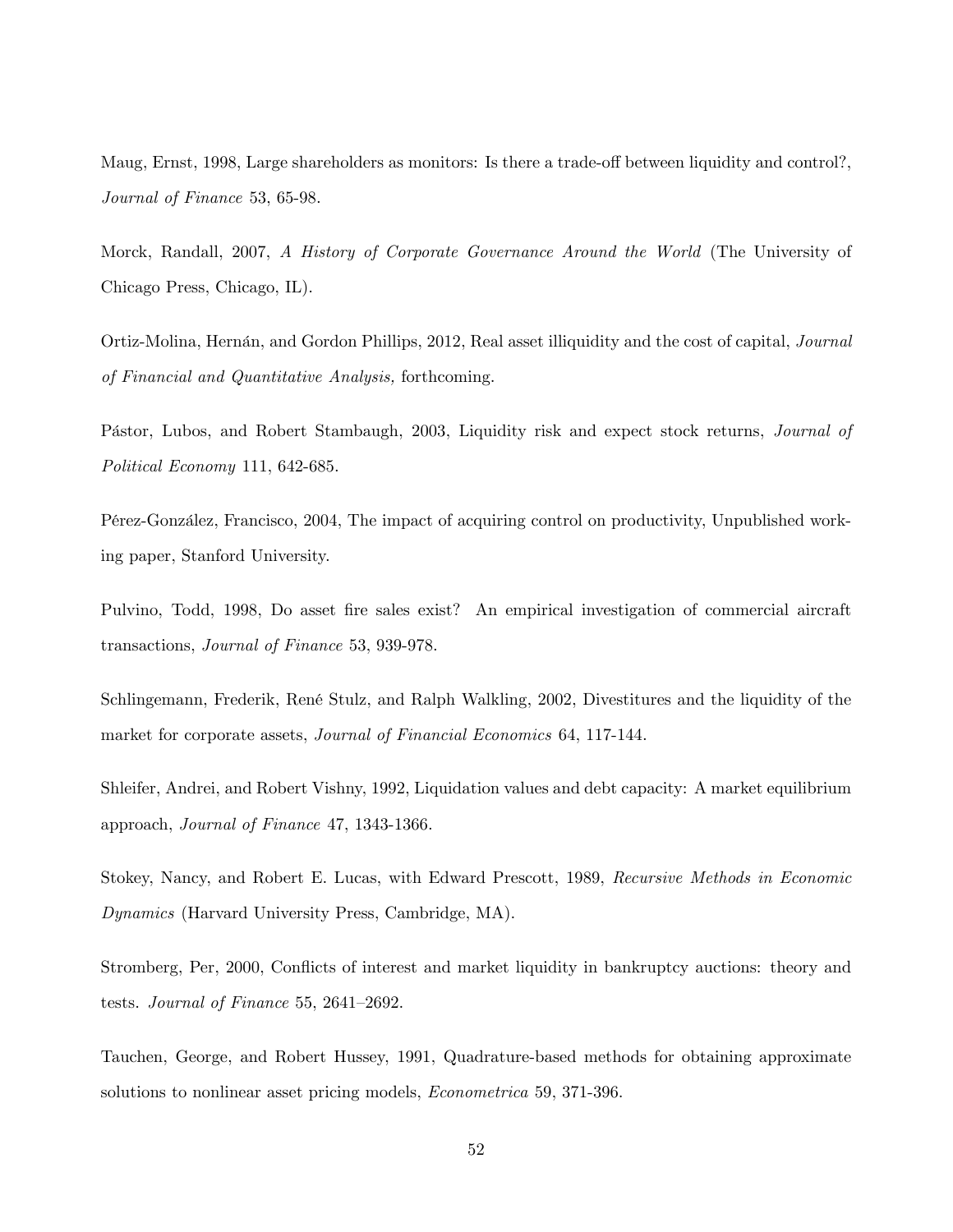Vayanos, Dimitri, and Tan Wang, 2007, Search and endogenous concentration of liquidity in asset markets, Journal of Economic Theory 136, 66-104.

Weill, Pierre-Olivier, 2008, Liquidity premia in dynamic bargaining markets, Journal of Economic Theory 140, 66-96.

Williamson, Oliver, 1988, Corporate finance and corporate governance, Journal of Finance 43, 567-592.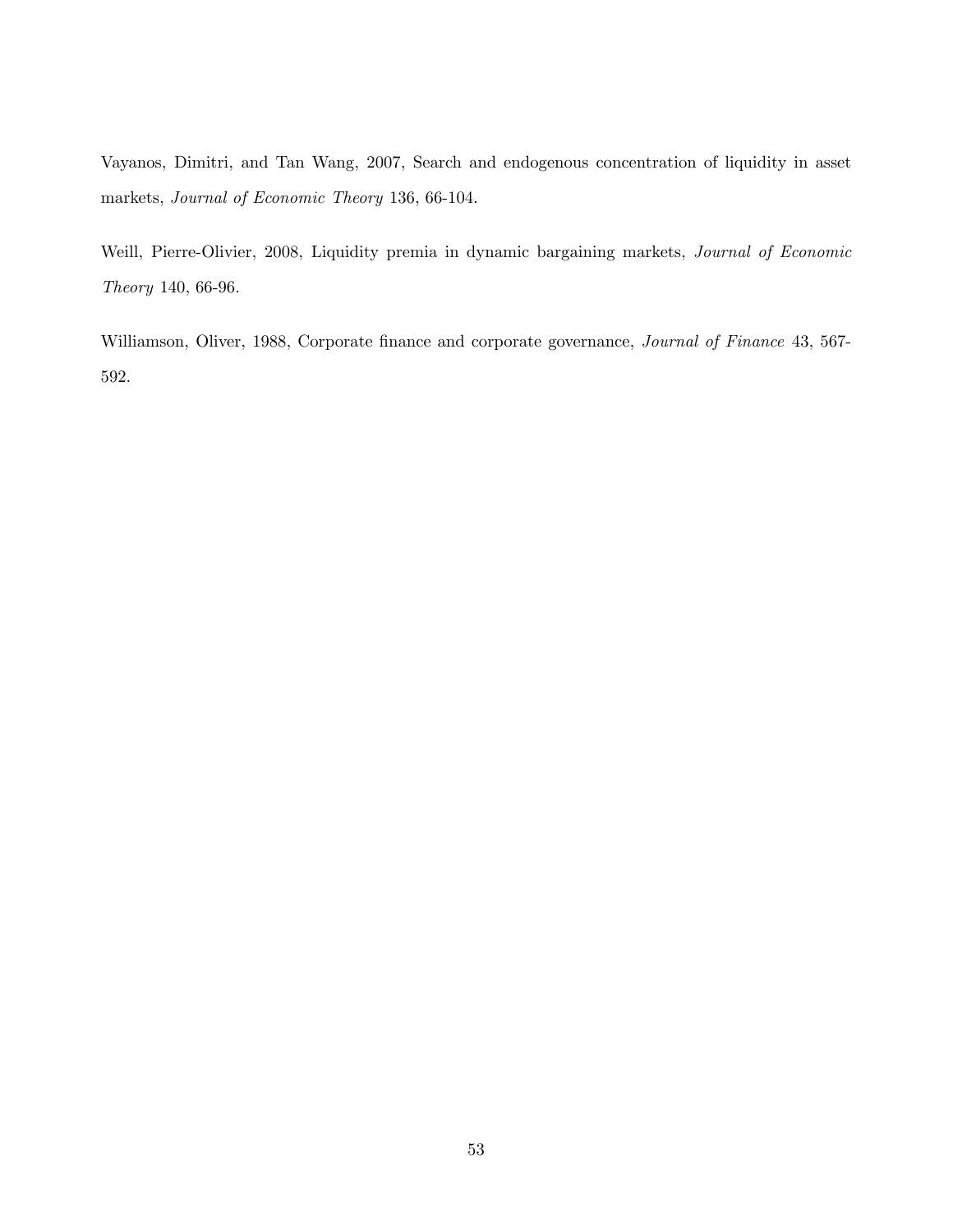| Type                                            | Variable<br>name                   | description<br>Variable                                                                                                                                                                                           | Source                                                         |
|-------------------------------------------------|------------------------------------|-------------------------------------------------------------------------------------------------------------------------------------------------------------------------------------------------------------------|----------------------------------------------------------------|
| Outcome variables                               |                                    | liquidity factors' model, 21 trading days before<br>Target share prices, adjusted using the market and<br>$(p^0)$ and 2 trading days after $(p^1)$ the trade an-<br>nouncement (\$)                               | CRSP                                                           |
|                                                 | Block value<br>p<br>₫              | Price per share in the block (\$), adjusted using the<br>Dollar value of the trade, equal to $\alpha \times P \times$ number<br>market and liquidity factors' model.<br>Block size (%).                           | Thomson One Banker<br>Thomson One Banker<br>Thomson One Banker |
|                                                 | CAR<br>BP                          | Market response to the block trade annoucement,<br>Block premium, defined as $\frac{P-p^0}{p^0}$ (%).<br>of outstanding shares (\$ Millions).<br>defined as $\frac{p^1-p^0}{p^0}$ (%).                            | Constructed<br>Constructed                                     |
| aggre-<br>Determinants of<br>gate liquidity (x) | Return<br>$GDP$ $growth$<br>Market | Average annual US GDP per capita growth rate<br>Annualized average daily returns on the equally-<br>weighted portfolio of all NYSE, AMEX and NAS<br>in the last quarter prior to the trade $(\%).$                | FED Board of Governors<br>CRSP                                 |
|                                                 | Volatility<br>Market               | Standard deviation of the annualized daily returns<br>$\texttt{DAQ}$ stocks for the last month before the deal (%).<br>on the equally-weighted portfolio of all NYSE,<br>AMEX and NASDAQ stocks for the 12 month- | CRSP                                                           |
|                                                 | $Fontaine-Garcia$                  | Fontaine and Garcia's (2011) monthly index of the<br>value of funding liquidity: the higher the index,<br>period before the deal $(%)$                                                                            | Fontaine and Garcia (2011)                                     |
|                                                 | Yield curve slope                  | Difference between the yield on the 10-year and<br>the lower the bond market liquidity.<br>the 3-month Treasury bill $(\%)$ .                                                                                     | (continues)<br>FED Board of Governors                          |

Table I: Description of variables used and their sources Table I: Description of variables used and their sources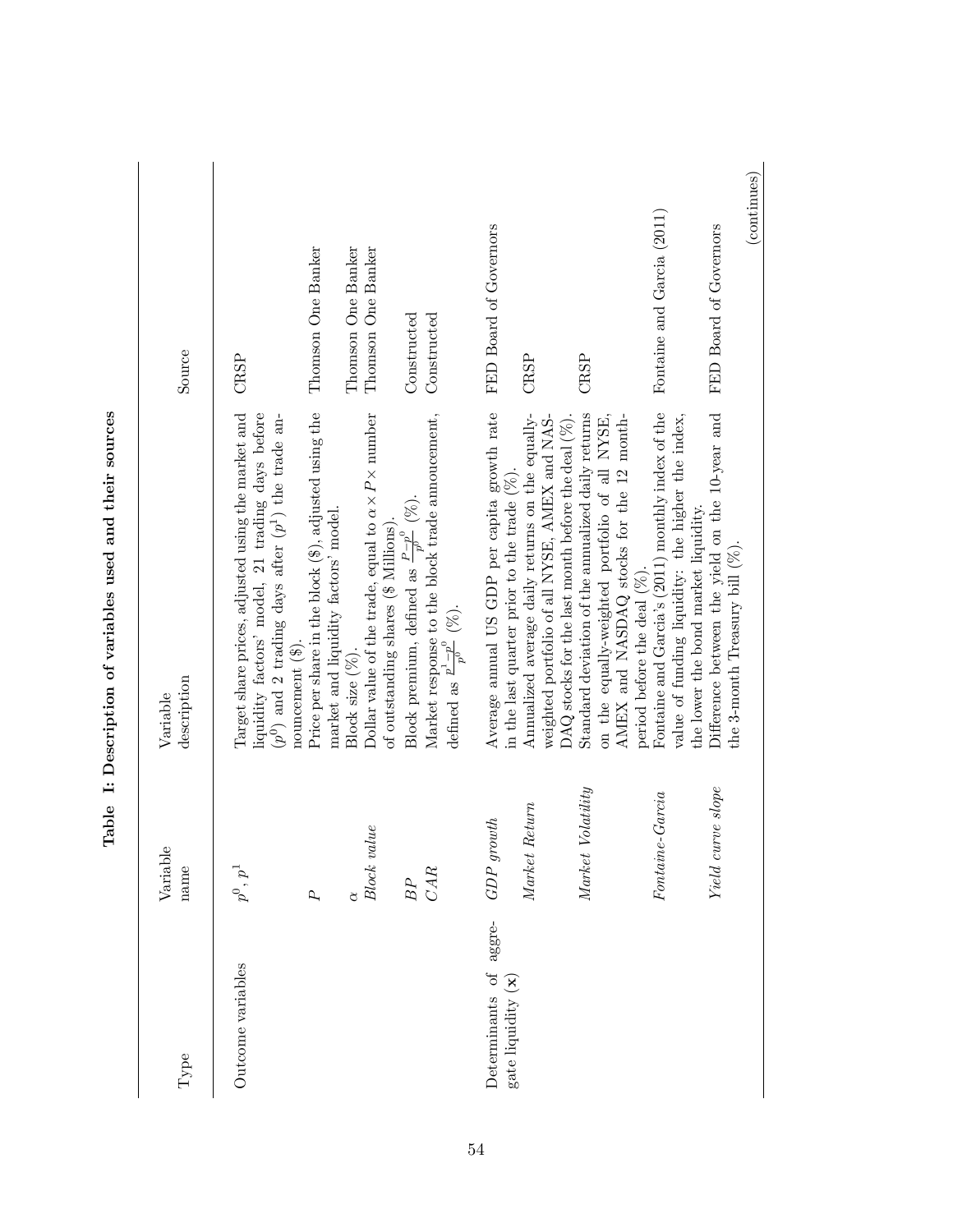|                          | Variable                           | Variable                                                                                                  | Source                   |
|--------------------------|------------------------------------|-----------------------------------------------------------------------------------------------------------|--------------------------|
| Type                     | name                               | description                                                                                               |                          |
| Determinants of liquida- | $Block-to-Industry$                | Ratio of the total Block value to the total market                                                        | Thomson One Banker, CRSP |
| tion values (z)          | Size                               | capitalization of all NYSE and AMEX firms in the<br>same 2-digit SIC Code as the target.                  |                          |
|                          | $M\&A$<br>$Industry's$<br>Activity | Total M&A activity during the last quarter before<br>the deal, where the target is in the same 2-digit    | Thomson One Banker       |
|                          |                                    | SIC Code as the deal's target (\$ Billions).                                                              |                          |
|                          | Industry Leverage                  | Median long-term debt to total assets of all the                                                          | Compustat                |
|                          |                                    | firms in the same 3-digit SIC code of the target<br>firm.                                                 |                          |
|                          | $Industry\ Specificity$            | Median proportion of machinery and equipment                                                              | Compustat                |
|                          |                                    | to total assets of all firms in the same 3-digit SIC                                                      |                          |
|                          |                                    | code as the target firm, as defined by Stromberg                                                          |                          |
|                          |                                    | (2001).                                                                                                   |                          |
|                          | Industry Market-to-                | Median ratio of the market value of the firm (book                                                        | Compustat                |
|                          | $Book$                             | value of debt + market value of equity) to the book                                                       |                          |
|                          |                                    | value of total assets of all firms in the same 3-digit                                                    |                          |
|                          |                                    | SIC code as the target firm.                                                                              |                          |
|                          | Target Leverage                    | Proportion of long-term target debt to total assets<br>on the last fiscal year before the trade announce- | Computat                 |
|                          |                                    | ment.                                                                                                     |                          |
|                          | $In-$<br>Target minus              | The difference between Target Leverage and In-                                                            | Compustat                |
|                          | $dustry \; Leverage$               | dustry Leverage.                                                                                          |                          |
|                          | Target Volatility                  | Standard deviation of the target's annualized av-                                                         | Compustat                |
|                          |                                    | erage daily return for the 12 month-period ending                                                         |                          |
|                          |                                    | two months before the trade announcement $(\%).$                                                          |                          |

| í |  |
|---|--|
|   |  |
| c |  |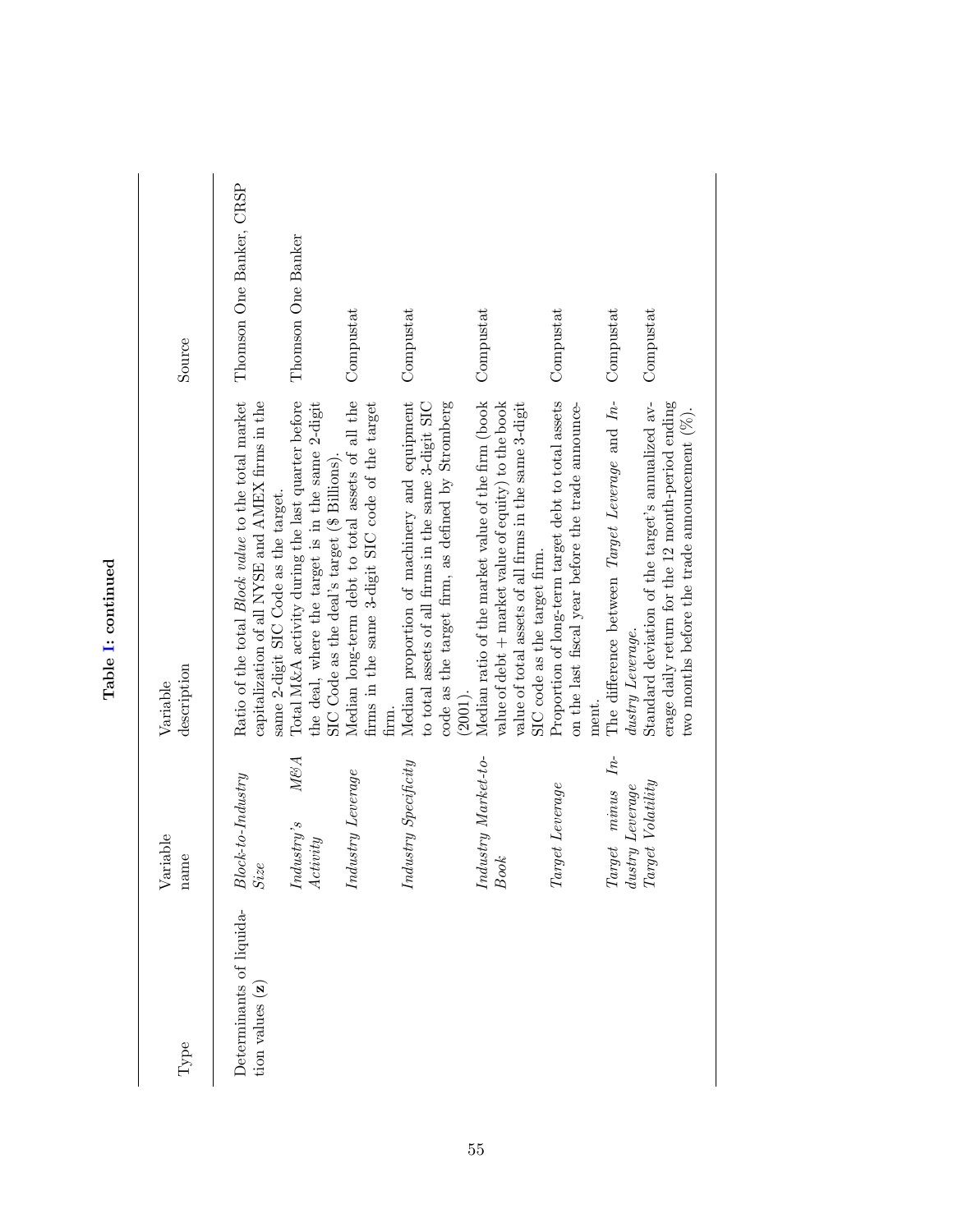# Table II: Sample summary statistics Table II: Sample summary statistics

This table summarizes the characteristics of the 114 blocks traded in our sample, as well as all the potential determinants of aggregate illiquidity and liquidation costs. The sample consists of all US privately negotiate This table summarizes the characteristics of the 114 blocks traded in our sample, as well as all the potential determinants of aggregate illiquidity and liquidation costs. The sample consists of all US privately negotiated block trades in the Thomson One Bankerís Acquisitions data (formerly SDC) between 1/1/1990 and  $31/12/2010$ , where the block represents between  $35\%$  and  $90\%$  of the target's outstanding stock.

| $\begin{array}{c} 15.15\% \\ 719.23 \\ 58.83\% \\ 31.93\% \end{array}$<br>$\begin{array}{c} 3.11\% \\ 15.78\% \\ 5.25\% \\ 0.508 \\ 1.17\% \end{array}$ | $\begin{array}{r} 38.55\% \\ 0.80 \\ -89.16\% \\ -25.88\% \end{array}$<br>$\begin{array}{r} -3.69\% \\ -19.95\% \\ 8.28\% \\ -0.154 \\ -0.19\% \end{array}$ | $\begin{array}{r} 49.32\% \\ 7.14 \\ -18.20\% \\ -10.11\% \end{array}$        | $\begin{array}{l} 54.61\% \\ 23.02 \\ 3.45\% \\ 4.96\% \end{array}$                                     | $\begin{array}{c} 72.33\% \\ 100.00 \\ 27.80\% \\ 23.04\% \end{array}$                                           | $\begin{array}{l} 87.00\% \\ 774.23 \\ 121.42\% \\ 78.06\% \end{array}$                                          |
|---------------------------------------------------------------------------------------------------------------------------------------------------------|-------------------------------------------------------------------------------------------------------------------------------------------------------------|-------------------------------------------------------------------------------|---------------------------------------------------------------------------------------------------------|------------------------------------------------------------------------------------------------------------------|------------------------------------------------------------------------------------------------------------------|
|                                                                                                                                                         |                                                                                                                                                             |                                                                               |                                                                                                         |                                                                                                                  |                                                                                                                  |
|                                                                                                                                                         |                                                                                                                                                             |                                                                               |                                                                                                         |                                                                                                                  |                                                                                                                  |
|                                                                                                                                                         |                                                                                                                                                             |                                                                               |                                                                                                         |                                                                                                                  | $\begin{array}{c} 6.96\% \\ 30.69\% \\ 24.06\% \\ 1.396 \\ 3.45\% \end{array}$                                   |
|                                                                                                                                                         |                                                                                                                                                             | $\begin{array}{c} 1.92\% \\ 8.89\% \\ 10.10\% \\ 0.459 \\ 0.69\% \end{array}$ | $\begin{array}{c} 3.10\% \\ 14.92\% \\ 11.66\% \\ 0.914 \\ 1.51\% \end{array}$                          | $\begin{array}{c} 5.78\% \\ 23.58\% \\ 17.80\% \\ 1.110 \\ 2.82\% \end{array}$                                   |                                                                                                                  |
|                                                                                                                                                         |                                                                                                                                                             |                                                                               |                                                                                                         |                                                                                                                  |                                                                                                                  |
|                                                                                                                                                         |                                                                                                                                                             |                                                                               |                                                                                                         |                                                                                                                  |                                                                                                                  |
|                                                                                                                                                         |                                                                                                                                                             |                                                                               |                                                                                                         |                                                                                                                  | $\begin{array}{r} 0.027 \\ 11.667 \\ 0.820 \\ 0.697 \\ 2.444 \\ 1.000 \\ 0.566 \\ \end{array}$                   |
| $\begin{array}{c} 0.033 \\ 3.682 \\ 0.191 \\ 0.189 \\ 0.475 \\ 0.280 \\ 0.230 \\ 0.13\% \end{array}$                                                    | $\begin{array}{c} 0.000 \\ 0.173 \\ 0.377 \\ 0.015 \\ 0.015 \\ 1.000 \\ -0.382 \\ 0.144 \\ -0.382 \\ 5.51\% \end{array}$                                    |                                                                               | $\begin{array}{c} 0.000 \\ 1.095 \\ 0.437 \\ 0.162 \\ 1.000 \\ 1.000 \\ -0.158 \\ 0.376 \\ \end{array}$ | $\begin{array}{l} 0.000 \\ 2.761 \\ 0.546 \\ 0.221 \\ 1.000 \\ 1.000 \\ 0.595 \\ 0.041 \\ 0.03880\% \end{array}$ | 59.08%<br>$\begin{array}{c} 0.001 \\ 6.084 \\ 6.029 \\ 0.636 \\ 0.336 \\ 1.249 \\ 0.831 \\ 0.030 \\ \end{array}$ |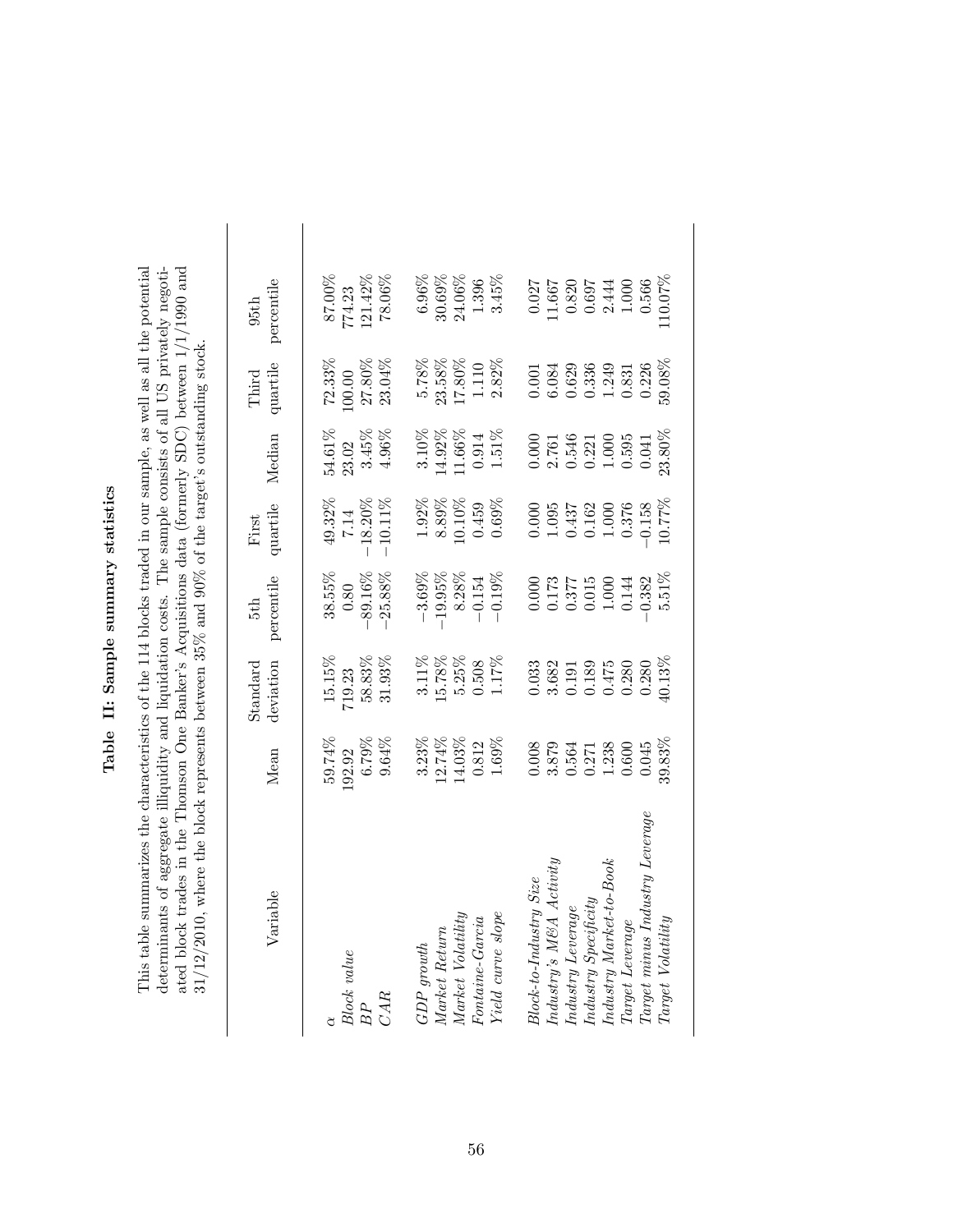#### <span id="page-58-0"></span>Table III: Model fit and SMM parameter estimates

This table shows the estimates of the matching probability,  $\eta$ , the block seller's bargaining power,  $\psi$ , the controlling shareholder's private benefits of control per share,  $B_i$ , and the sensitivities,  $\beta$  and  $\gamma$ , of the liquidity shock probability,  $\theta$ , and the block's liquidation value,  $\phi$ , to x and z, respectively. For each deal *i*,  $\theta_i$ ,  $\phi_i$  and  $B_i$  are given by

$$
\theta_i = \frac{\exp(\mathbf{x}_i'\boldsymbol{\beta} + \beta_0)}{1 + \exp(\mathbf{x}_i'\boldsymbol{\beta} + \beta_0)}, \quad \phi_i = \frac{\exp(\mathbf{z}_i'\boldsymbol{\gamma} + \gamma_0)}{1 + \exp(\mathbf{z}_i'\boldsymbol{\gamma} + \gamma_0)},
$$
  
and 
$$
B_i = b_0 + b_1 \times E(v_i) + b_2 \times E(p_i) \times \frac{1 - \alpha_i}{\alpha_i},
$$

where  $E(v_i)$  is the expected private value of the block,  $E(p_i)$  is the expected dispersed shareholders valuation of the shares and  $\alpha_i$  is the block size. The parameters are estimated using the Simulated Method of Moments, matching the actual moments,  $M$ , of the joint distribution of the percentage block premium,  $BP$ , and the cumulative abnormal returns,  $CAR$ , to those simulated by the theoretical search model,  $\mathbf{m}(\psi, \eta, b_0, b_1, b_2, \beta, \gamma)$ . The data is for a sample of 114 US negotiated block trades in the Thomson One Banker's Acquisitions data between  $1/1/1990$  and  $31/12/2010$ . Blocks are larger than 35% and smaller than 90% of the outstanding stock. Standard errors are shown in parenthesis next to the coefficient estimates.<sup>a</sup> The economic significance of each coefficient is the change in  $\theta_i$  or  $\phi_i$  associated with a one sample standard deviation change in each variable in **x** and **z**, respectively.

|                                         |          |                                                    | (1)      | (2)                                   |          |                                                    |          |                                       |  |
|-----------------------------------------|----------|----------------------------------------------------|----------|---------------------------------------|----------|----------------------------------------------------|----------|---------------------------------------|--|
|                                         |          | BP                                                 |          | $\rm CAR$                             |          | BP                                                 |          | $\rm CAR$                             |  |
|                                         | Actual   | Predicted                                          | Actual   | Predicted                             | Actual   | Predicted                                          | Actual   | Predicted                             |  |
|                                         |          |                                                    |          |                                       |          |                                                    |          |                                       |  |
| Mean                                    | 0.067    | 0.101                                              | 0.096    | 0.022                                 | 0.067    | 0.062                                              | 0.096    | 0.023                                 |  |
| Std. deviation                          | 0.584    | 0.468                                              | 0.319    | 0.078                                 | 0.584    | 0.269                                              | 0.319    | 0.078                                 |  |
| Median                                  | 0.035    | 0.058                                              | 0.050    | 0.016                                 | 0.035    | 0.043                                              | 0.050    | 0.017                                 |  |
| Proportion of                           | 0.465    | 0.412                                              | 0.421    | 0.421                                 | 0.465    | 0.404                                              | 0.421    | 0.412                                 |  |
| negatives<br>corr(Actual,<br>Predicted) |          | 0.121                                              |          | 0.393                                 |          | 0.111                                              |          | 0.396                                 |  |
|                                         |          | Over-identifying<br>restrictions test <sup>b</sup> |          | Joint significance<br>$\text{test}^c$ |          | Over-identifying<br>restrictions test <sup>b</sup> |          | Joint significance<br>$\text{test}^c$ |  |
|                                         | $\chi^2$ | $p$ value                                          | $\chi^2$ | p value                               | $\chi^2$ | p value                                            | $\chi^2$ | p value                               |  |
|                                         | 28.28    | 0.34                                               | 1,587.60 | 0.00                                  | 41.93    | 0.07                                               | 1,953.21 | 0.00                                  |  |

Panel A: Model fit

(continues)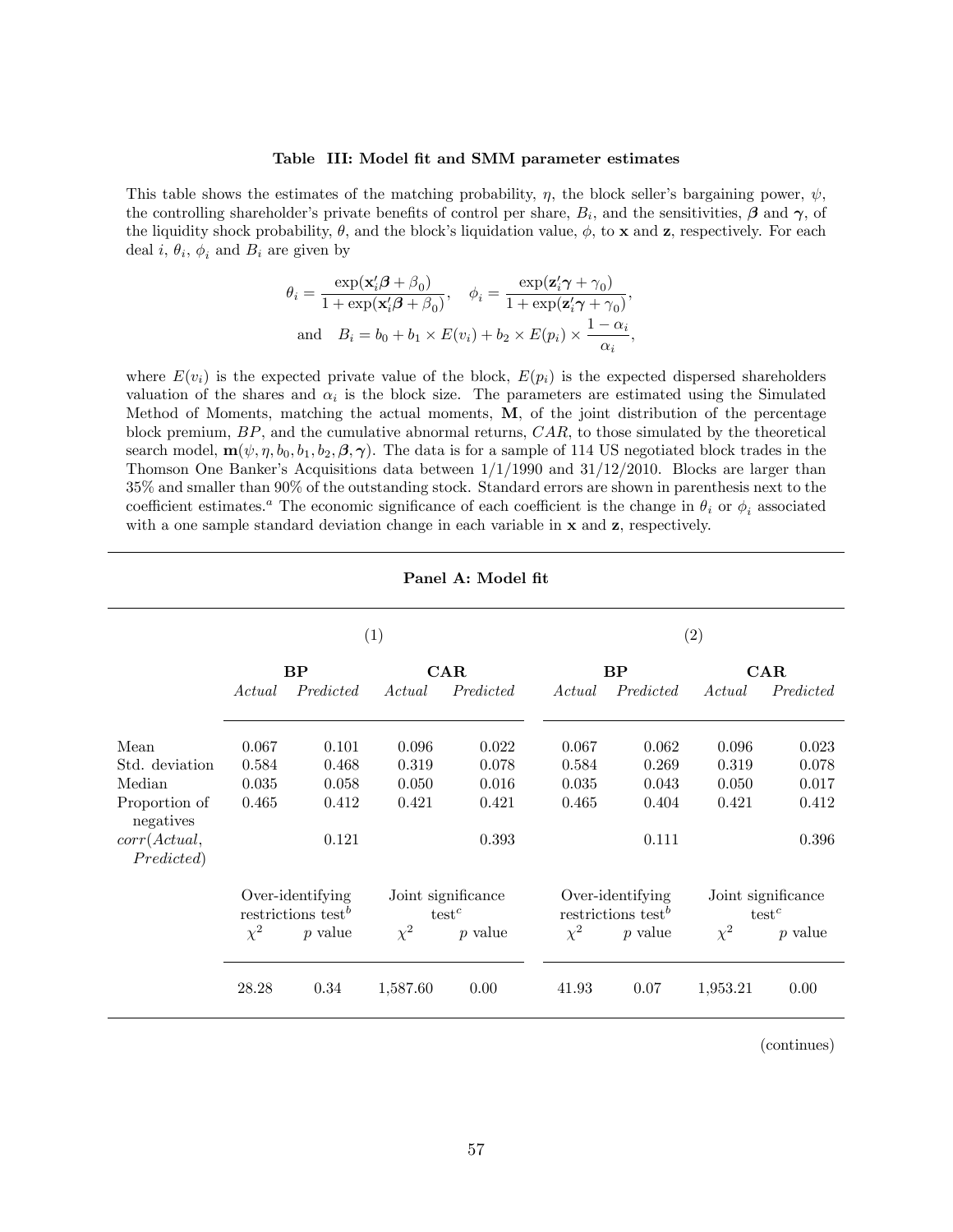#### Panel B: Parameter estimates

|                  | $\perp$                                  | $\left( 2\right)$                        |
|------------------|------------------------------------------|------------------------------------------|
|                  | Coefficient                              | Coefficient                              |
| $\eta$<br>$\psi$ | $0.59***$ $(0.17)$<br>$0.48***$ $(0.15)$ | $0.43***$ $(0.10)$<br>$0.54***$ $(0.14)$ |

# Liquidity shock determinants  $(x)$ <br>Economic

|                        |                        | Economic             |                       | Economic            |
|------------------------|------------------------|----------------------|-----------------------|---------------------|
|                        | Coefficient            | significance         | Coefficient           | significance        |
|                        |                        |                      |                       |                     |
| $GDP$ growth           | $-36.46***$<br>(11.18) | $-0.03***$<br>(0.01) | $-12.00**$<br>(6.02)  | (0.01)<br>$-0.03**$ |
| Market Return          | $-28.47***$<br>(10.36) | $-0.11***$<br>(0.04) | $-27.31*$<br>(15.31)  | (0.17)<br>$-0.31*$  |
| Market Volatility      | (14.21)<br>$-26.34*$   | (0.02)<br>$-0.03*$   | $-14.30**$<br>(6.33)  | (0.02)<br>$-0.05**$ |
| <i>Fontaine-Garcia</i> | $0.60***$<br>(0.19)    | $0.07***$<br>(0.02)  | $0.96**$<br>(0.47)    | $0.03**$<br>(0.02)  |
| Yield curve slope      | $0.21*$<br>(0.12)      | $0.06*$<br>(0.03)    | $1.44***$<br>(0.49)   | $0.12***$<br>(0.04) |
| $\times$ GDP growth    |                        |                      | $50.68***$<br>(10.86) | $0.24***$<br>(0.05) |
| $\times$ Market Return |                        |                      | $5.62***$<br>(1.80)   | $0.13***$<br>(0.04) |
| Constant $(\beta_0)$   | (12.66)<br>2.17        |                      | (2.41)<br>1.37        |                     |

#### Liquidation value determinants (z)

|            |        |                       |        |                                    |        | Economic                                                       |        |
|------------|--------|-----------------------|--------|------------------------------------|--------|----------------------------------------------------------------|--------|
|            |        |                       |        |                                    |        | significance                                                   |        |
|            |        |                       |        |                                    |        |                                                                |        |
|            |        |                       |        | $-0.17$                            |        |                                                                | (0.00) |
| 0.43       | (0.29) | 0.17                  | (0.11) | 0.51                               | (0.40) | 0.12                                                           | (0.09) |
| $-0.98***$ | (0.35) | $-0.03***$            | (0.01) |                                    | (0.64) | $-0.04***$                                                     | (0.01) |
| $-0.24***$ | (0.04) | $0.00***$             | (0.00) |                                    | (0.45) | $-0.02***$                                                     | (0.01) |
| $1.02***$  | (0.29) | $0.05***$             | (0.01) | 3.85                               | (2.36) | 0.12                                                           | (0.07) |
| $0.87***$  | (0.29) | $0.04***$             | (0.01) | 1.08                               | (0.91) | 0.03                                                           | (0.02) |
| $-0.81**$  | (0.32) |                       |        |                                    | (1.09) |                                                                |        |
|            | 0.09   | Coefficient<br>(4.31) | 0.00   | Economic<br>significance<br>(0.02) |        | Coefficient<br>(0.67)<br>$-2.40***$<br>$-1.83***$<br>$-2.53**$ | 0.00   |

# Private benefits of control Sample mean Sample mean Coefficient (Std. deviation) Coefficient (Std. deviation)  $\begin{array}{ccccccccc} b_0 & 0.09^{***} & (0.01) & 0.176 & (0.120) & 0.05^{**} & (0.03) & 0.079 & (0.097) \ b_1 & 0.14^{***} & (0.04) & 0.04 & (0.04) & \end{array}$  $b_1$  0.14\*\*\* (0.04) 0.04 (0.04)  $b_2$  0.10<sup>\*\*</sup> (0.04) 0.05 (0.05)

<sup>a</sup> Estimates followed by \*\*\*, \*\* and \* are statistically different from zero with 0.01, 0.05 and 0.1 significance levels, respectively.

<sup>b</sup> The null hypothesis is that the optimally weighted distance between the actual and simulated moments vector is zero.

 $\ensuremath{^c}$  The null hypothesis is that all model parameters are zero.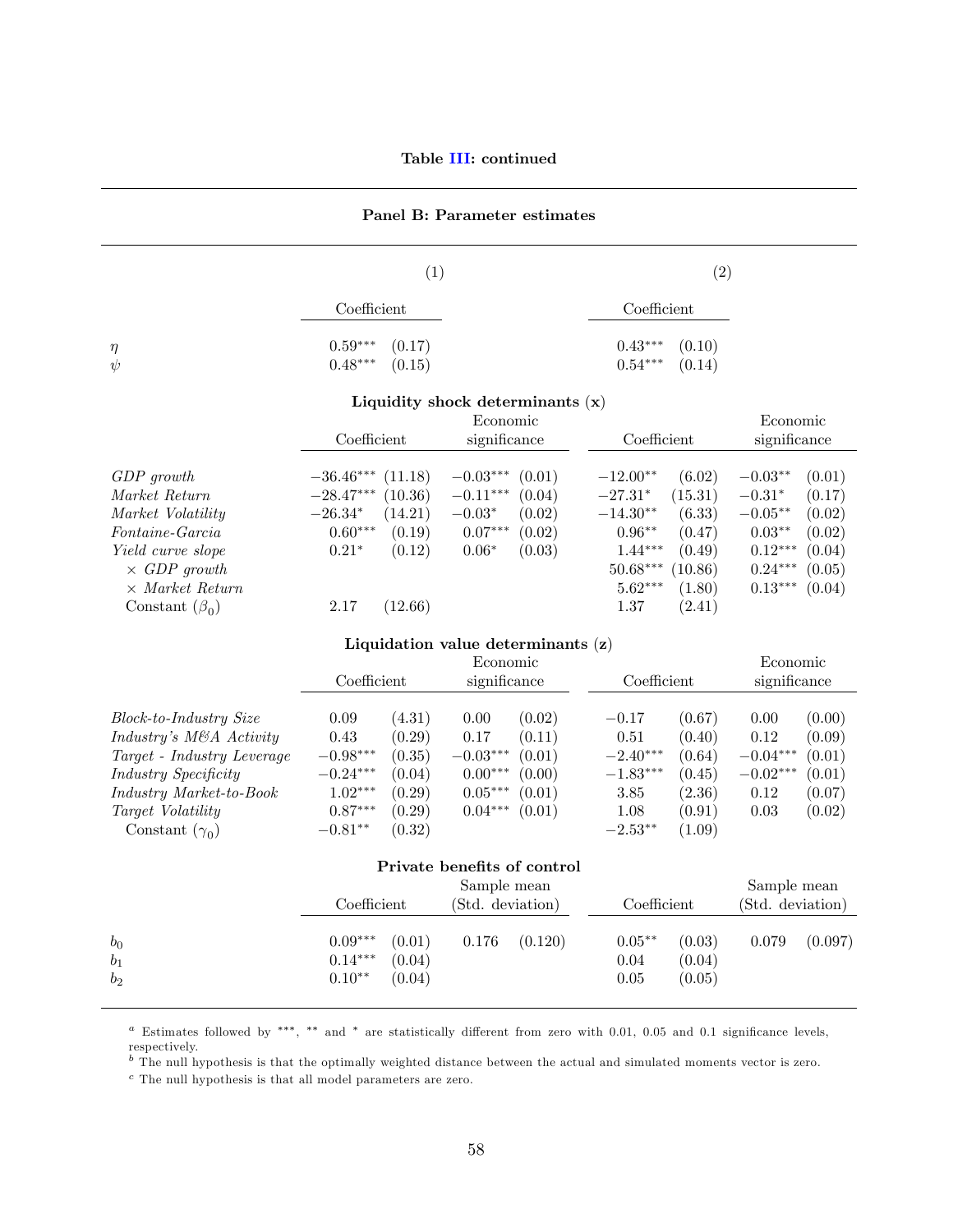#### <span id="page-60-0"></span>Table IV: Actual and simulated moments

This table shows the moments used in the SMM estimation. The moments are simulated from the theoretical search model using the parameter estimates for specifications  $(1)$  and  $(2)$  in Table [III.](#page-58-0) The moment condition t-statistic is for the test that the simulated moment equals the actual data moment. The data used are for a sample of 114 US negotiated block trades in the Thomson One Banker's Acquisitions data between 1/1/1990 and 31/12/2010. Blocks are larger than 35% and smaller than 90% of the outstanding stock.

|                                                                        |          | <b>Conditional moments</b> |           |                |           |                |
|------------------------------------------------------------------------|----------|----------------------------|-----------|----------------|-----------|----------------|
|                                                                        |          |                            | (1)       |                | (2)       |                |
|                                                                        | Actual   | Std. Error                 | Simulated | $t$ -statistic | Simulated | $t$ -statistic |
| $E[BP - CAR BP > CAR > 0]$<br>$E[(BP - CAR) \times x]$<br>BP > CAR > 0 | 0.271    | 0.110                      | 0.197     | 0.669          | 0.132     | 1.268          |
| $GDP$ growth                                                           | 0.008    | 0.003                      | 0.005     | 0.846          | $-0.005$  | 3.589          |
| Market Return                                                          | 0.022    | 0.021                      | 0.006     | 0.738          | $-0.022$  | 2.076          |
| Market Volatility                                                      | 0.038    | 0.018                      | 0.031     | 0.394          | 0.008     | 1.681          |
| Fontaine-Garcia                                                        | $-0.149$ | 0.066                      | $-0.094$  | $-0.840$       | $-0.100$  | $-0.753$       |
| Yield curve slope                                                      | $-0.503$ | 0.288                      | $-0.379$  | $-0.427$       | $-0.140$  | $-1.259$       |
| $\times$ GDP growth                                                    | $-0.012$ | 0.005                      |           |                | $-0.010$  | $-0.355$       |
| $\times$ Market Return                                                 | $-0.013$ | 0.045                      |           |                | $-0.056$  | 0.952          |
| E[BP CAR < 0, BP < 0]<br>$E[BP \times z CAR < 0, BP < 0]$              | $-0.368$ | 0.077                      | $-0.143$  | $-2.909$       | $-0.317$  | $-0.660$       |
| <b>Block-to-Industry Size</b>                                          | $-0.004$ | 0.004                      | $-0.002$  | $-0.574$       | $-0.004$  | $-0.026$       |
| Industry's M&A Activity                                                | $-1.593$ | 0.401                      | $-0.304$  | $-3.216$       | $-0.217$  | $-3.434$       |
| Target - Industry Leverage                                             | $-0.039$ | 0.027                      | $-0.067$  | 1.029          | $-0.018$  | $-0.776$       |
| <b>Industry Specificity</b>                                            | $-0.115$ | 0.030                      | $-0.139$  | 0.794          | $-0.096$  | $-0.624$       |
| Industry Market-to-Book                                                | $-0.483$ | 0.112                      | $-0.450$  | $-0.301$       | $-0.338$  | $-1.294$       |
| Target Volatility                                                      | $-0.148$ | 0.040                      | $-0.150$  | 0.060          | $-0.061$  | $-2.167$       |
|                                                                        |          | Second order moments       |           |                |           |                |
|                                                                        |          |                            | (1)       |                | (2)       |                |
|                                                                        | Actual   | Std. Error                 | Simulated | $t$ -statistic | Simulated | $t$ -statistic |
| Var[BP BP > CAR > 0]                                                   | 0.417    | 0.368                      | 0.213     | 0.553          | 0.142     | 0.745          |
| Var[CAR BP > CAR > 0]                                                  | 0.126    | 0.046                      | 0.005     | 2.649          | 0.005     | 2.654          |
| $E[BP \times CAR BP > CAR > 0]$                                        | 0.227    | 0.070                      | 0.159     | 0.967          | 0.147     | 1.142          |
| $Var[(BP - CAR) BP > CAR > 0]$                                         | 0.181    | 0.343                      | 0.188     | $-0.022$       | 0.140     | 0.119          |
|                                                                        |          |                            |           |                |           |                |

(continues)

 $Var[BP|CAR < 0, BP < 0]$  0.196 0.050 0.029 3.336 0.102 1.881<br>  $Var[CAR|CAR < 0, BP < 0]$  0.040 0.012 0.003 3.060 0.003 3.059  $Var[CAR | CAR = 0, BP < 0]$  0.040 0.012 0.003 3.060 0.003 3.059<br> $E[BP \times CAR | CAR = 0, BP < 0]$  0.080 0.022 0.019 2.756 0.003 3.464  $E[BP \times CAR|CAR < 0, BP < 0]$  0.080 0.022 0.019 2.756 0.003 3.464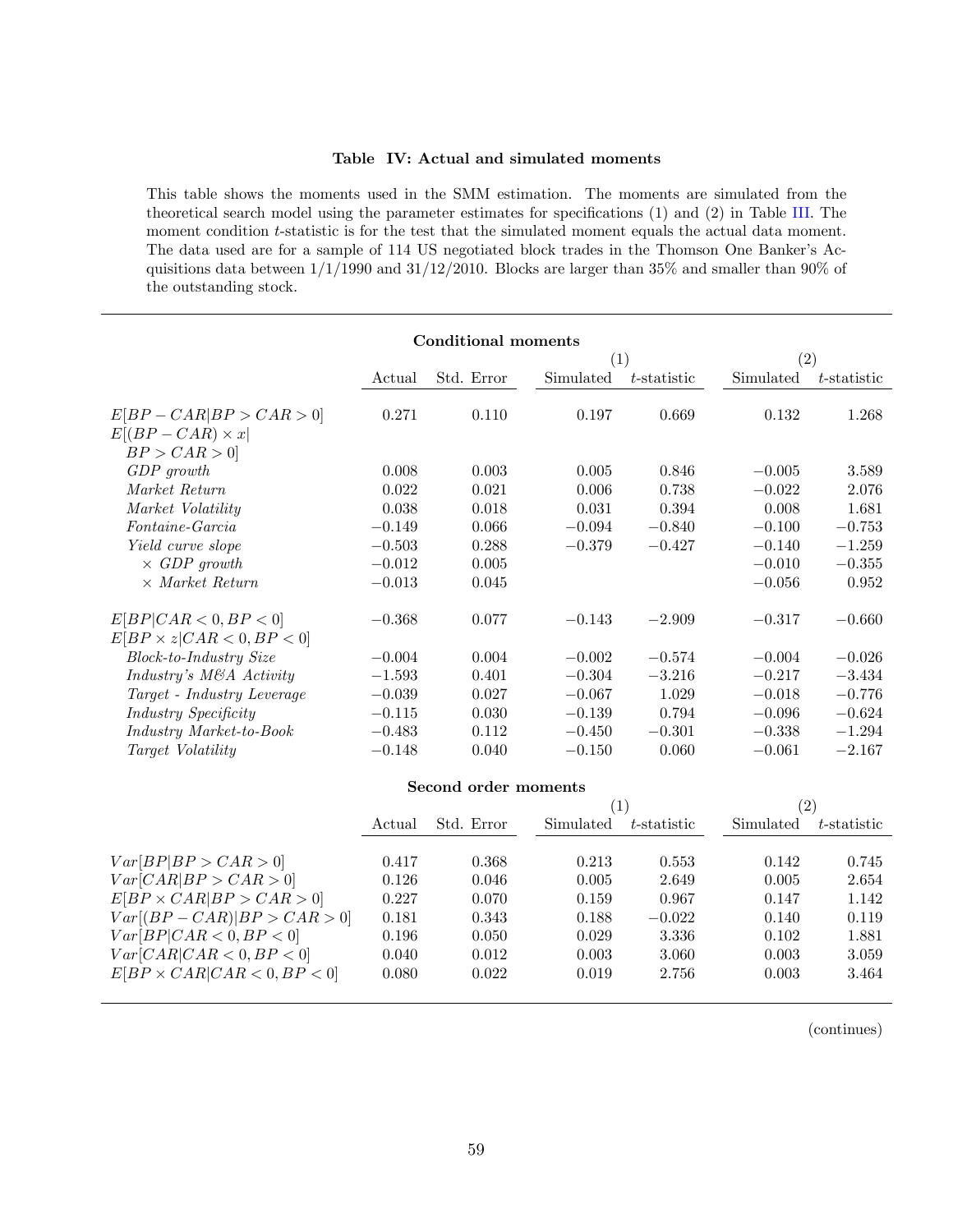|                                   |          | <b>Unconditional moments</b> |           |                |           |                |
|-----------------------------------|----------|------------------------------|-----------|----------------|-----------|----------------|
|                                   |          |                              | (1)       |                | (2)       |                |
|                                   | Actual   | Std. Error                   | Simulated | $t$ -statistic | Simulated | $t$ -statistic |
|                                   |          |                              |           |                |           |                |
| E(BP)                             | 0.067    | 0.077                        | 0.102     | $-0.461$       | 0.062     | 0.059          |
| $E[BP \times z]$                  |          |                              |           |                |           |                |
| <b>Block-to-Industry Size</b>     | $-0.001$ | 0.002                        | 0.001     | $-0.630$       | $-0.001$  | 0.523          |
| Industry's M&A Activity           | 0.183    | 0.337                        | 0.519     | $-0.997$       | 0.102     | 0.240          |
| Target - Industry Leverage        | 0.002    | 0.028                        | 0.016     | $-0.483$       | 0.015     | $-0.452$       |
| <b>Industry Specificity</b>       | 0.000    | 0.019                        | 0.016     | $-0.843$       | $-0.030$  | 1.612          |
| Industry Market-to-Book           | 0.094    | 0.102                        | 0.137     | $-0.427$       | $-0.039$  | 1.295          |
| Target Volatility                 | $-0.013$ | 0.054                        | 0.051     | $-1.198$       | $-0.017$  | 0.074          |
| $E[BP \times x]$                  |          |                              |           |                |           |                |
| $GDP$ growth                      | 0.001    | 0.004                        | 0.006     | $-1.153$       | $-0.003$  | 0.798          |
| Market Return                     | $-0.009$ | 0.015                        | 0.016     | $-1.615$       | $-0.009$  | 0.036          |
| Market Volatility                 | 0.013    | 0.012                        | 0.016     | $-0.239$       | $-0.001$  | 1.108          |
| Fontaine-Garcia                   | $-0.003$ | 0.061                        | 0.060     | $-1.033$       | $-0.075$  | 1.195          |
| Yield curve slope                 | $-0.132$ | 0.149                        | 0.139     | $-1.816$       | $-0.179$  | 0.315          |
| $\times$ GDP growth               | $-0.002$ | 0.006                        |           |                | $-0.010$  | 1.393          |
| $\times$ Market Return            | $-0.026$ | 0.022                        |           |                | $-0.032$  | 0.251          |
| E(CAR)                            | 0.096    | 0.029                        | 0.022     | 2.543          | 0.023     | 2.515          |
| $E[CAR \times z]$                 |          |                              |           |                |           |                |
| <b>Block-to-Industry Size</b>     | 0.000    | 0.000                        | 0.000     | $-0.655$       | 0.000     | $-0.653$       |
| Industry's M&A Activity           | 0.293    | 0.118                        | 0.130     | 1.387          | 0.132     | 1.365          |
| Target - Industry Leverage        | $-0.005$ | 0.009                        | 0.000     | $-0.483$       | 0.000     | $-0.473$       |
| <b>Industry Specificity</b>       | 0.023    | 0.008                        | 0.027     | $-0.644$       | 0.029     | $-0.874$       |
| Industry Market-to-Book           | 0.118    | 0.037                        | 0.028     | 2.443          | 0.029     | 2.421          |
| Target Volatility                 | 0.034    | 0.011                        | 0.012     | 1.961          | 0.013     | 1.923          |
| $E[CAR \times x]$                 |          |                              |           |                |           |                |
| $GDP$ growth                      | 0.002    | 0.001                        | 0.001     | 1.666          | 0.001     | 1.635          |
| Market Return                     | 0.003    | 0.005                        | 0.001     | 0.208          | 0.002     | 0.190          |
| Market Volatility                 | 0.016    | 0.005                        | 0.023     | $-1.528\,$     | 0.024     | $-1.739$       |
| $\label{eq:font} Fontaine-Garcia$ | 0.056    | 0.027                        | 0.017     | 1.463          | 0.017     | 1.451          |
| Yield curve slope                 | 0.205    | 0.066                        | 0.040     | 2.490          | 0.041     | 2.478          |
| $\times$ GDP growth               | 0.005    | 0.002                        |           |                | 0.001     | 1.774          |
| $\times$ Market Return            | 0.001    | 0.013                        |           |                | 0.001     | 0.004          |
|                                   |          |                              |           |                |           |                |

# Table [IV:](#page-60-0) continued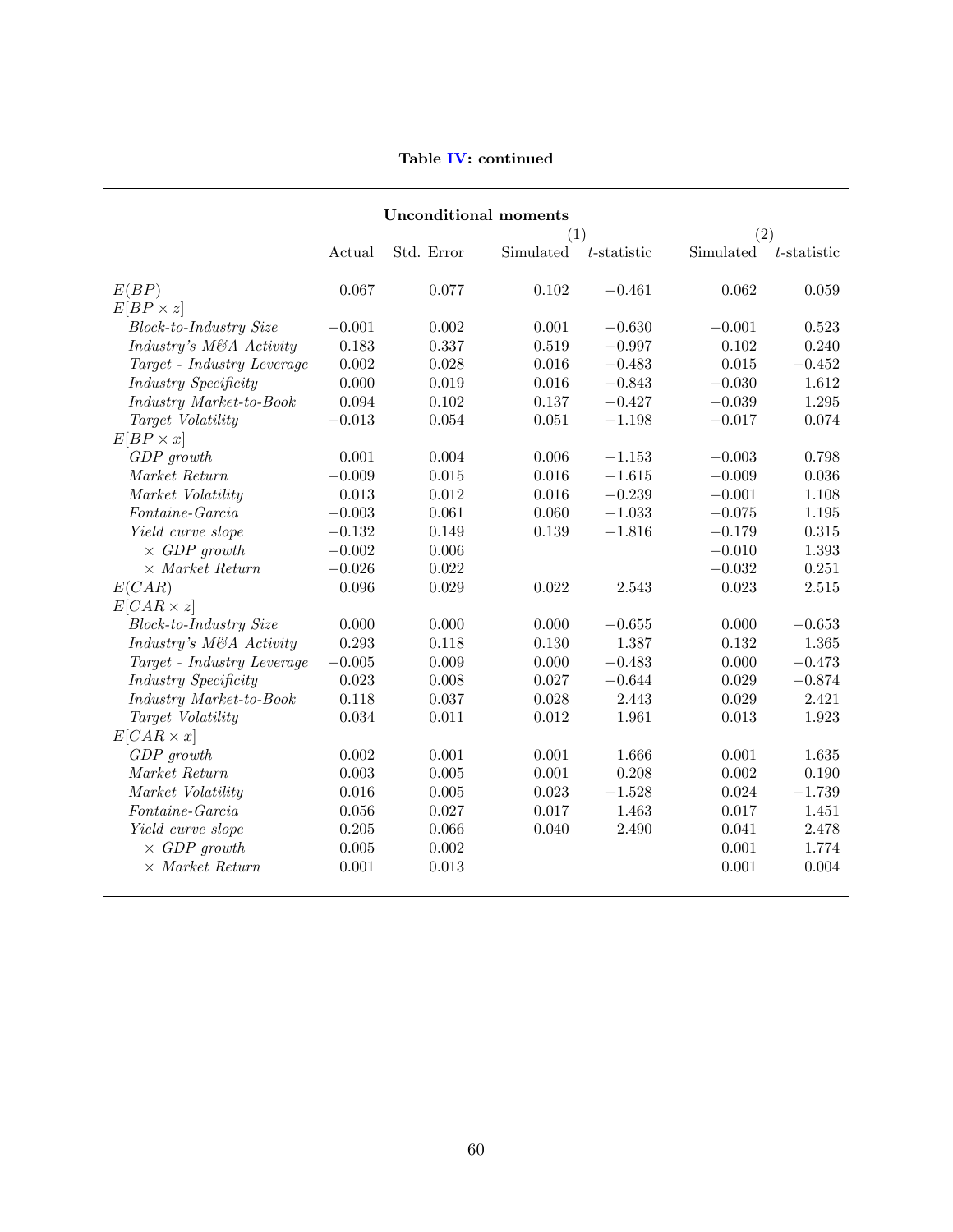# Table V: In-sample estimates of the costs of illiquidity

This table summarizes the sample distribution of the main variables in the theoretical search model, predicted using the estimates of the parameters reported specification  $(2)$  of Table [III.](#page-58-0) The data used are for a sample of 114 US negotiated block trades in the Thomson One Banker's Acquisitions data between  $1/1/1990$  and  $31/12/2010$ . Blocks are larger than  $35\%$  and smaller than  $90\%$  of the outstanding stock.

|                                                                                                            | Sample<br>mean | Standard<br>deviation | Min   | First<br>quartile | Median | Third<br>quartile | Max   |
|------------------------------------------------------------------------------------------------------------|----------------|-----------------------|-------|-------------------|--------|-------------------|-------|
| Owner's liquidity parameter<br>$(\theta)$                                                                  | 0.198          | 0.297                 | 0.000 | 0.008             | 0.045  | 0.244             | 0.999 |
| Asset's liquidity parameter<br>$(\phi)$                                                                    | 0.921          | 0.097                 | 0.587 | 0.889             | 0.966  | 0.995             | 1.000 |
| Marketability discount<br>$\left(1-\frac{v(\theta,\phi,\eta,.)}{v(\theta=0,\phi,\eta=1,.)}\right)$         | 0.131          | 0.222                 | 0.002 | 0.010             | 0.024  | 0.125             | 0.887 |
| Illiquidity spillover discount<br>$\left(1-\frac{p(\theta,\phi,\eta,.)}{p(\theta=0,\phi,\eta=1,.)}\right)$ | 0.021          | 0.015                 | 0.003 | 0.012             | 0.017  | 0.027             | 0.097 |
| Control discount<br>$(1-\frac{v(\theta,\phi,\eta,.)}{p(\theta,\phi,\eta,.)})$                              | 0.125          | 0.223                 | 0.001 | 0.005             | 0.016  | 0.110             | 0.886 |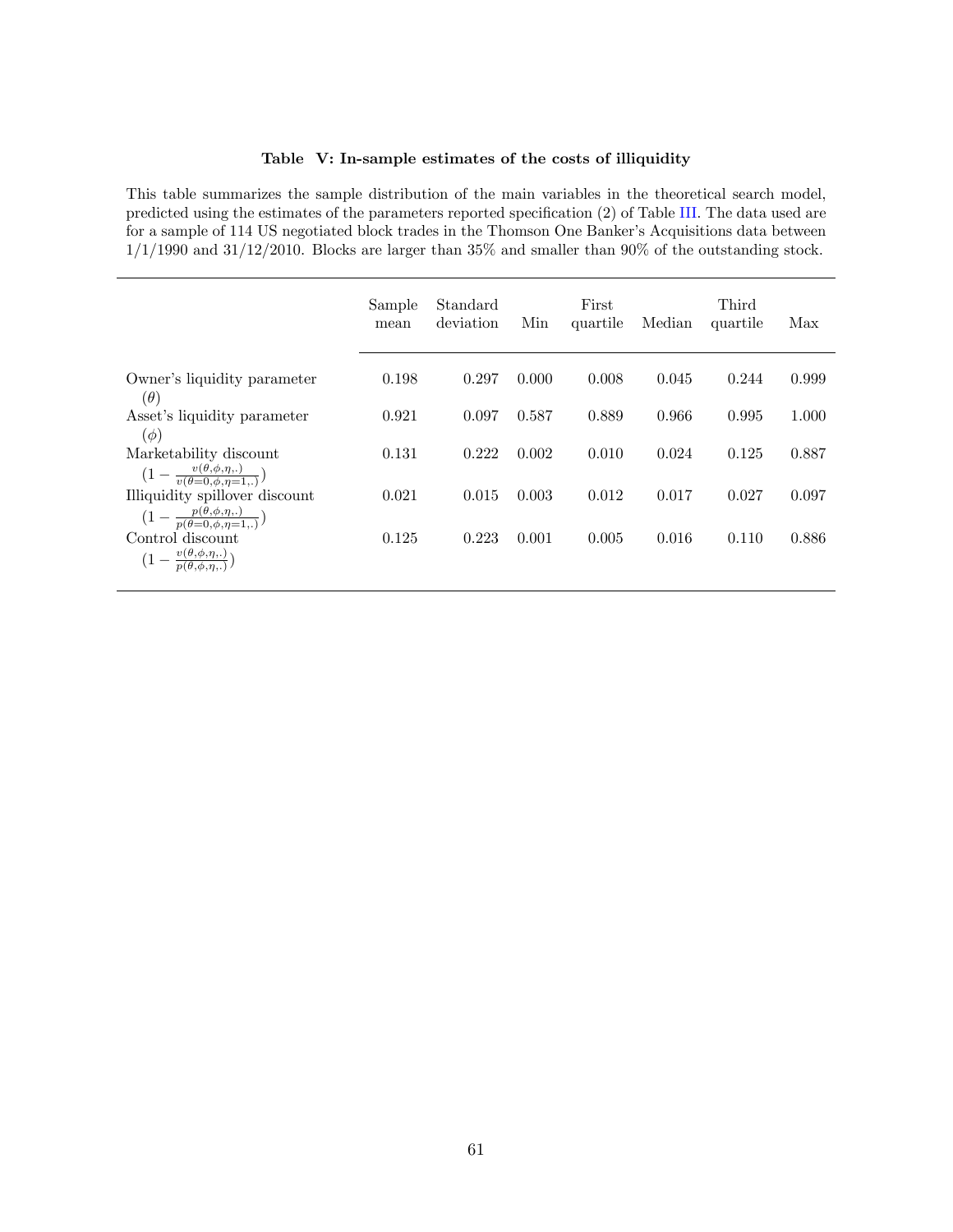# Table VI: The costs of illiquidity by 2-digit SIC Group

This table summarizes the sample distribution of the different discounts in the theoretical search model, by 2-digit SIC Group where the target Örm is in, and predicted using the estimates of the parameters reported in Table  $\overline{III}$ , specification  $\overline{2}$ ). The data used are for a sample of 114 US negotiated block trades in the Thomson One Banker's Acquisitions data between  $1/1/1990$  and  $31/12/2010$ . Blocks are larger than 35% and smaller than 90% of the outstanding stock. Industries with fewer than 3 observations are excluded from the ranking and computations.

|       |                             |                |       | Marketability discount         |       |                          |                |       |       |
|-------|-----------------------------|----------------|-------|--------------------------------|-------|--------------------------|----------------|-------|-------|
| Major |                             |                |       |                                | Major |                          |                |       |       |
| Group | Top 5                       | N              | Mean  | SD                             | Group | Bottom 5                 | N              | Mean  | SD    |
|       |                             |                |       |                                |       |                          |                |       |       |
| 45    | Air Transportation          | 3              | 0.462 | 0.432                          | 63    | Insurance Carriers       | 3              | 0.024 | 0.009 |
| 15    | <b>Building Contractors</b> | $\overline{4}$ | 0.233 | 0.323                          | 73    | <b>Business Services</b> | 5              | 0.022 | 0.013 |
| 13    | Oil And Gas Extrac-         | 8              | 0.219 | 0.265                          | 36    | Electronic And Other     | 3              | 0.017 | 0.004 |
|       | tion                        |                |       |                                |       | Electrical Equipment     |                |       |       |
|       |                             |                |       |                                |       | (Except Computers)       |                |       |       |
| 20    | And<br>Kindred<br>Food      | 4              | 0.156 | 0.255                          | 49    | Electric, Gas, And       | 4              | 0.014 | 0.011 |
|       | Products                    |                |       |                                |       | Sanitary Services        |                |       |       |
| 80    | <b>Health Services</b>      | 5              | 0.155 | 0.252                          | 60    | Depository<br>Institu-   | 3              | 0.009 | 0.000 |
|       |                             |                |       |                                |       | tions                    |                |       |       |
|       |                             |                |       |                                |       |                          |                |       |       |
|       |                             |                |       | Illiquidity-spillover discount |       |                          |                |       |       |
| Major |                             |                |       |                                | Major |                          |                |       |       |
| Group | Top 5                       | N              | Mean  | SD                             | Group | Bottom 5                 | N              | Mean  | SD    |
|       |                             |                |       |                                |       |                          |                |       |       |
| 87    | Engineering, Account-       | 3              | 0.061 | 0.031                          | 50    | Wholesale<br>Trade-      | $\overline{4}$ | 0.012 | 0.004 |
|       | ing and Management          |                |       |                                |       | durable Goods            |                |       |       |
|       | Services                    |                |       |                                |       |                          |                |       |       |
| 15    | <b>Building Contractors</b> | 4              | 0.042 | 0.006                          | 35    | Industrial And Com-      | 4              | 0.010 | 0.002 |
|       |                             |                |       |                                |       | mercial Machinery        |                |       |       |
| 45    | Air Transportation          | 3              | 0.031 | 0.007                          | 37    | Transportation Equip-    | 4              | 0.009 | 0.003 |
|       |                             |                |       |                                |       | ment                     |                |       |       |
| 73    | <b>Business Services</b>    | 5              | 0.030 | 0.028                          | 20    | And<br>Kindred<br>Food   | 4              | 0.008 | 0.002 |
|       |                             |                |       |                                |       | Products                 |                |       |       |
|       | Electronic And Other        | 3              |       | 0.006                          | 49    |                          |                |       |       |
| 36    |                             |                | 0.028 |                                |       | Electric, Gas,<br>And    | 4              | 0.007 | 0.003 |
|       | Electrical Equipment        |                |       |                                |       | Sanitary Services        |                |       |       |
|       | (Except Computers)          |                |       |                                |       |                          |                |       |       |

| Control discount |                                    |                |       |           |                |                                                       |   |       |       |
|------------------|------------------------------------|----------------|-------|-----------|----------------|-------------------------------------------------------|---|-------|-------|
| Major<br>Group   | Top 5                              | Ν              | Mean  | <b>SD</b> | Major<br>Group | Bottom 5                                              | N | Mean  | SD.   |
| 45               | Air Transportation                 | 3              | 0.456 | 0.435     | 63             | Insurance Carriers                                    | 3 | 0.020 | 0.009 |
| 15               | <b>Building Contractors</b>        | 4              | 0.223 | 0.327     | 49             | Gas.<br>Electric.<br>And                              | 4 | 0.011 | 0.011 |
| 13               | Oil And Gas Extrac-<br>tion        | 8              | 0.212 | 0.267     | 73             | Sanitary Services<br><b>Business Services</b>         | 5 | 0.008 | 0.006 |
| 20               | Kindred<br>Food<br>And<br>Products | 4              | 0.154 | 0.255     | 36             | Electronic And Other<br>Electrical Equipment          | 3 | 0.006 | 0.004 |
| 37               | Transportation Equip-<br>ment      | $\overline{4}$ | 0.151 | 0.290     | 60             | (Except Computers)<br>Institu-<br>Depository<br>tions | 3 | 0.004 | 0.000 |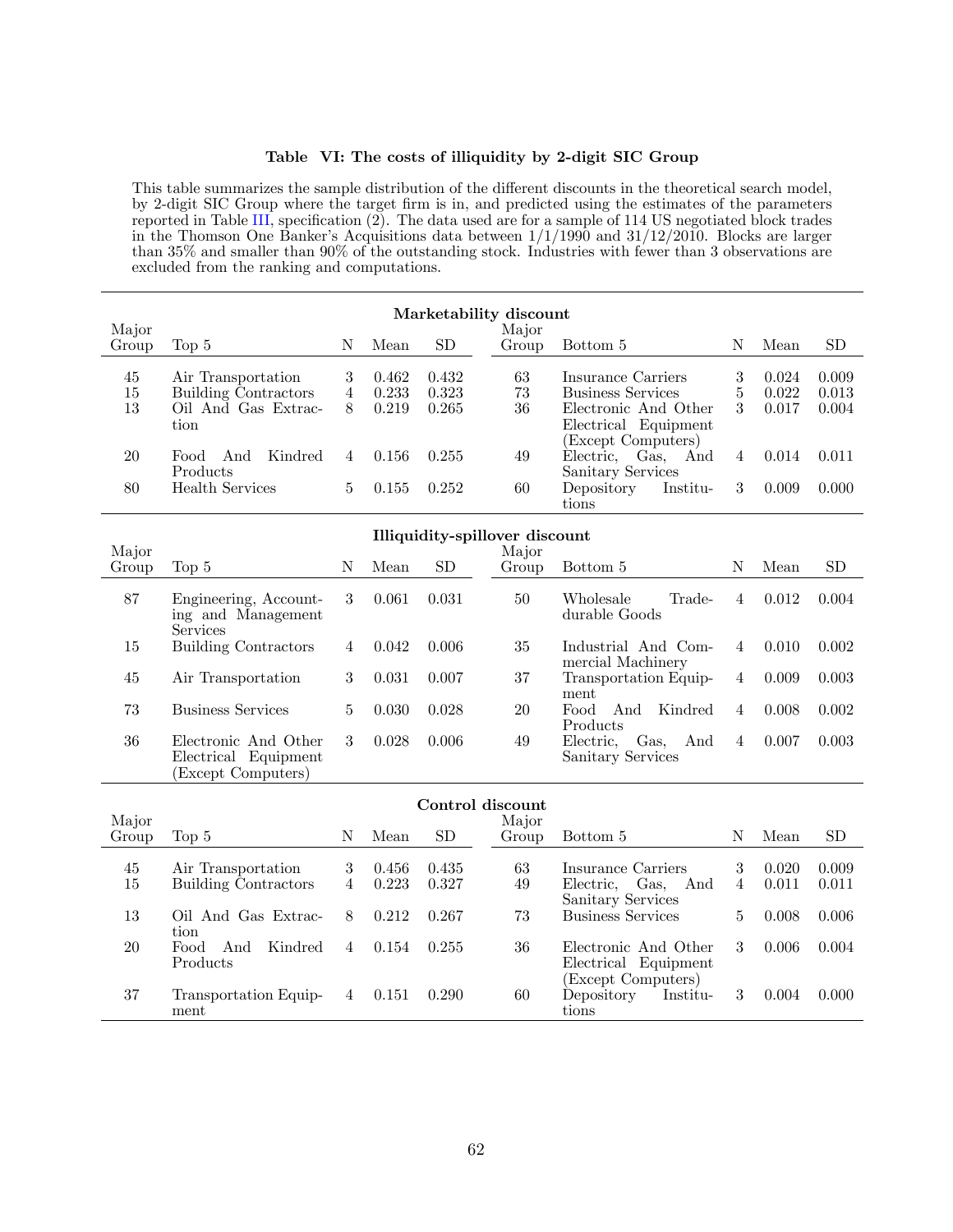## Table VII: Pricing outcomes under different trading motives

This table maps the possible types of block trades into the four expected outcomes of the joint distribution of the signs of the block premium, BP, and the cumulative abnormal returns of the trade announcement, CAR. Considering only trades due to liquidity shocks and trades due to heterogeneity in private benefits we have the following categorization: L1 type trades denote liquidity-driven block sales to a blockholder that is more efficient at running the firm and increases its security benefits; L2 types refer to liquidity-driven sales to a less efficient buyer; B1 trades represent block sales in which the buyer derives more private benefits than the seller while increasing security benefits; B2 trades are those where the buyer has higher private benefits but lowers the firm's security benefits.

|         | BP < 0 | BP > 0         |
|---------|--------|----------------|
| CAR > 0 | L1     | L1 or B1       |
| CAR < 0 | L2     | B <sub>2</sub> |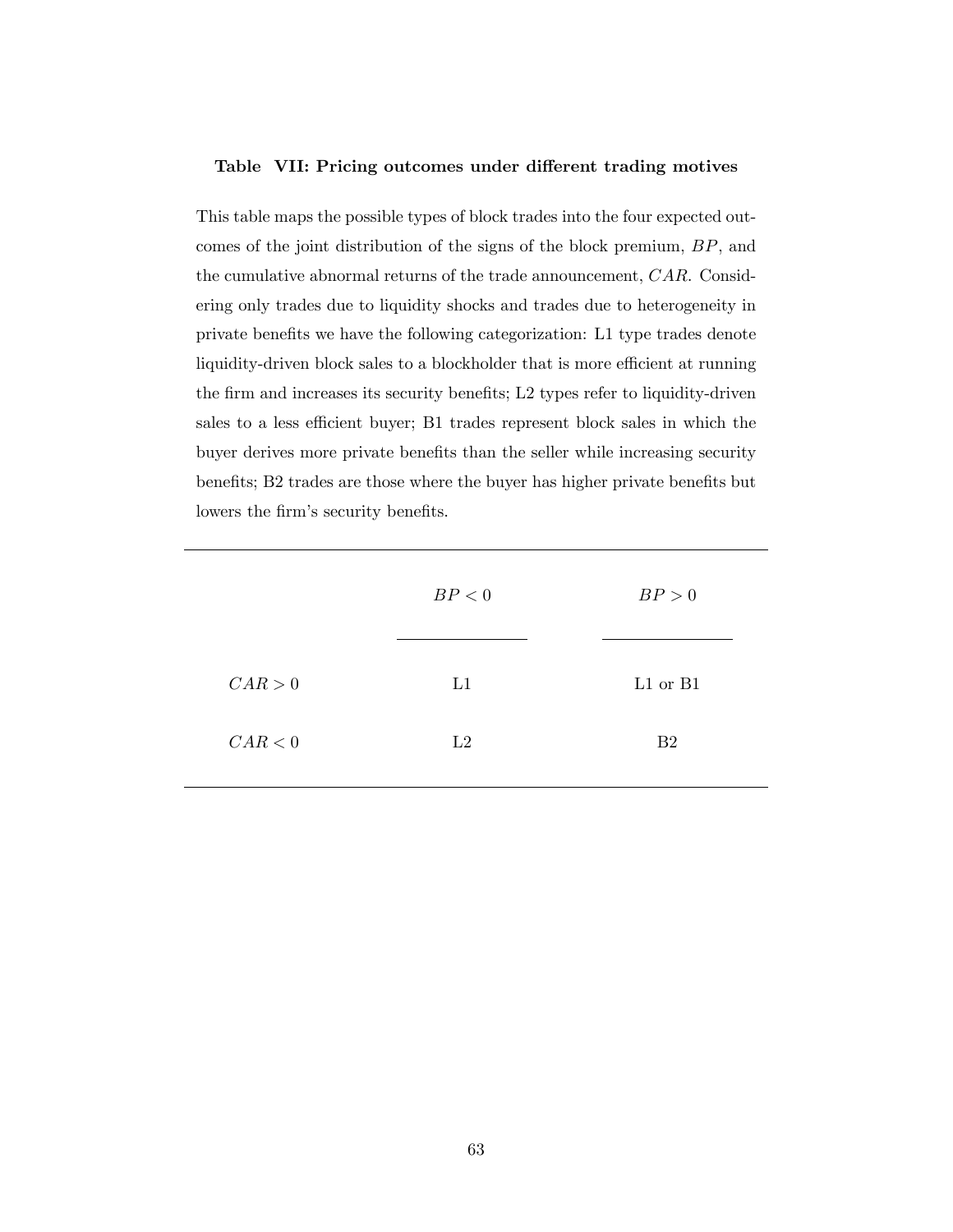

Figure 1: Scatter plot of the cumulative abnormal return around the announcement of the block trade against the block premium.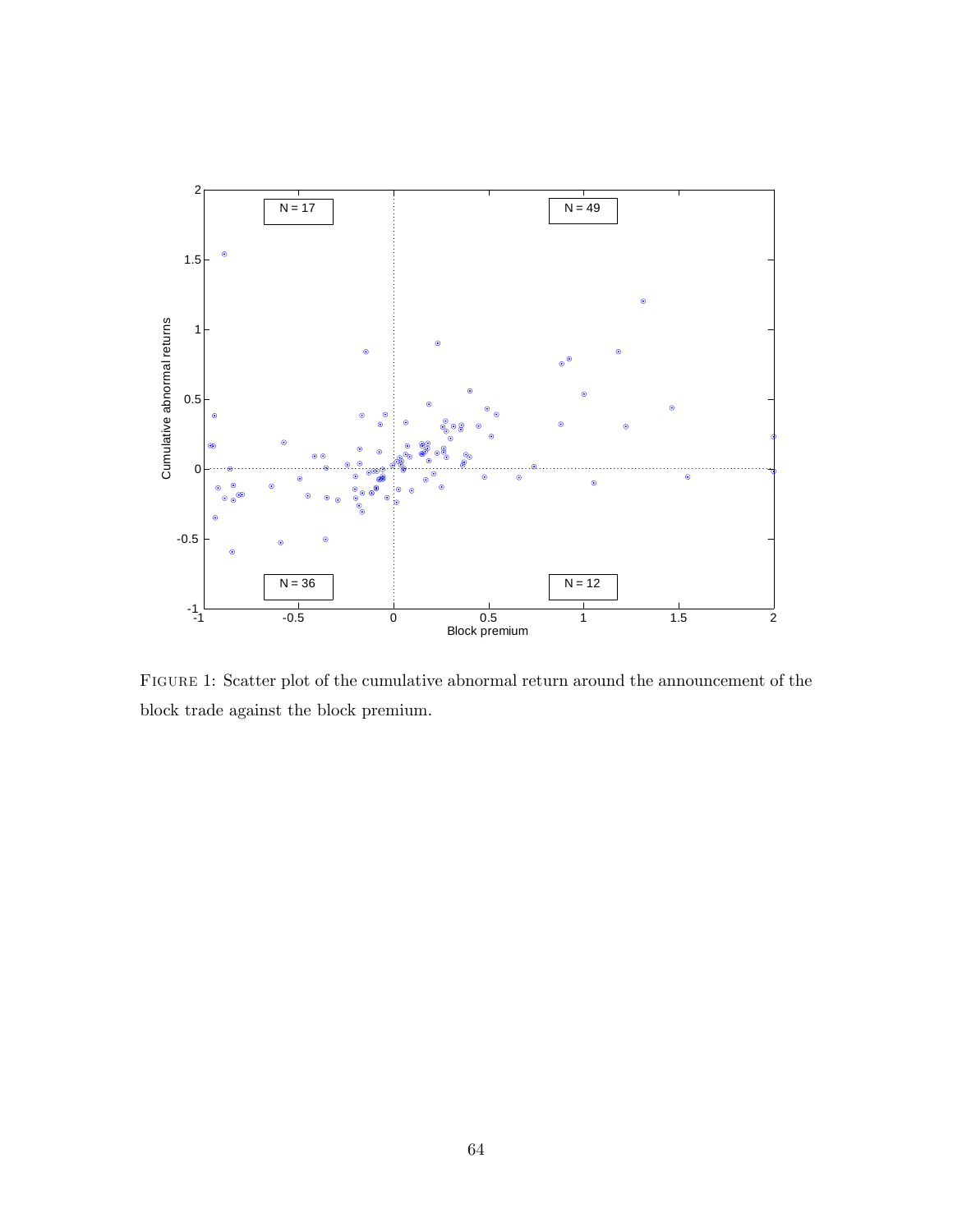

FIGURE 2: Expected difference between the block premium per share  $(BP)$  and the target's cumulative abnormal return  $(CAR)$ , conditional on  $BP > CAR > 0$ , as a function of the blockholder's liquidity parameter,  $\theta$ , the asset's liquidity,  $\phi$ , and market thinness,  $\eta$ . When held constant,  $\theta$  is set to 0.05,  $\phi$  is set to 0.90,  $\eta$  is set to 0.50. For the remaining parameters, the incumbent blockholders' bargaining power,  $\psi$ , is set to 0.5, the average private benefits, B, are set to 8% per share in the block and the discount factor,  $\delta$ , is set to 1/1.1. The Markov transition matrix is generated by discretizing an  $AR(1)$  cash flow process with serial correlation of 0.07, variance of 0.05 and long run mean of 0.02. The averages are computed over 10,000 simulations for each value of the varying parameter.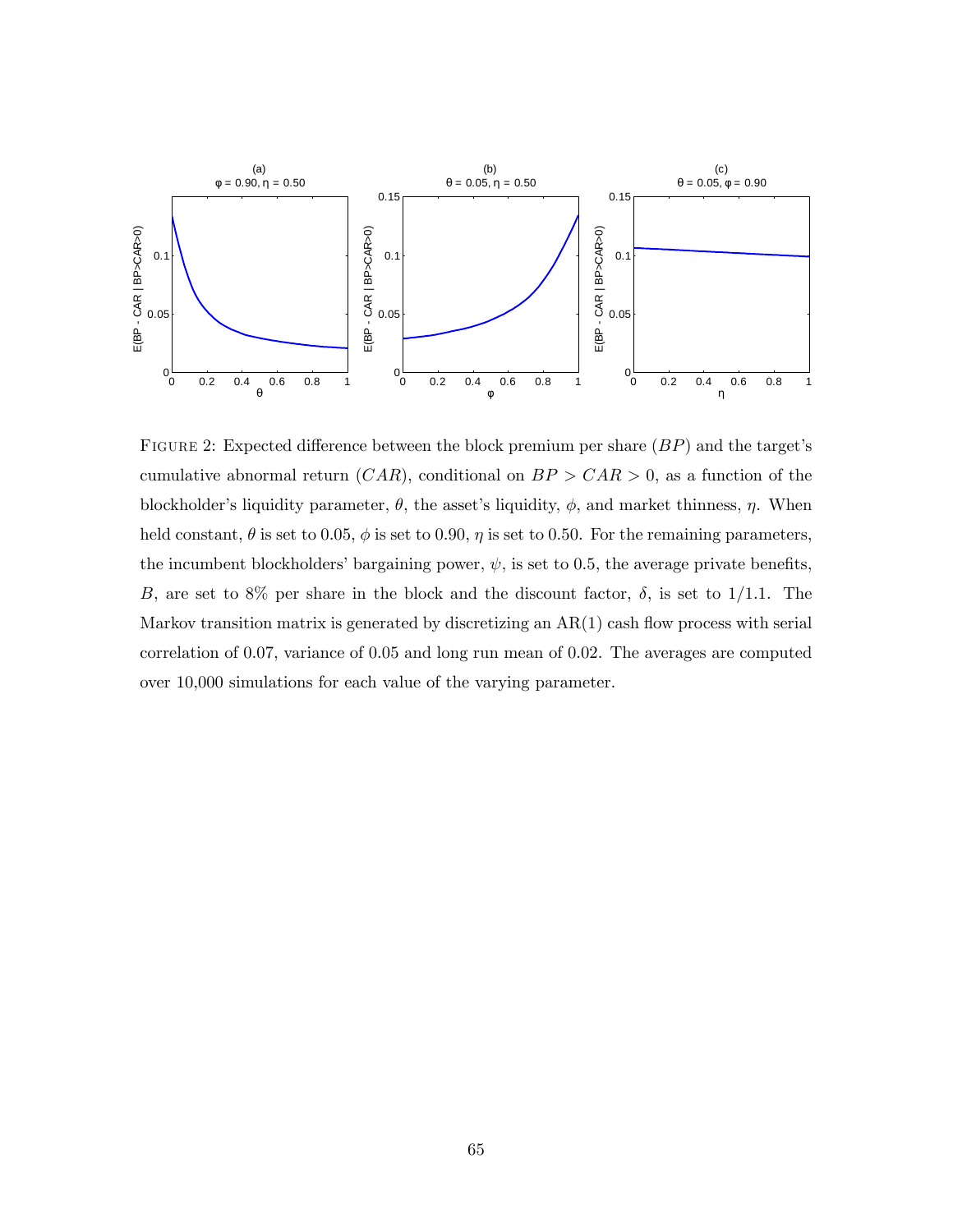

Figure 3: Panel (a) presents the predicted histogram of the probability that a blockholder gets a liquidity shock,  $\theta$ , and panel (b) presents the predicted histogram of the liquidation value parameter,  $\phi$ . The histograms are constructed using the coefficients in Table [III,](#page-58-0) specification  $(2)$ .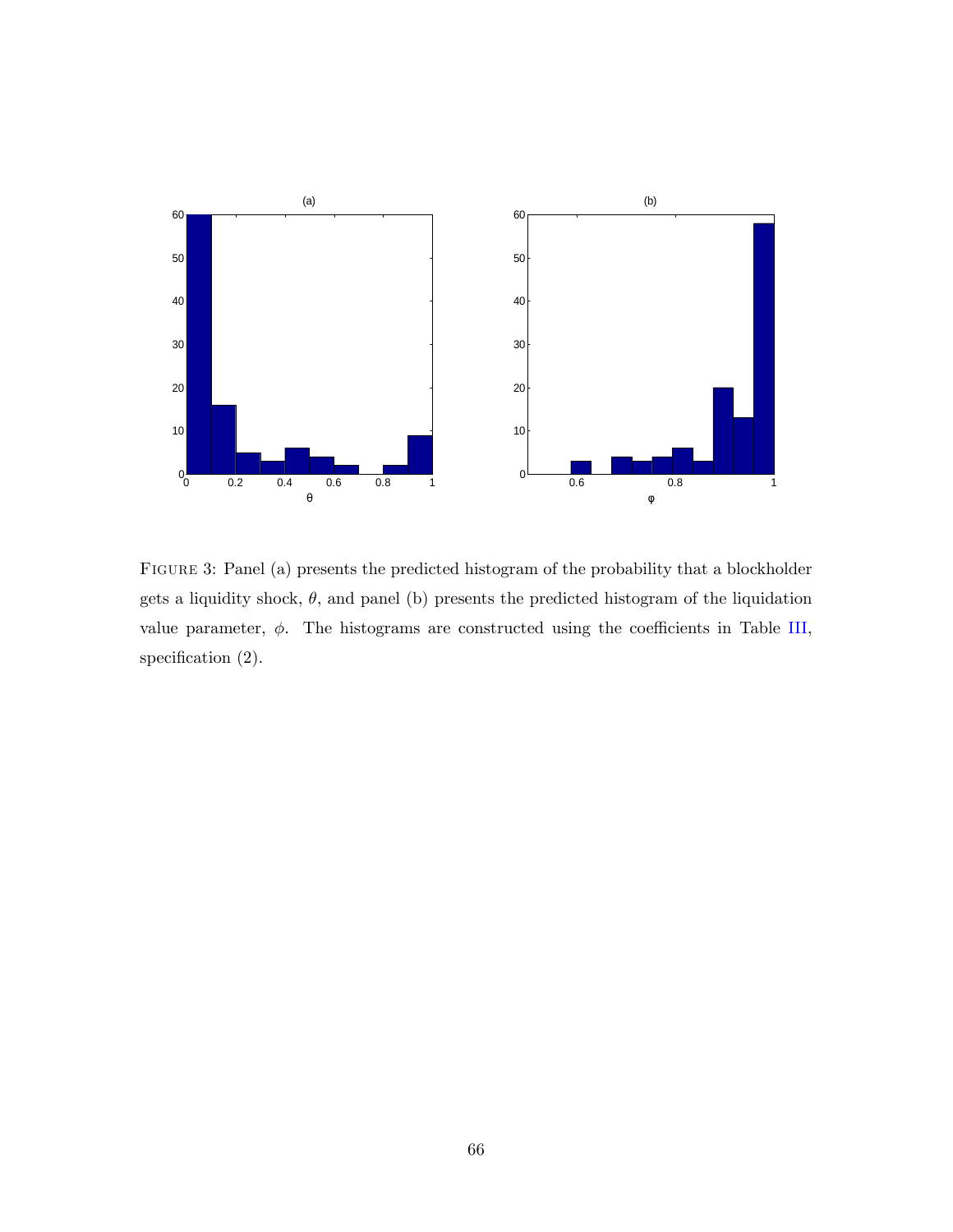

FIGURE 4: Predicted marketability discount of the controlling block from security benefits,  $1 - \frac{v(\theta, \phi_i, \eta)}{v(0,1,1)}$ , for every value of  $\theta$  (panel (a)), and predicted histogram of the marketability discount (panel (b)) evaluated at the predicted probability that the blockholder gets a liquidity shock,  $\theta_i$ , the predicted block liquidation parameter,  $\phi_i$ , and the predicted market thinness,  $\eta$ . The marketability discount function and histogram are constructed using the coefficients in Table [III,](#page-58-0) specification  $(2)$ .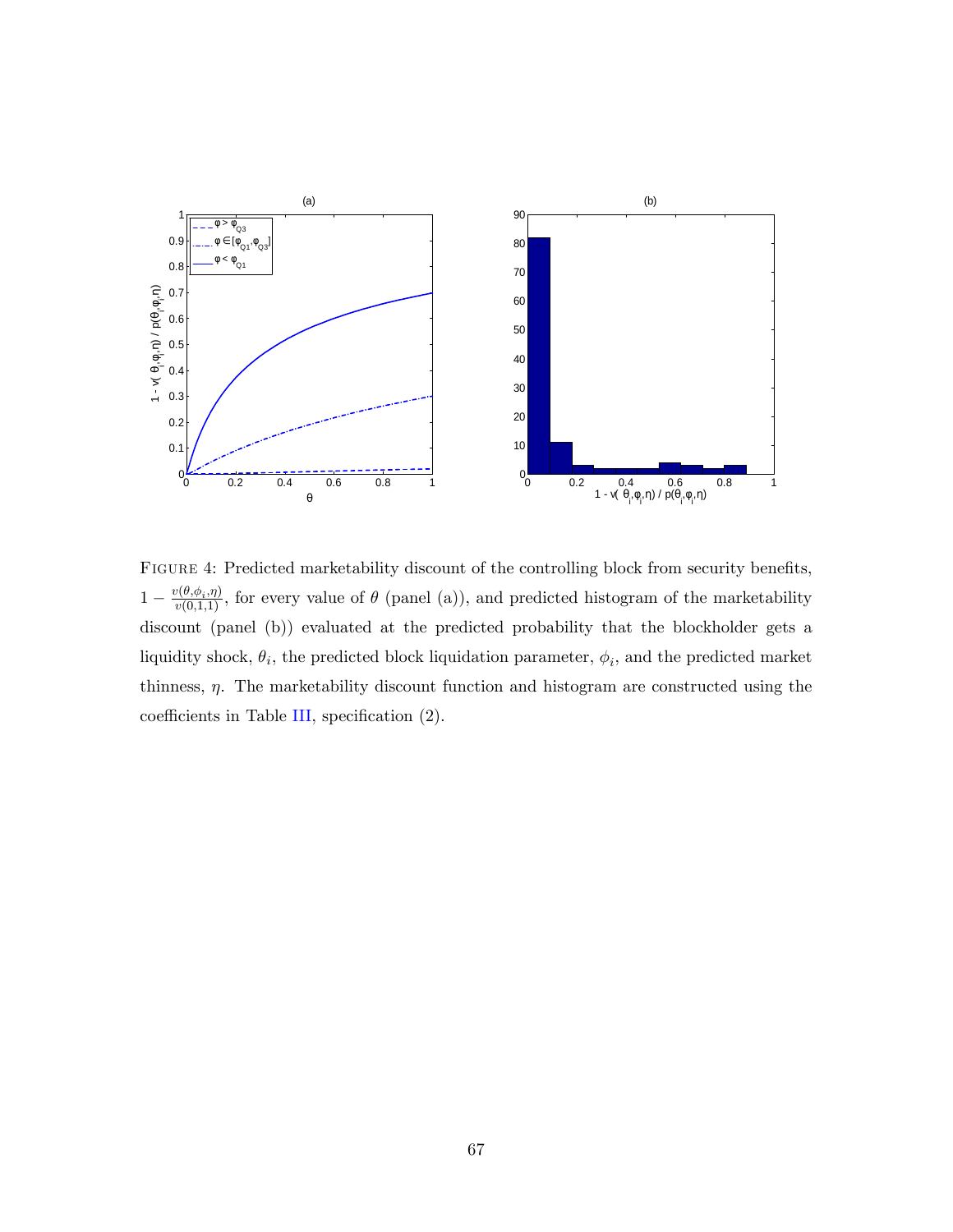

FIGURE 5: Predicted illiquidity-spillover discount of the dispersed shares,  $1-\frac{p(\theta,\eta)}{p(0,1)}$ , for every value of  $\theta$  (panel (a)), and predicted histogram of the illiquidity spillover discount (panel (b)) evaluated at the predicted probability that the blockholder gets a liquidity shock,  $\theta_i$ , the predicted block liquidation parameter,  $\phi_i$ , and the predicted market thinness,  $\eta$ . The illiquidity-spillover discount function and histogram are constructed using the coefficients in Table [III,](#page-58-0) specification  $(2)$ .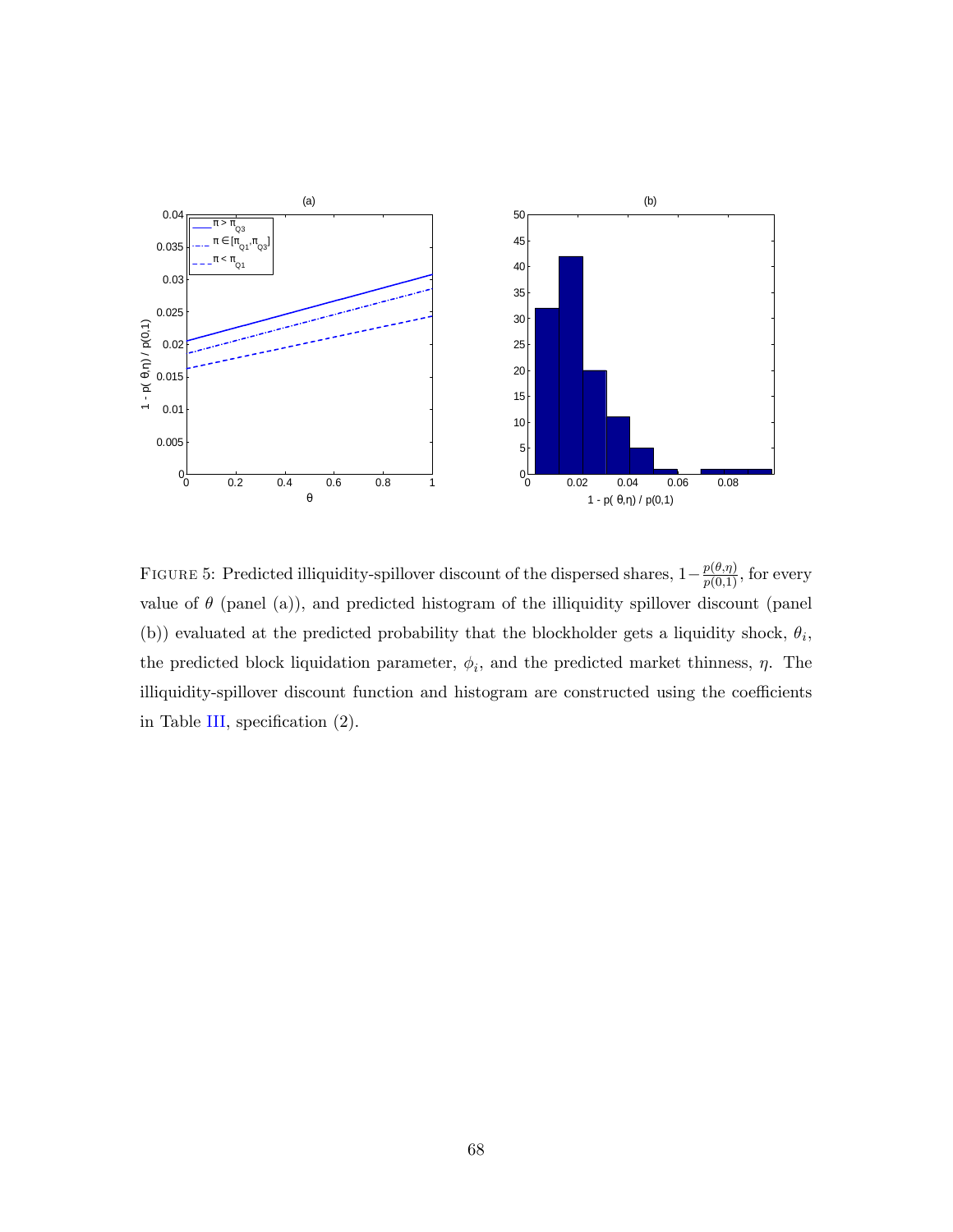

FIGURE 6: Predicted control discount of the value of security benefits in the block relative to dispersed shares,  $1 - \frac{v(\theta, \phi_i, \eta)}{p(\theta, \phi_i, \eta)}$  $\frac{\partial(\sigma,\varphi_i,\eta)}{\partial(\theta,\varphi_i,\eta)}$ , for every value of  $\theta$  (panel (a)), and predicted histogram of the control discount (panel (b)) evaluated at the predicted probability that the blockholder gets a liquidity shock,  $\theta_i$ , the predicted block liquidation parameter,  $\phi_i$ , and the predicted market thinness,  $\eta$ . The control discount function and histogram are constructed using the coefficients in Table [III,](#page-58-0) specification  $(2)$ .